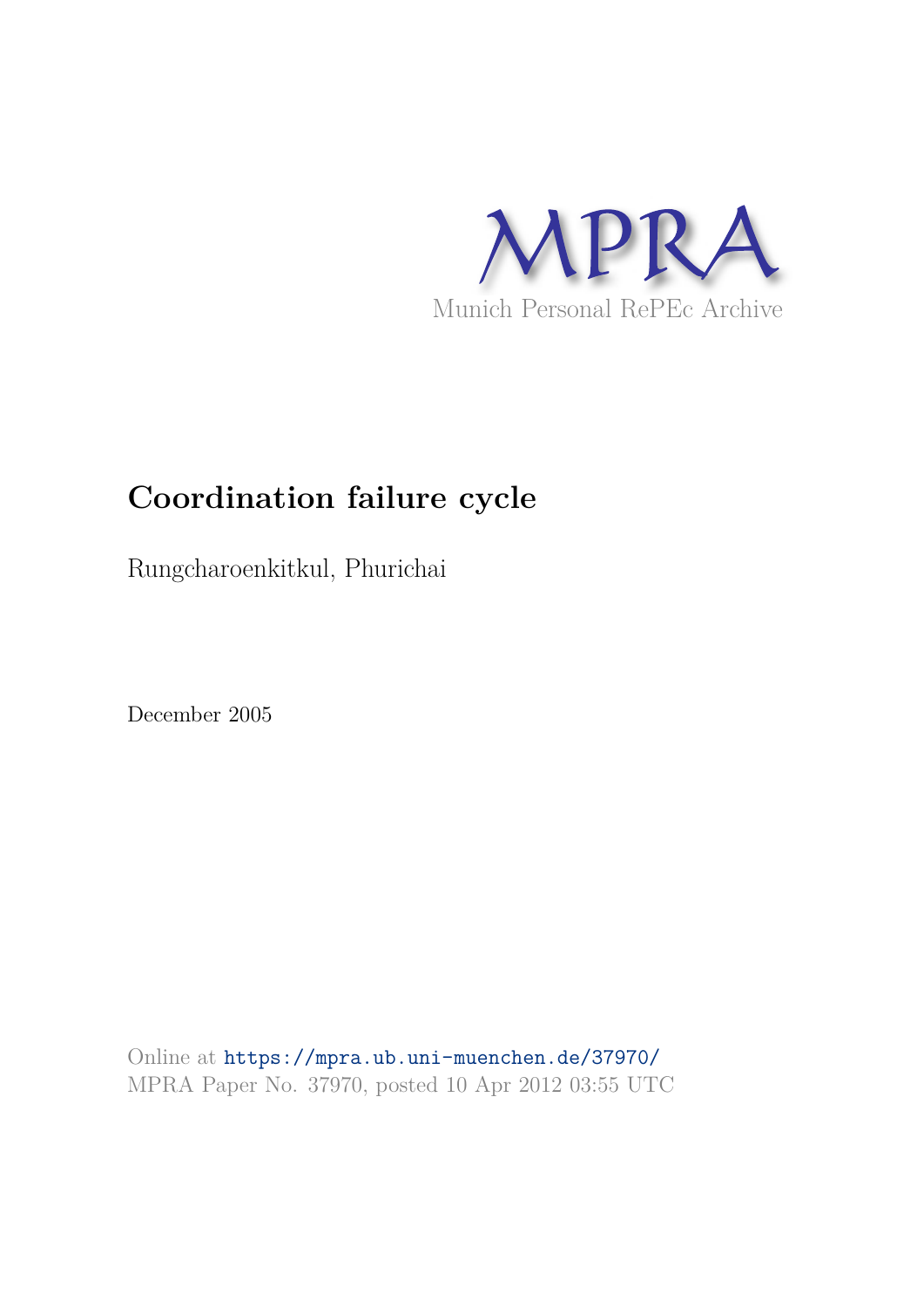### COORDINATION FAILURE CYCLE

Phurichai Rungcharoenkitkul<sup>∗</sup>

March, 2012

#### Abstract

This paper proposes a theory of endogenous fluctuations, grounded on a repeated game with strategic complementarity under incomplete information. The equilibrium is characterized by a persistent regime of high activity, where aggregate output tends to expand, followed by a persistent contractionary phase in a recurring cycle. The regime persistence is driven by belief hysteresis, where learning in active regime fuels optimism, propelling an expansion. After an inevitable regime switch, rational persistent pessimism ensues, leading to a prolonged contraction. The equilibrium cycle is unique, stochastic, and converges to a stationary distribution, which characterizes the nature of fluctuations in equilibrium.

Keywords: endogenous cycle, coordination game, learning, global games, hysteresis

JEL Classification: C73, D83, E32

<sup>∗</sup>E-mail: prungcharoenkitkul@imf.org and phurichr@bot.or.th. This paper is based on a chapter of my D.Phil thesis. I am grateful to Kevin Roberts, Godfrey Keller, and Nicolas Melissas for their helpful comments. All errors are mine.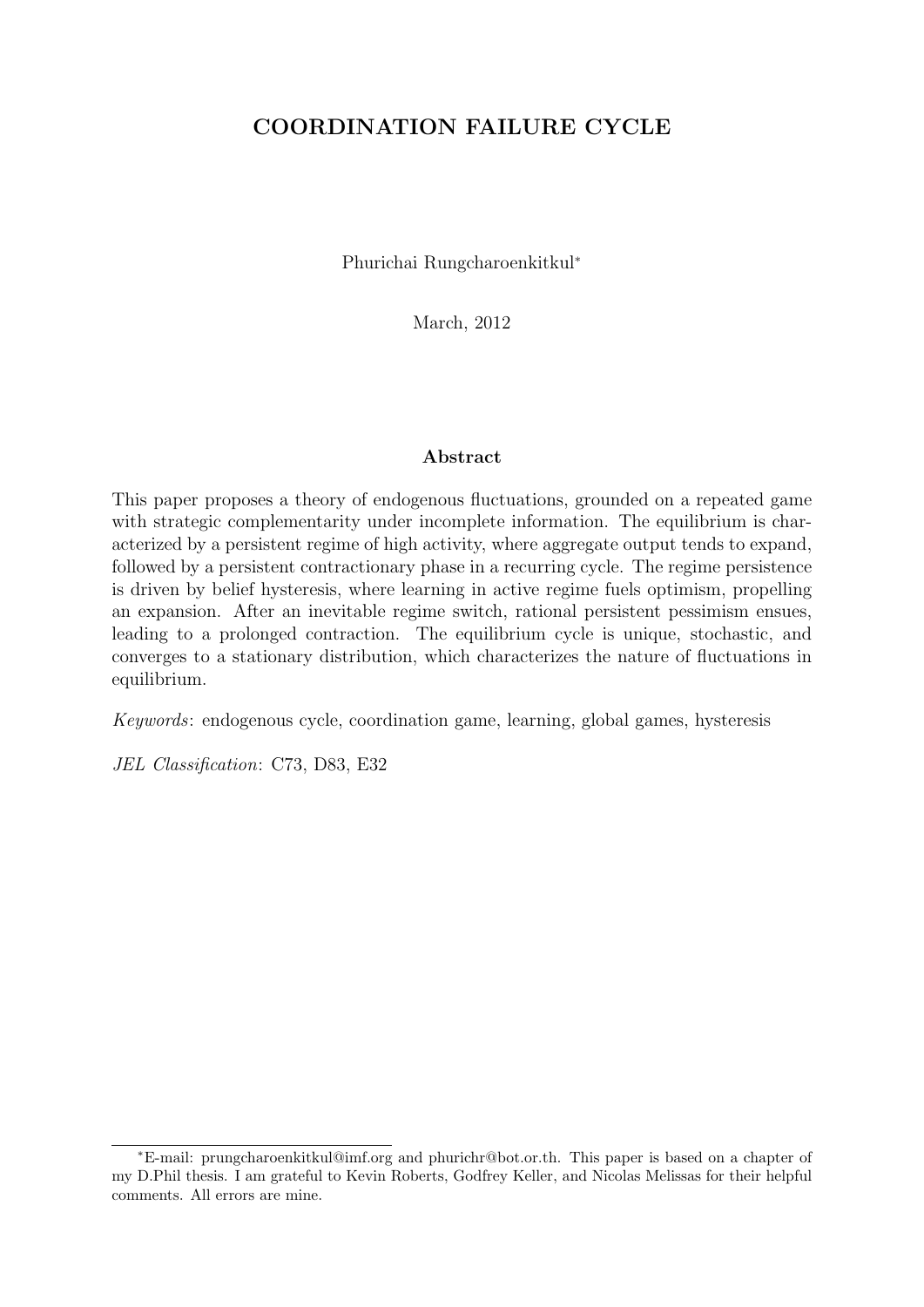### 1 Introduction

The dominant macroeconomic paradigm views aggregate fluctuations as a propagation of exogenous aggregate shocks to fundamentals, but falls short of explaining 'how' business cycles arise in the first place. A competing theory may be found in models with multiple rational-expectations equilibria, where changes in expectations can lead to equilibrium shift in a self-fulfilling way, laying the basis for fluctuations unrelated to exogenous shocks.<sup>1</sup> However, shifts in expectations still remain unexplained under this approach, leaving multiple equilibria at best a caricature of fluctuations. Moreover, subsequent research has found the existence of multiplicity to be sensitive to small perturbation to payoffs and information structure, which can serve as an equilibrium selection device.<sup>2</sup> When a unique equilibrium is selected by such device, strategic complementarity typically ends up playing only a shock propagating role in increasing aggregate volatility, and again there is no room for fluctuations to emerge endogenously.<sup>3</sup>

This paper proposes a theory of endogenous fluctuations where strategic complementarity plays a central role. The model envisages an economy of large population, whose collective action determines the dynamics of the economy: if a large enough fraction of agents is active, the aggregate output is likely to expand, otherwise fall. An expansion benefits everyone, but particularly those who have been active thus introducing strategic complementarity. With heterogeneous costs of action and incomplete information about others' costs, each agent must form belief and continuously update her belief as the economy evolves. Type heterogeneity and incomplete information enable a unique strategic equilibrium to be selected, and the equilibrium dynamics is uniquely determined at any given time.

The equilibrium is characterized by a persistent regime of high activity, where the aggregate output keeps rising until some threshold is reached, after which the economy enters a persistent contractionary phase, a regime of low activity. Fluctuations arise as the economy endogenously and perpetually cycles between the two regimes. Regimes are persistent because of belief hysteresis: the event of regime being high tomorrow commands a higher posterior probability if a high regime is observed today, as agents learn that fundamentals must be good enough to justify today's expansion. Similarly, in a

<sup>1</sup>Cooper and John (1988) provide a generalization of the role of strategic complementarity and multiple equilibria in macroeconomic context, the idea of which dated back to at least Goodwin (1951) and Keynes' discussion of animal spirit.

<sup>2</sup>Carlsson and van Damme (1993) are a seminal work on equilibrium selection in a coordination game via an introduction of incomplete information about the game payoffs. The approach proves useful in many macroeconomic applications, and has been extensively explored and generalized. See Morris and Shin (2003).

<sup>3</sup>This volatility view of strategic complementarity is generally held by most recent works; for example Angeletos and Pavan (2007) investigate the sensitivity of unique equilibrium to public information. Angeletos and La'O (2012) discuss the propagation of shocks to higher-order beliefs, giving rise to extrinsic-shocks driven fluctuations.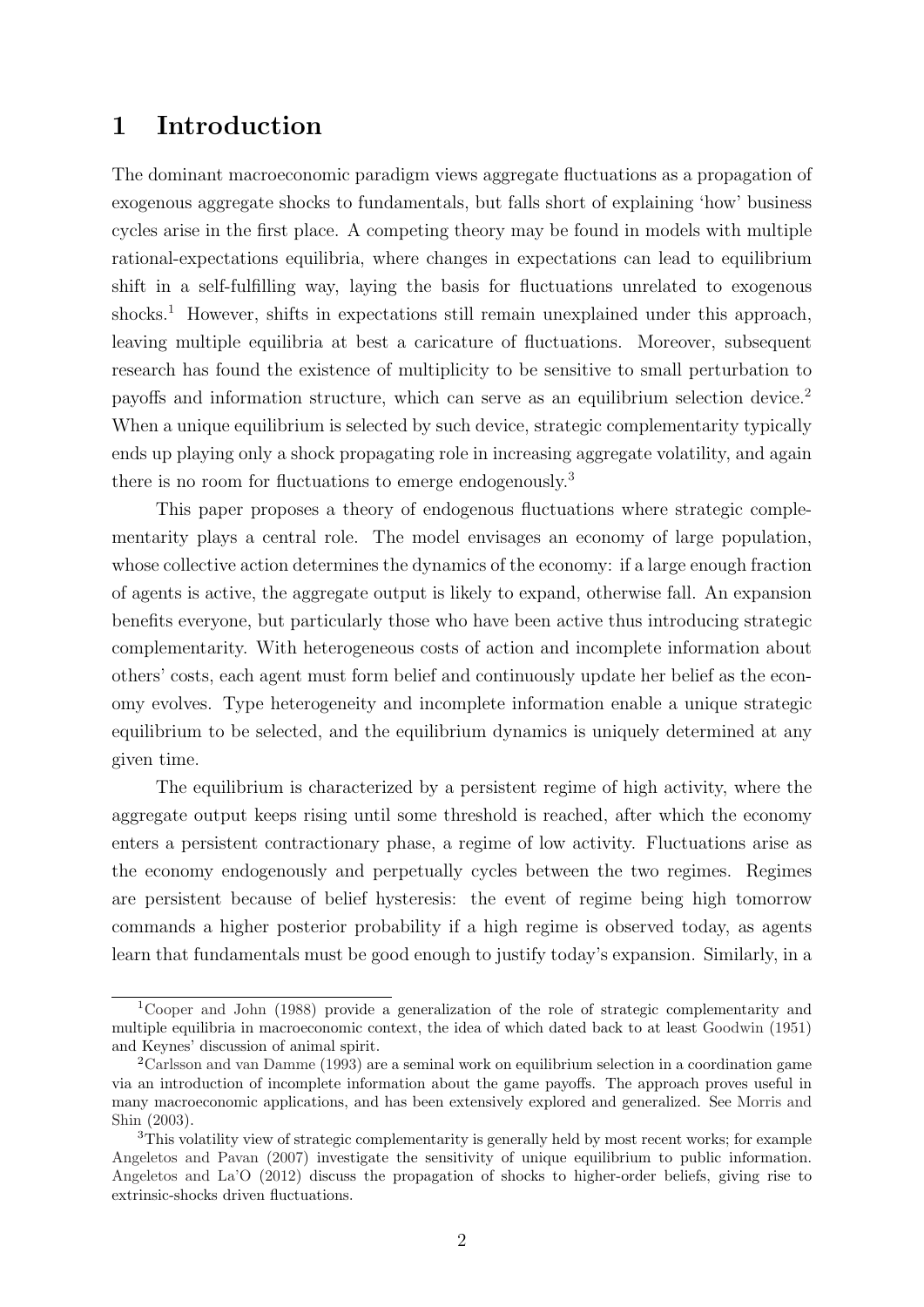contractionary regime, belief in a low activity equilibrium is reinforced by past observation of low regime. This belief hysteresis results in a persistent play in the selected equilibrium, where an attack on the existing regime never occurs until the expansion has continued for an overly extended period. In the limit, every agent with a nontrivial strategic problem chooses the same action, driving the expansion in a high regime, and the contraction in a low regime.

A number of antecedents are related to this paper. In a seminal work on regime shifts, Chamley (1999) studies a repeated coordination game where a unique equilibrium is also selected and characterized by most players choosing the same action, with occasional regime switches where the players simultaneously switch to the opposite action. The model's dynamics is driven by an aggregate shock, and regime switches occur when this exogenous shock crosses some thresholds. Chamley's model therefore views strategic complementarity as a propagation mechanism. In contrast, our model produces endogenous cycles in equilibrium, and a qualitatively different dynamic outcome. A key source of departure is that in our model it is the dynamics of aggregate activity that is subject to strategic complementarity in agents' actions. The aggregate dynamic process has an inherent stabilizing mechanism, as the game payoffs prohibit the aggregate variable from following an explosive path. However, the endogenous dynamics introduces an additional dimension to agents' learning problem, allowing agents to test their belief about the fundamentals as the state evolves. Under rational learning, this belief moves only with inertia, leading to a lack of steady state. In a high regime, a successively higher output is interpreted as reaffirming the fundamentals to be favorable, encourages agents to continue being active and pushes output higher still, even if the system may in fact edge nearer to its inevitable crash. The reinforcing interactions between learning from past history and the higher-order beliefs allow the effect of regime persistence to dominate, in agents' calculation, the possibility of an abrupt regime change. The failure to coordinate an early regime switch implies that an expansion can continue prolongedly, forcing a crash only late in a cycle, and similarly for recovery. An endogenous cycle emerges as a result, even if the fundamentals in fact never change.

Our model's learning dynamics generate a delay in a strategy switch, a property highlighted in many existing works. In the model of bubble in Abreu and Brunnermeier (2003), rational players find it optimal to ride a bubble for a while, even if they know it must eventually burst, because the incentives to delay selling and time the market make it difficult to synchronize an attack on the bubble until late. In our model, strategic delay to switching actions is also partly incentivized by a short-term gain to production contribution, but crucially the extent of this delay is reinforced by belief hysteresis every time there is an expansion without triggering a crash. The sustained belief hysteresis leads to an outcome of maximal delay, and provides the main impetus in driving the cycle.<sup>4</sup> In

<sup>4</sup>Belief hysteresis also exists in Chamley (1999) immediately after a regime switch, since agents know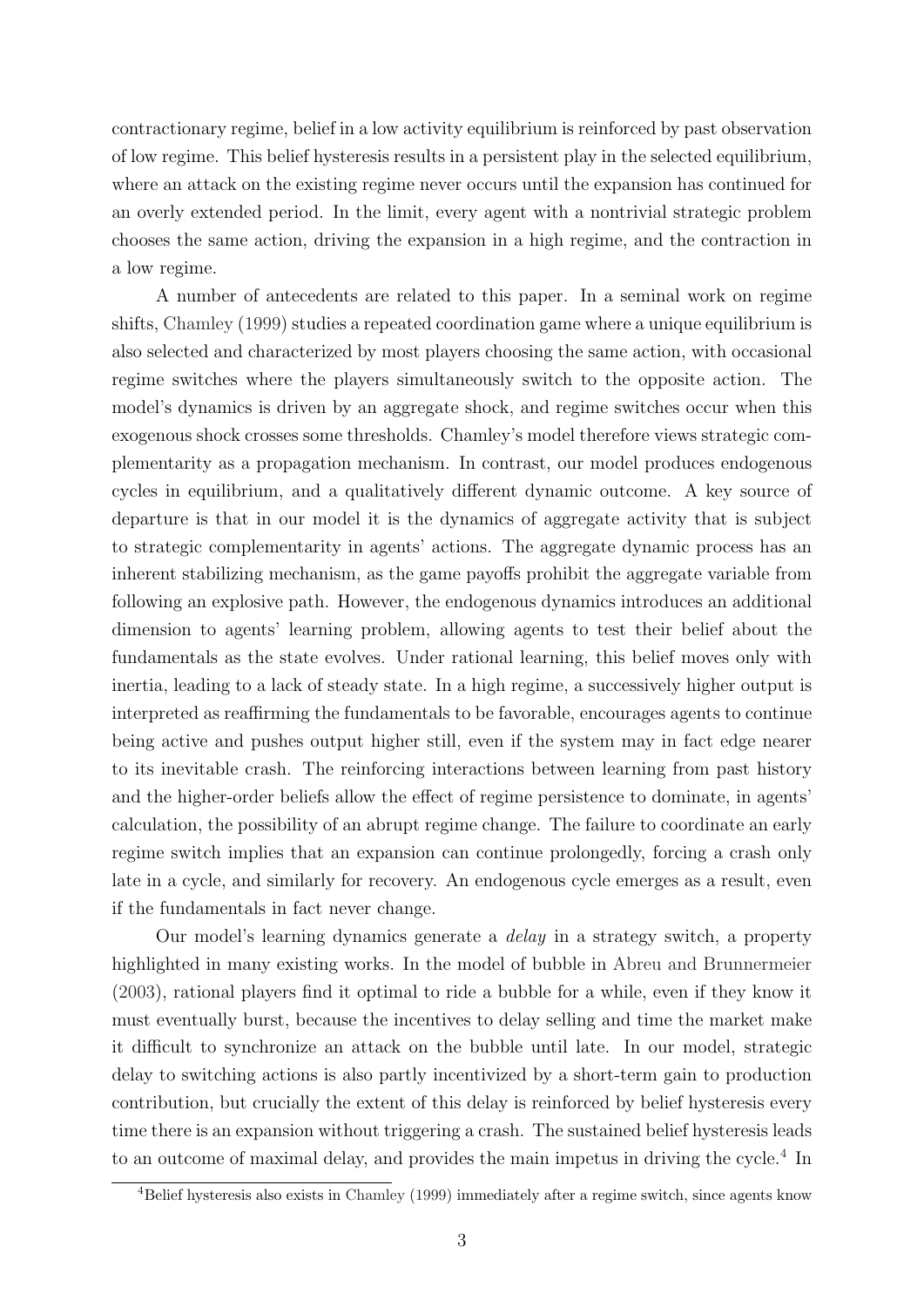Caplin and Leahy (1994) and Chamley and Gale (1994), strategic delay results from the unobservability of other private signals, with an abrupt macro adjustment taking place only when private signals are strong enough for a sufficiently large number of individuals to act, which then causes an information cascade. A form of information cascade also features in our model, as a publicly observed regime switch reveals information about private signals to all players, although in the presence of already maximal delay there is no abrupt change in agents' optimal strategy after such a switch.

Cycle theory has a long history in economics, but the paradigm is largely regarded as the periphery rather than the core of macroeconomics.<sup>5</sup> Firstly, the often deterministic nature of the cycle model gives an excessively sharp prediction, casting doubt on its ability to completely capture phenomenon as complex as the business cycle. Secondly, it is unclear how the model may be empirically tested or fitted to the data. Finally, in many models of this type, cycle is but one possible outcome coexisting along side many others including a steady date, and is therefore far from being a generic description of fluctuations.

Our model's equilibrium cycle is free of these criticisms. The equilibrium is uniquely selected, predicting fluctuations as a generic phenomenon. At the same time, the equilibrium cycle is modeled as a Markov process with asymmetric transition probabilities on a closed loop, making the cycle noisy rather than deterministic. The equilibrium outcome converges to a stationary distribution, which, we propose, is a natural equilibrium concept for a model of recurring fluctuations. The equilibrium distribution allows quantitative assessments of welfare and open doors for empirical investigation. In terms of policy implications, we argue that 'thinking cyclically' in this way yields new insights that are otherwise not available, while consistent with existing policy wisdom.

The model is set out in Section 2. Section 3 discusses the model's basic properties and the belief evolution dynamics. The key result of hysteresis and recurring regime switching is derived in Section 4, which implies the existence of cycle. Section 5 provides the conditions ensuring the equilibrium uniqueness. Section 6 explores the quantitative welfare and policy implications of the model, using a simulation exercise, before Section 7 concludes.

a regime switch cannot be immediately followed by another switch. However, this hysteresis effect wanes over time, as the information about the fundamentals become increasingly diffuse in the absence of a regime switch. In our model, agents gain information from the evolution of aggregate variable, which works to sustain the existing regime.

<sup>&</sup>lt;sup>5</sup>The cycle approach counts among the early contributors such names as Richard Goodwin, John Hicks and Nicholas Kaldor. Influential studies on financial crises such as Kindleberger and Aliber (2005) and Minsky (2008) also describe crisis developments as following a recurring cycle pattern. Boldrin and Woodford (1990) survey the cycle literature and discuss why the approach seems to have fallen out of fashion.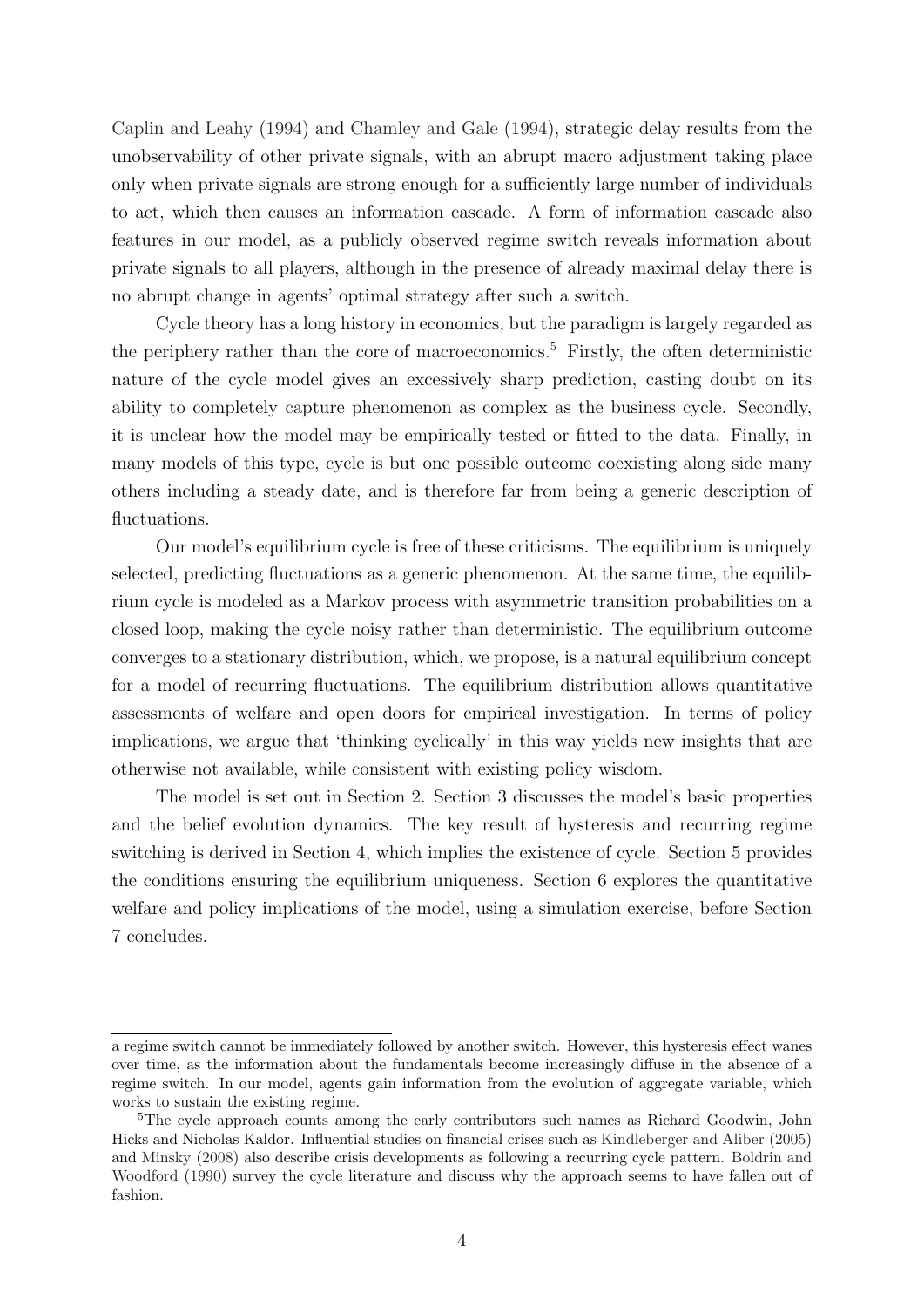### 2 The Model

#### 2.1 Production technology

Time t is discrete. There is a large population of size normalised to  $n$ , and the population set is given by  $[z_t, z_t + n]$ , where  $z_t$  is a stochastic process. There is a single consumption good, the stock of which is measured in discrete units  $y_t \in Y = \{0, 1, ..., N\}$ . At the beginning of period t, agent  $i \in [z_t, z_t + n]$  decides whether to contribute to the production of  $y_t$ , by choosing action  $x_{it} \in \{0, 1\}$  denoting inactivity and investment respectively. The evolution of  $y_t$  is determined by joint investment efforts of all agents,  $\int_{i \in [z_t, z_t+n]} x_{it} di$ , and is modelled as a discrete-time birth-and-death process on Y. Specifically, the transition probabilities for  $y_t$  are given by

$$
\Pr\left(y_{t+1} = y \middle| y_t, \int_{i \in [z_t, z_t + n]} x_{it} dt\right) = \begin{cases} b_t & \text{for } y = y_t + 1, \\ \delta & \text{for } y = y_t, \\ 1 - b_t - \delta & \text{for } y = y_t - 1, \end{cases}
$$

where  $\delta > 0$  is a constant, and  $b_t$  is an increasing step function

$$
b_t = \begin{cases} b_h & \text{for } \int_{i \in [z_t, z_t + n]} x_{it} \, di > n - \kappa, \\ b_l & \text{for } \int_{i \in [z_t, z_t + n]} x_{it} \, di < n - \kappa, \end{cases} \tag{2.1}
$$

where  $(1 - \delta) > b_h > \frac{1 - \delta}{2} > b_l > 0$ , so that if the number of investing agents exceeds the threshold  $n - \kappa$ , then the production of an additional unit of  $y_t$  is more likely to succeed than not. It is therefore natural to think of  $b_h$  and  $b_l$  as representing the expansionary and contractionary regimes respectively (high and low regimes, in short). At boundary states N or 0, the probability of  $y_{t+1} = y_t$  is  $\delta$  and that of reflection is  $1 - \delta$  irrespective of aggregate investment. Any tie-breaking rule for the case when  $\int_{i\in[z_t,z_t+n]} x_{it} di = n - \kappa$ can be chosen without affecting the key results.

### 2.2 Agents' objective function

 $y_t$  is a public good providing equal utility  $u(y_t)$  to all agents for free in each period t. On the other hand, contributing to the production of  $y_t$  is costly. The investment costs differ across agents, and agent  $i \in [z_t, z_t + n]$  incurs an investment cost  $c_i(y_t)$  if she decides to invest in period  $t$ . In return, each agent who invests at time  $t$  will earn an extra private lump-sum gain f at time  $t+1$  if  $y_{t+1} = y_t + 1$ , i.e. if the production at time t is successful in creating an extra unit of the good. Therefore, choosing to invest amounts to betting that  $y_t$  will go up next period. The return f provides private incentive to the production of  $y_t$ .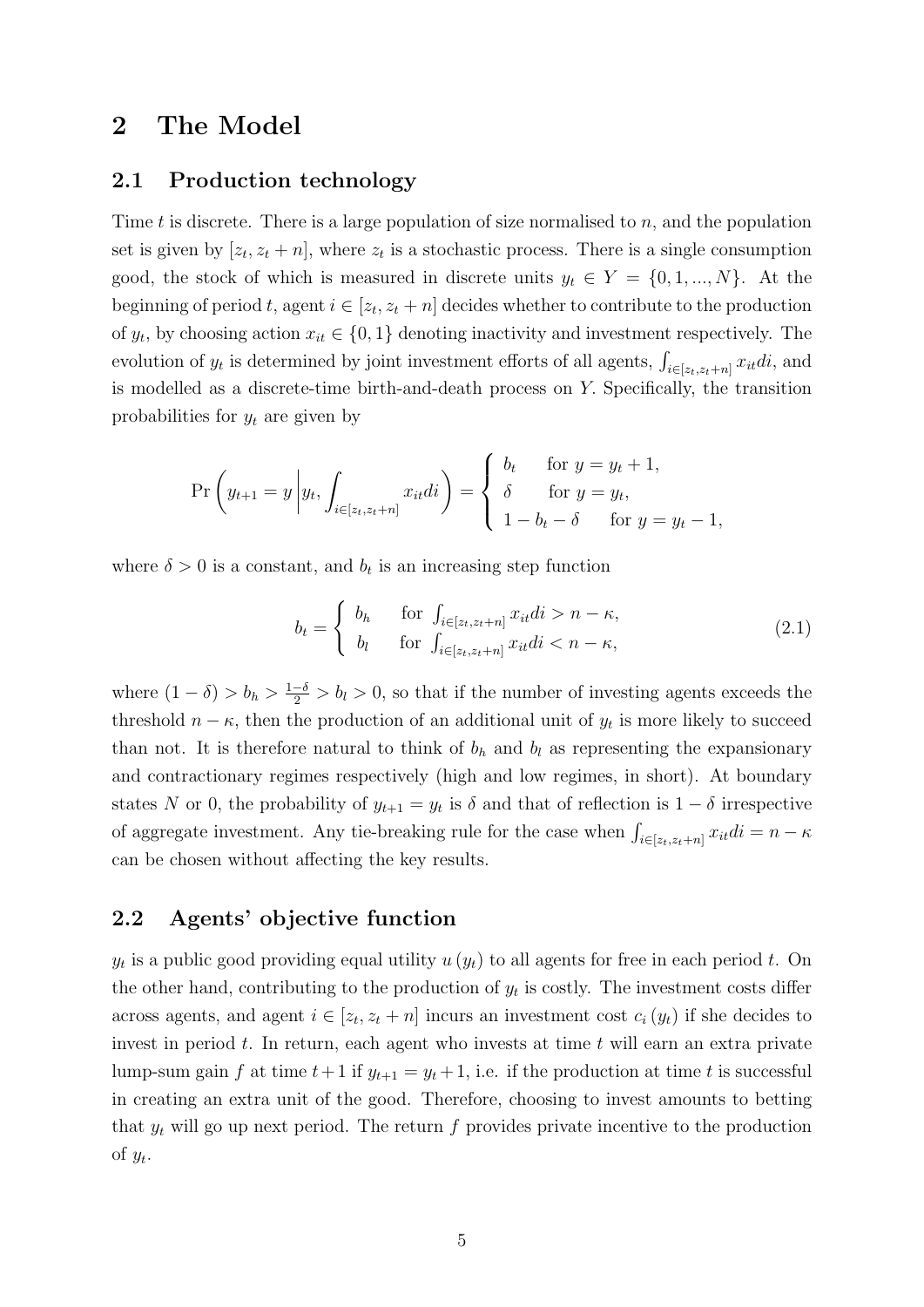

**Figure 1:** Cost functions  $c_i(y)$ 

The objective function of agent  $i$  at time  $t$  is the lifetime discounted payoff

$$
U_{it} = E_t \sum_{s=t}^{\infty} \beta^{s-t} \left[ u \left( y_s \right) - x_{is} c_i \left( y_s \right) + f_{is} \right]
$$

where  $\beta$  is the discount factor and

$$
f_{it} = \begin{cases} f & \text{if } y_t - y_{t-1} = 1, \text{ and } x_{it-1} = 1\\ 0 & \text{otherwise.} \end{cases}
$$

Any individual agent's decision whether to invest clearly depends on the prevailing regime, which in turn depends on other agents' investment decisions. As will become clear, agents are effectively playing a coordination game.

The cost functions  $c_i(y_t)$  are assumed to take the following linear form

$$
c_i(y_t) = \frac{\beta f (b_h - b_l)}{\theta} (y_t - i) + \beta f b_l, \quad i \in [z_t, z_t + n]
$$
\n(2.2)

where  $\theta > 0$ . The identity index i serves to identify the cost ranking of agents  $(i = z_t)$ being the highest-cost agent). The variable  $z_t$  determines the aggregate investment cost of the population, and is therefore a measure of underlying fundamentals. Because the cost functions only depend on the difference  $y_t - i$ , they satisfy the quasilinearity property, i.e. any two functions are a horizontal parallel displacement of each other. The fact that  $i \in [z_t, z_t + n]$  also implies a specific correlation structure between the agents' costs, amenable to an equilibrium selection mechanism that ensures a unique equilibrium always obtains. Figure 1 plots the cost functions  $c_i(y)$ .

### 2.3 Timing

The game proceeds in three recurring stages as follow: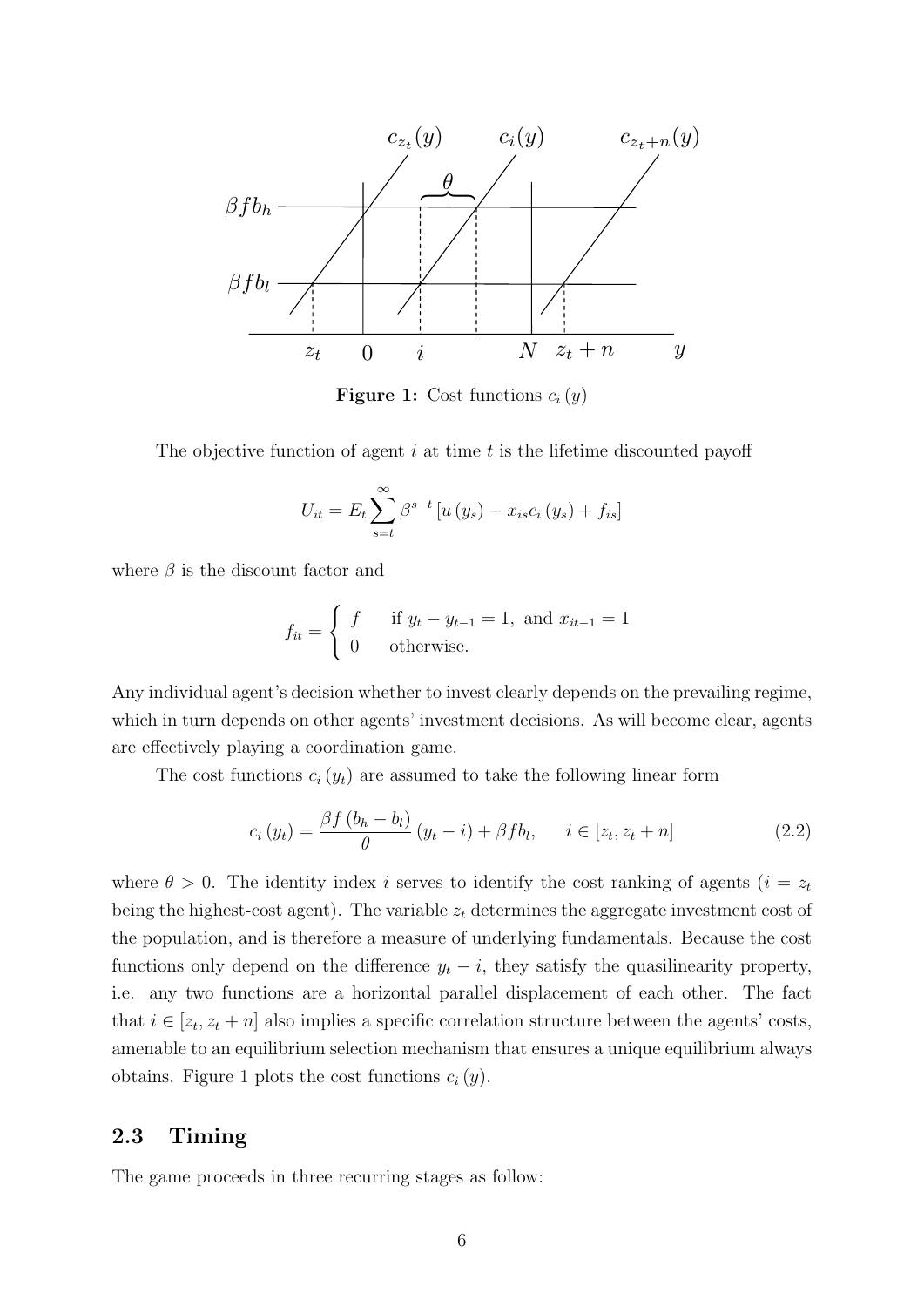1. At time t agents hold some identical belief about  $z_t^* \equiv z_t + \kappa$ , expressed as a probability density function  $h_t$  on a compact interval  $Z_t$  ( $h_t$  being zero on  $\mathbb{R}\setminus Z_t$ ). The state  $y_t$  is observed by everyone.

2. Given such beliefs, all agents choose actions simultaneously to maximise their expected utility. When the equilibrium is unique, the resulting regime is publicly observed. Bayesian rational agents are allowed to revise their beliefs about  $z_t^*$ . The updated common belief is denoted by a density  $\tilde{h}_t$  on an interval  $\tilde{Z}_t$ . A new state  $y_{t+1}$  is selected according to the transition probabilities defined by the regime.

3. After the regime is determined,  $z_{t+1}$  is randomly drawn from a commonly known uniform transition density  $p(z_{t+1}|z_t)$ , where

$$
p(z_{t+1}|z_t) = \begin{cases} \frac{1}{2\varepsilon} \text{ if } z_{t+1} \in [z_t - \varepsilon, z_t + \varepsilon] \\ 0 \text{ otherwise.} \end{cases}
$$
 (2.3)

In other words,  $z_t$  is a random walk. A new set of beliefs about  $z_{t+1}$  is generated from this shock transition rule and the game returns to stage 1, continuing forever thereafter.

The parameters  $\theta$ ,  $\kappa$ , n and  $\varepsilon$  are taken to be large relative to 1, so that the dynamics of beliefs can be analysed without being subject to the constraint set by the discreteness of the state space Y. For instance, the assumption implies that  $y_t - \theta \approx y_{t-1} - \theta$ . Furthermore, the case of special interest is where  $\varepsilon$  is small relative to  $\theta$ , thus limiting the role of exogenous shocks.

As the analysis will show, movements in  $z_t$  are not the proximate cause of fluctuations in  $y_t$ . The randomness of  $z_t$  keeps the posterior belief of  $z_t$  diffuse and nondegenerated, which ensures a unique equilibrium selection. Fluctuations in  $y_t$  are instead driven by persistence and hysteresis in the agents' belief, which will be shown to cycle over time. Therefore, fluctuations in this model arise from an endogenous cycle mechanism, and not an amplification of exogenous shocks.

### 3 Preliminary Analysis

In this section, we first show that the lifetime discounted payoff defined by the stock of goods  $y_t$  is subject to strategic complementarity, and hence our model is essentially a series of coordination games with learning over time. There would be multiple equilibria in the complete information case, leading to indeterminate dynamics of  $y_t$  for some range of initial conditions. With incomplete information about  $z_t$ , Bayesian rational agents form beliefs about the value of  $z_t$  using all available data, and under some conditions about these beliefs and their evolution, there will exist a unique equilibrium that survives iterated deletion of dominated strategies, characterized by a 'switching strategy'. We intuitively describe the stages of Bayesian learning in this environment, the resulting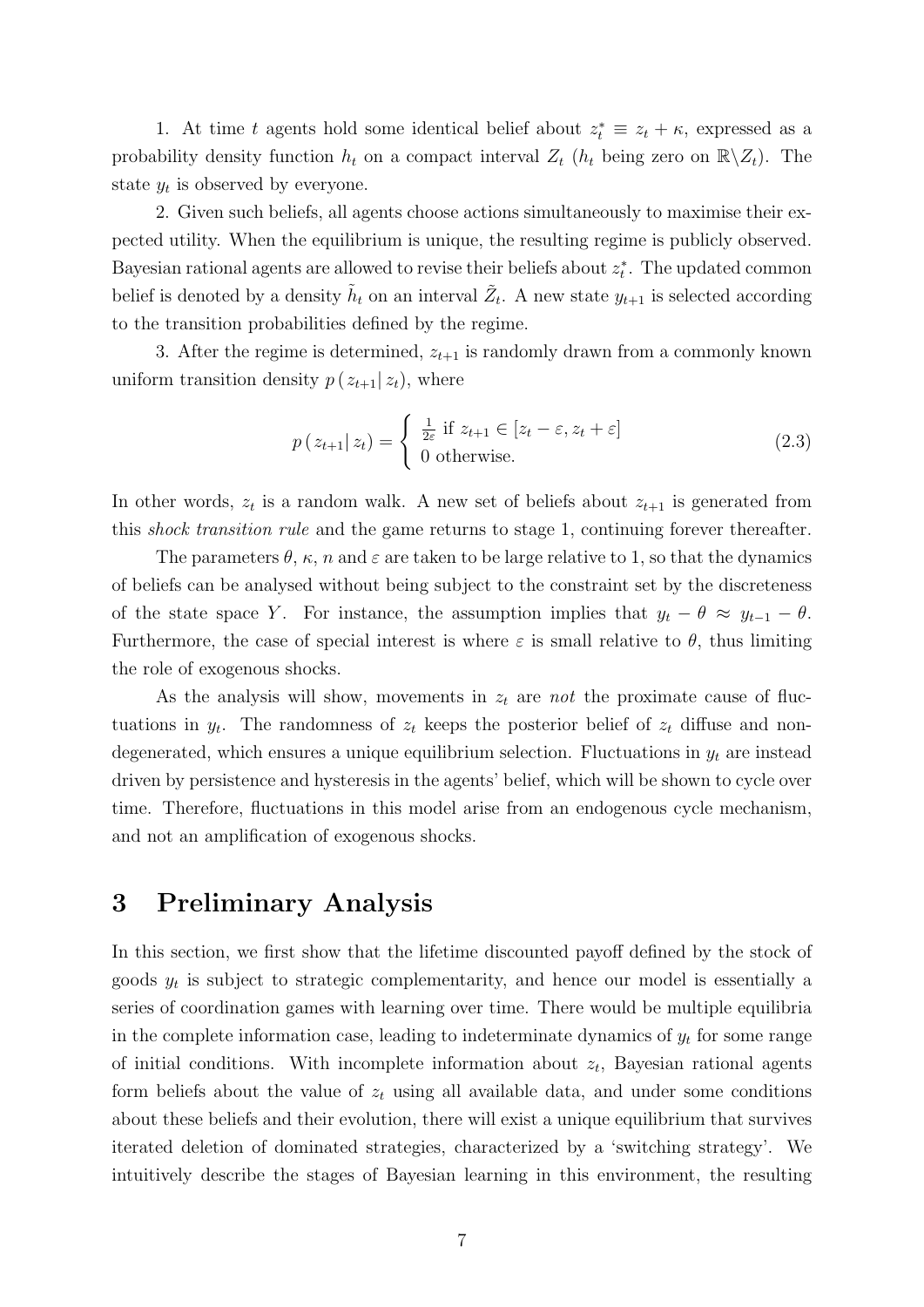belief evolution, and the conditions under which a unique switching strategy equilibrium obtains. We then highlight salient features of this belief distribution, central for describing the equilibrium properties in the next section.

#### 3.1 Strategic complementarity

Agent *i* uses all information available at time *t*, denoted  $\mathcal{I}_t^i$ , to form a belief about the value of  $b_t$ , expressed as a perceived probability over  $\{b_l, b_h\}$ . In view of this, let us define

$$
\pi_t^i = \Pr\left(b_t = b_h | \mathcal{I}_t^i\right) \tag{3.1}
$$

and

$$
E_t^i(b_t) = \pi_t^i b_h + \left(1 - \pi_t^i\right) b_l.
$$

The value of being agent *i* at time *t*,  $V(\mathcal{I}_t^i)$ , is given by

$$
V\left(\mathcal{I}_t^i\right) = \max_{x \in \{0,1\}} \left\{ u\left(y_t\right) - x c_i\left(y_t\right) + \beta \left[E_t^i\left(b_t\right) x f + \tilde{V}\right] \right\}.
$$
 (3.2)

To understand equation 3.2, note that  $u(y_t) - xc_i(y_t)$  is simply the period-t payoff conditional on investment decision x. It is convenient to use  $x \in \{0,1\}$  as an indicator function, so that the private return in period  $t + 1$ , conditional on  $y_{t+1} = y_t + 1$  and x, is simply given by xf. Thus, the expected private return in period  $t + 1$  as of time t conditional on x is given by  $E_t^i(b_t) xf$ .  $\tilde{V}$  is a summation of terms involving  $\pi_t^i, b_h, b_l, \delta$ and the corresponding  $V(\mathcal{I}_{t+1}^i)$ . When optimising, each agent takes  $\tilde{V}$  as a constant, as no single agent can unilaterally affect the evolution of the aggregate stock.

It follows from the functional representation 3.2 then that investment  $(x = 1)$  is optimal for agent  $i$  at time  $t$  if

$$
\beta f E_t^i(b_t) > c_i(y_t) \tag{3.3}
$$

which can be reduced to

$$
\pi_t^i = \frac{y_t - i}{\theta} \tag{3.4}
$$

That is, agent  $i$  will invest at time  $t$  if she believes the probability of a high regime is sufficiently high. But this probability  $\pi_t^i$  is higher if and only if the underlying set of strategy profiles assigns a larger number of agents to the investment strategy, as agents know the rule determining the regime (equation 2.1). The payoff in each period is therefore subject to strategic complementarity; the return to investment is increasing in the number of opponents who are investing.

Not all agents' decisions are subject to strategic considerations; for any agent  $i$ , a dominant strategy may exist for sufficiently extreme values of  $y_t$ . In particular,  $x = 1$  is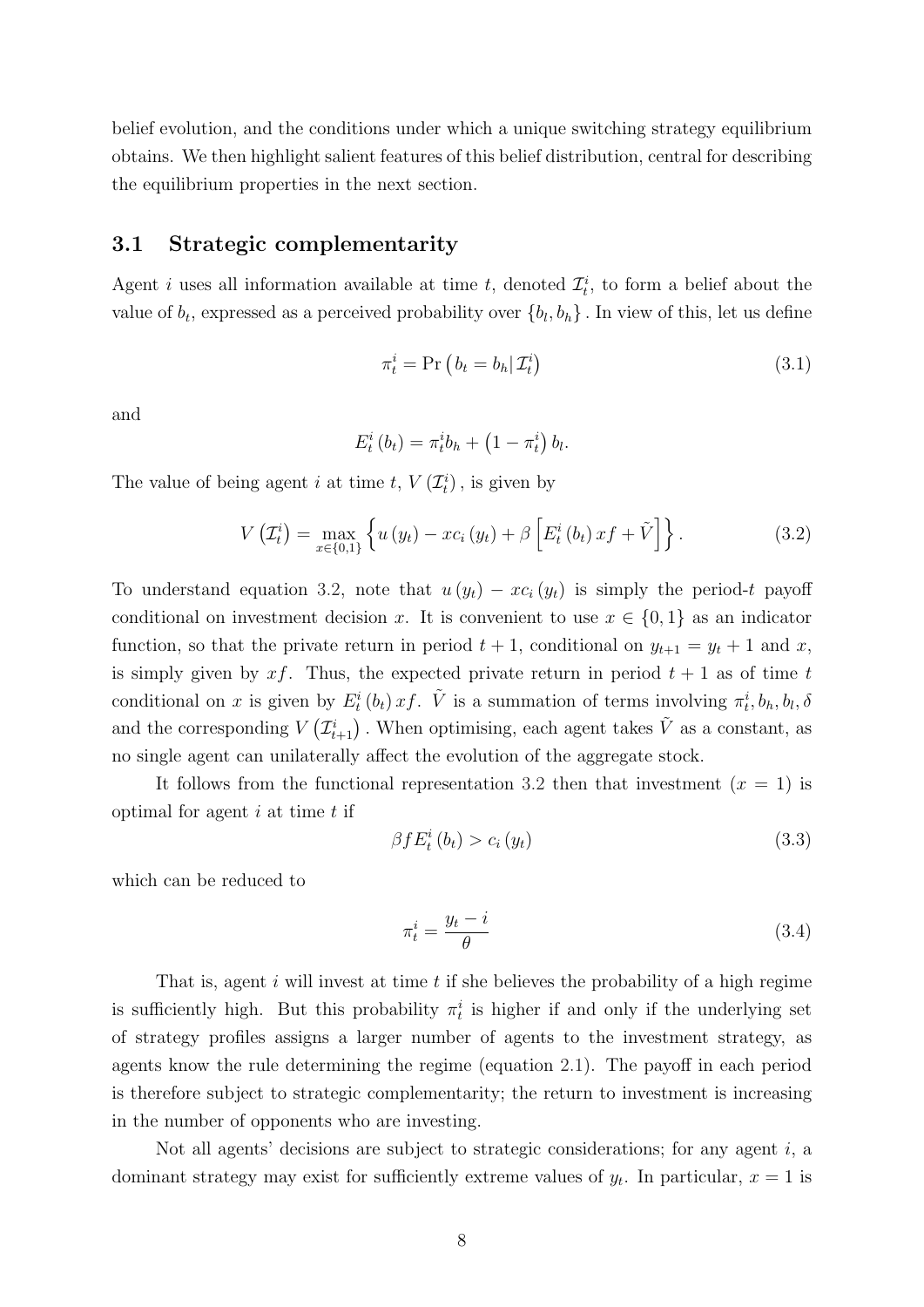a dominant strategy for agent i if  $c_i(y_t) < \beta f b_l$ , i.e. if  $y_t - i < 0$ . Similarly  $x = 0$  is a dominant strategy if  $c_i(y_t) > \beta f b_h$ , i.e. if  $y_t - i > \theta$ . Therefore any agent  $i \in [z_t, z_t + n]$ does not have a dominant strategy if and only if  $y_t \in [i, i + \theta]$ . Equivalently, for any fixed  $y_t$ , the set of agents without a dominant strategy is given by  $[y_t - \theta, y_t]$ .

If agent  $i = z_t^* \equiv z_t + \kappa$  has a dominant strategy to invest, all other agents with lower costs also invest, and the regime is guaranteed to be high. When agent  $z_t^*$  does not have a dominant strategy, iterated elimination of dominated strategies can identify a unique switching equilibrium, under which there exists a threshold agent  $i^*$  such that all  $i > i^*$  invest, while the rest remain inactive. In this equilibrium, a high regime is guaranteed if  $z_t^* > i^*$ , thus agent  $z_t^*$  may be referred to as the *decisive* agent.

A delay to a regime switch occurs when a large fraction of agents in the strategically nontrivial set  $[y_t - \theta, y_t]$  remains invested in equilibrium as long as the regime is high (and inactive when the regime is low). Thus, there is a greater delay in high regime if  $i^*$  lies closer to the lower bound of the interval,  $y_t - \theta$  (and in low regime if i<sup>\*</sup> is closer to  $y_t$ ). Longer delay means the prevailing regime has a reinforcing effect to sustain itself in equilibrium, creating a history-dependent strategy, a property one may call hysteresis.

### 3.2 Learning and belief evolution

Each stage of the game can be described in more details as follow:

#### 3.2.1 Stage 1: Initial beliefs

Since the same law of evolution is used by all agents for updating purposes, the class of homogeneous beliefs is stationary. In solving the model, it therefore proves convenient to specify some common initial belief. An obvious choice is the shock transition rule, because it is exactly the belief held immediately after a regime switch, which reveals momentarily the true value of  $z_t$ . Thus, if the value of  $z_0^*$  is publicly known at time 1, then the common belief is that

 $z_1^*$  is uniformly distributed on  $[z_0^* - \varepsilon, z_0^* + \varepsilon]$ .

This belief serves as a convenient starting point to compute the general stationary class of homogeneous beliefs in equilibrium.<sup>6</sup>

 $6$ The class of homogeneous beliefs may additionally be dynamically stable under some technical conditions, as successive learning gradually eliminates any initial belief heterogeneity. Provided that agents' beliefs of  $z^*$  have the same mean and are distributed over the same support, their belief densities converge to an identical normal distribution after repeated applications of the shock transition rule, by virtue of the central limit theorem.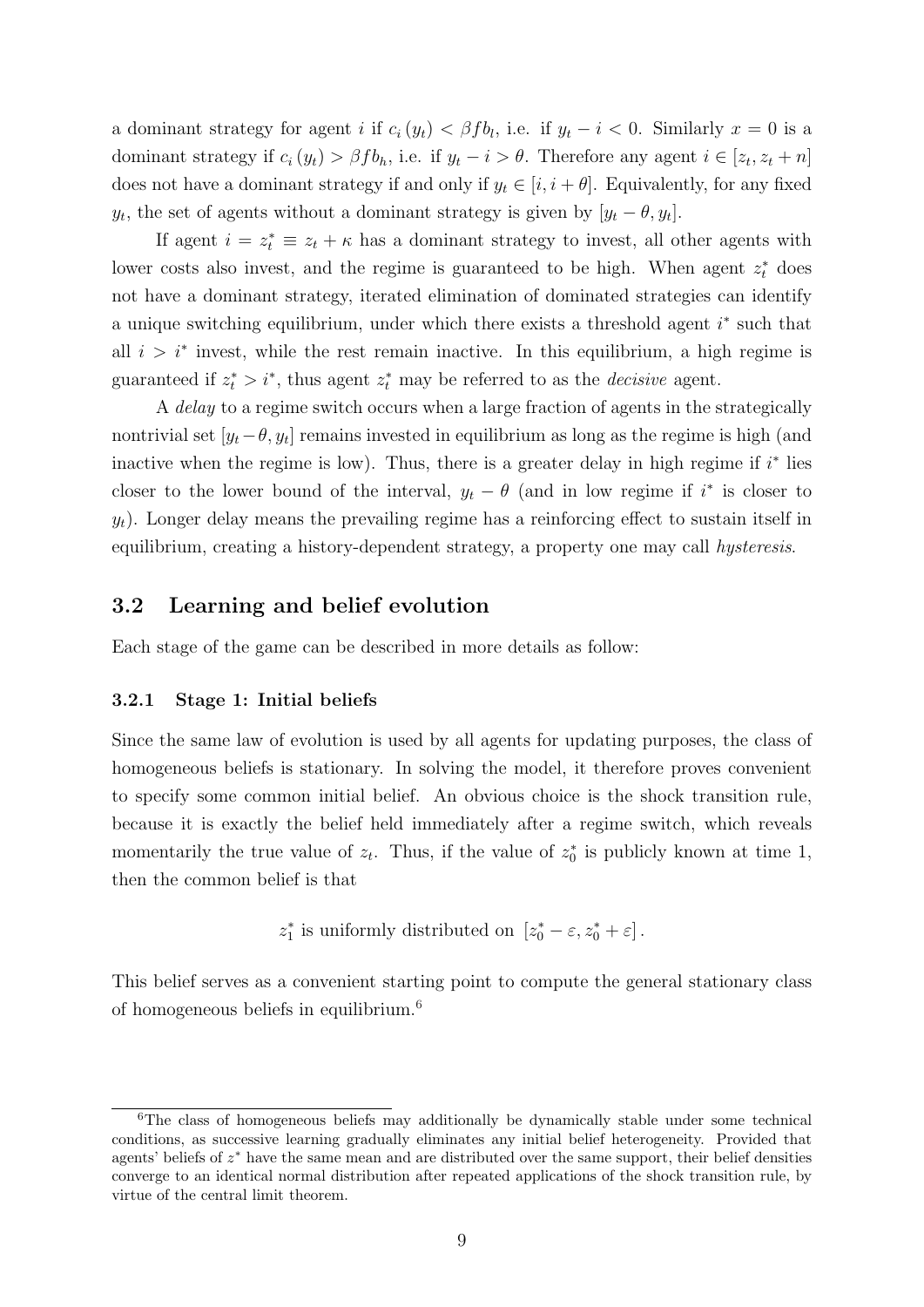#### 3.2.2 Stage 2: Equilibrium play

Equilibrium uniqueness is an essential prerequisite for our analysis, as the measurability of the strategy profile with respect to  $z_t^*$  is needed for the laws of motion for beliefs to be well-defined. The sufficient and necessary condition for there to be a unique Bayesian Nash equilibrium surviving iterated elimination of dominated strategies is established by Carlsson and van Damme (1993) in the context of static global game analysis. By a direct application of the global game argument, there is a unique equilibrium in the present model if and only if for all  $t$  there exists a unique solution  $i_t^*$  to the equation

$$
\Pr\left[z_{t}^{*} > i_{t}^{*} | \mathcal{I}_{t}\right] \equiv \bar{H}_{t}\left(i_{t}^{*}\right) = \frac{y_{t} - i_{t}^{*}}{\theta},\tag{3.5}
$$

where  $\bar{H}_t(i)$  is 1-c.d.f. of belief,

$$
\bar{H}_{t}(i) \equiv \int_{z=i}^{\sup Z_{t}} h_{t}(z) dz.
$$
\n(3.6)

The unique solution, if one exists, corresponds exactly to the unique switching equilibrium, where every agent  $i \leq i_t^*$  chooses  $x = 0$ , and every  $i > i_t^*$  chooses  $x = 1$ . Note that although there is no heterogeneity in the information set per se, it is the heterogeneous assessments of  $z_t^*$  relative to i that results in the applicability of iterated dominance argument. The details of conditions ensuring a unique solution to equation 3.5 are deferred to section 5.

The existence of at least one dominance region is critical for iterated dominance argument, and is easy to verify in this case. Suppose that the equilibrium has been unique, and the regime switches from high to low at the end of time t. Since  $z_t^* \in [\inf Z_t, i_t^*]$ , the lower bound for common belief support at time  $t + 1$  is given by inf  $Z_t - \varepsilon$ . Note that we must have inf  $Z_t < y_t - \theta$  (as inf  $Z_t > y_t - \theta$  would imply  $i_t^* = y_t - \theta < \inf Z_t \leq z^*$  and there cannot be a regime switch at time  $t$ , a contradiction). It follows that

$$
\inf Z_{t+1} = \inf Z_t - \varepsilon
$$
  

$$
< y_t - \theta - \varepsilon
$$
  

$$
\approx y_{t+1} - \theta - \varepsilon
$$
  

$$
< y_{t+1} - \theta
$$

so that there exists a dominance region for a low regime; the decisive agent does not invest as a dominant strategy with some probability. As  $\varepsilon$  is large relative to 1, this region continues to exist throughout the regime. An analogous argument follows when the regime switches from low to high.

<sup>7</sup>For a detailed derivation of this result, see Rungcharoenkitkul (2006).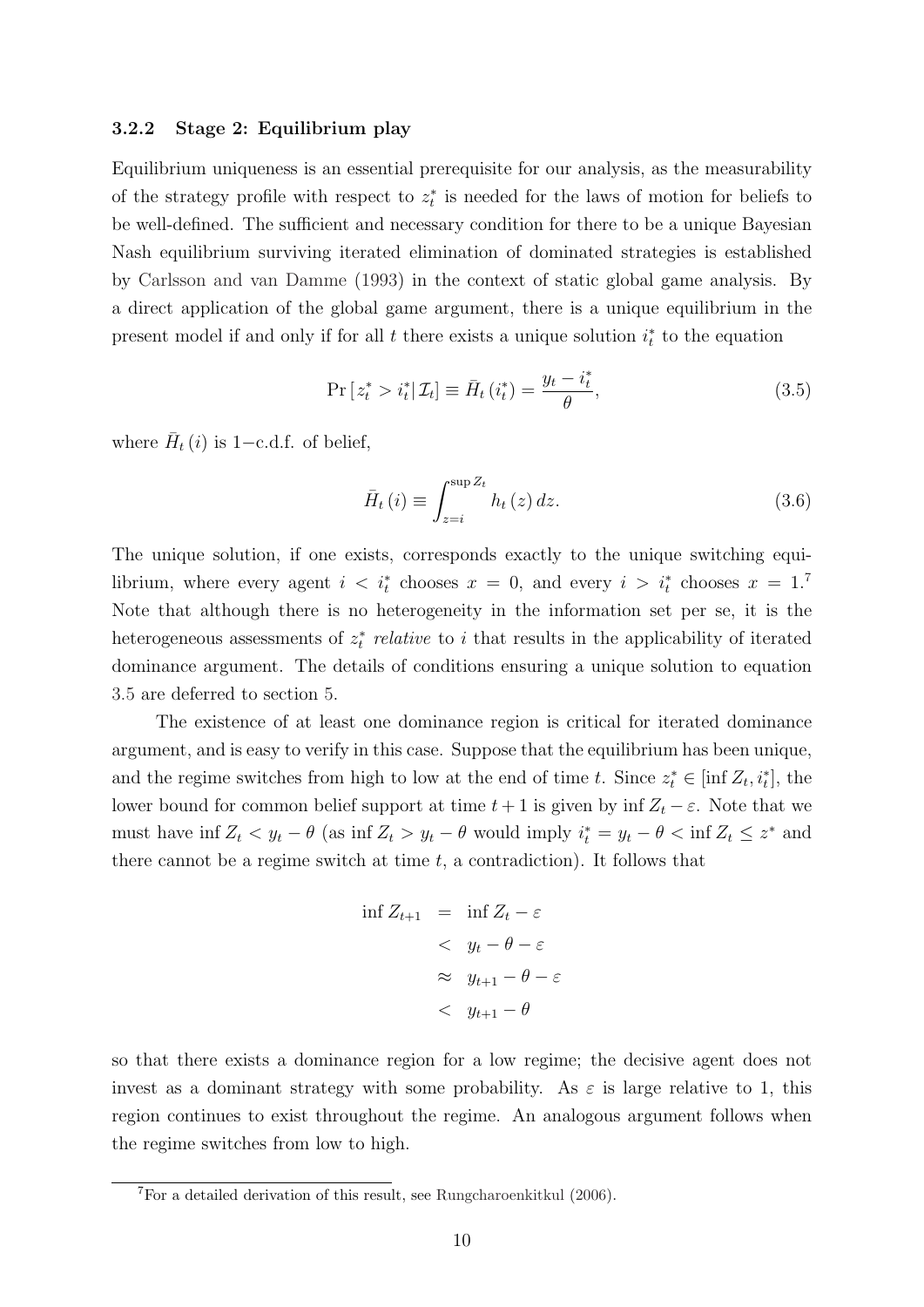#### 3.2.3 Stage 3: Learning via truncation and transition

At the end of the second stage, provided there exists a unique equilibrium and no regime switch takes place, agents learn that the value of  $z_t^*$  must be consistent with the equilibrium regime and the current state  $y_t$ . In particular, learning leads to a one-sided truncation of  $h_t$ . As before, since the model is symmetric with respect to the regimes, it suffices to only consider a high regime as the initial condition. The updated distribution is defined by the density  $\tilde{h}_t$  where

$$
\tilde{h}_t(z^*) = \begin{cases}\n h_t(z^*) & \text{if } \inf Z_t \ge i_t^*, \\
 \frac{h_t(z^*)}{\int_{z=i_t^*}^{\sup Z_t} h_t(z) dz} & \text{otherwise,} \\
 h_t(z^*) & \text{otherwise,} \\
 \frac{h_t(z^*)}{\int_{z=\max\{i_t^*, \inf Z_t\}}^{\sup Z_t} h_t(z) dz},\n\end{cases} \tag{3.7}
$$

which is non-zero for  $z^* \in \tilde{Z}_t \equiv [\max\{i_t^*, \inf Z_t\}, \sup Z_t]$ . A truncation always gives rise to a nondegenerate interval  $\tilde{Z}$ , as  $\tilde{Z}$  being empty or a singleton would imply  $i_t^* \ge \sup Z_t$ , i.e.  $i_t^* \geq z_t^*$  which violates the assumption that there has not been a regime switch. On the other hand, if there is a regime switch, say from high to low, at date  $t$  then a learning truncation uses the complementary normalisation, i.e.

$$
\tilde{h}_t(z^*) = \frac{h_t(z^*)}{\int_{z=\inf Z_t}^{i_t^*} h_t(z) \, dz} \tag{3.8}
$$

for  $z^* \in \tilde{Z}_t \equiv [\inf Z_t, i_t^*].$ 

Following a shock transition in stage 3, the common belief at time  $t + 1$  is updated using the shock transition probabilities. Specifically,  $h_{t+1}$  and  $Z_{t+1}$  are given by

$$
h_{t+1}(z^*) = \int_{z=z^*-\varepsilon}^{z^*+\varepsilon} p(z^*|z) \tilde{h}_t(z) dz
$$
  

$$
= \frac{1}{2\varepsilon} \int_{z=z^*-\varepsilon}^{z^*+\varepsilon} \tilde{h}_t(z) dz,
$$
 (3.9)

which is positive for

$$
z^* \in Z_{t+1} = [\max \{i_t^*, \inf Z_t\} - \varepsilon, \sup Z_t + \varepsilon].
$$

Stage 1 can then be repeated.

### 3.3 Properties of belief distribution

This section establishes the core properties of  $h_t$  that are needed for the analysis of hysteresis and equilibrium uniqueness. The results are stated in their logical order. Unless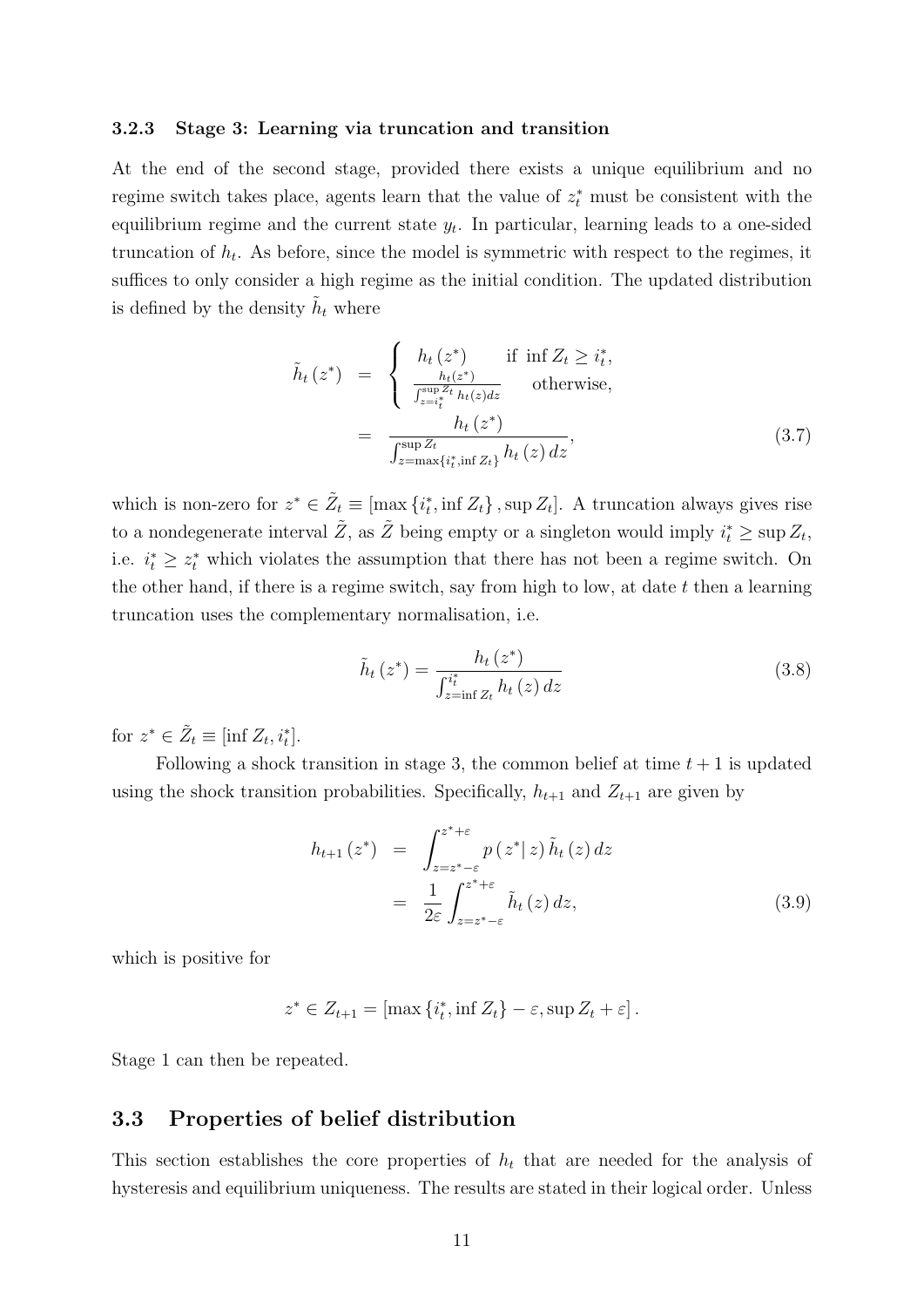stated otherwise, the regime is assumed to be high initially.

First, we define the notion that a density is single-peaked or unimodal, using the following standard definition (the proof for equivalence of each condition is trivial and is omitted). As will be shown, unimodality is an equilibrium property of the belief distribution.

**Definition 1.**  $h_t(z^*)$  is 'unimodal' if one of the following equivalent conditions holds

(1)  $h_t$  is decreasing in  $|z^* - \arg \max h_t(z^*)|$ , i.e. it always declines away from its unique peak, or

(2) as  $z^*$  increases, the derivative  $h'_t(z^*)$  changes sign (from positive to negative) at most once, or

(3) there exists  $z^0$  such that  $\bar{H}_t(z^*)$  is concave for all  $z^* < z^0$  and convex otherwise.

Agents only learn from the outcome of equilibrium play when the initial information about the fundamental is sufficiently vague. For example, in the few periods immediately after a regime switch, the information about the fundamental is already very precise that an ex post equilibrium outcome is unlikely to convey any useful additional information. The following result states that in any period there can be learning if and only if the equilibrium play is not a corner solution. This result will play a useful role in ensuring equilibrium uniqueness later (see the end of section 5.1).

Claim 1. Suppose that the regime is high and that there is a unique equilibrium in period t. The equilibrium exhibits a strictly maximum delay in period t, i.e.  $i_t^* = y_t - \theta$ , if and only if inf  $Z_t \geq y_t - \theta$ . Furthermore, there is a maximum delay if and only if there is no learning update (or truncation) in that period.

Proof. See appendix.

Let us now investigate the properties of the shock transition rule. Consider these properties in the context of a pure shock transition, namely when there is no learning truncation in the same period. Under a pure transition, we have  $\tilde{h}_t = h_t$ , and hence

$$
h_{t+1}(z^*) = \frac{1}{2\varepsilon} \int_{z=z^*-\varepsilon}^{z^*+\varepsilon} h_t(z) \, dz. \tag{3.10}
$$

 $\Box$ 

In other words,  $h_{t+1}(z^*)$  is an average of  $h_t$  on the interval  $[z^* - \varepsilon, z^* + \varepsilon]$ . That the shock transition rule preserves the symmetry of  $h_t$  follows immediately from the symmetry of  $p(.|.)$ . It is also trivial that the expected value of  $z_{t+1}^*$  is the same as that of  $z_t^*$ . The first important property of the transition mapping is that it leads to a belief of greater 'riskiness', as made precise in the next result.

**Lemma 1.** If  $h_{t+1}$  is a shock transition map of  $h_t$ , then  $h_t$  second-order stochastically dominates  $h_{t+1}$ .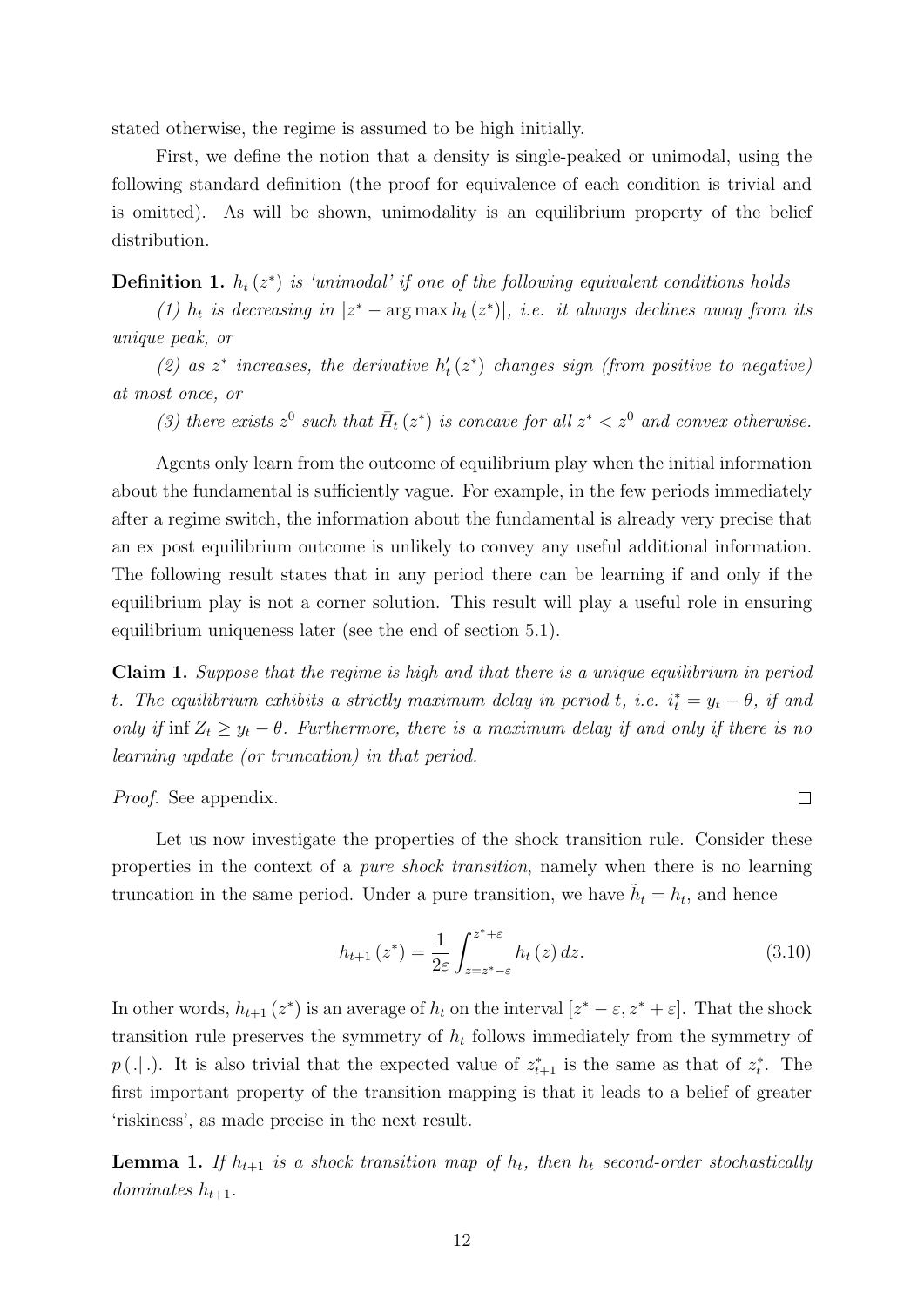Proof. See appendix.

A necessary condition for unimodaltity to be an equilibrium property is the following result.

**Claim 2.** The unimodality property of a density  $h_t$  is preserved by the shock transition rule.

*Proof.* See appendix.

The last result regarding the shock transition rule underpins the uniqueness result to be obtained later.

**Lemma 2.** Suppose that  $h_t$  is unimodal with a unique mode  $i_t^m$ , then under a pure transition mapping,

(1)  $\bar{H}_t$  crosses  $\bar{H}_{t+1}$  at some point(s)  $i_t^c$  on the interval  $[i_t^m - \varepsilon, i_t^m + \varepsilon]$ ,

(2) if  $h_t$  is concave on  $[i_t^m - 2\varepsilon, i_t^m + 2\varepsilon]$ , then there is a unique crossing point  $i_t^c$ .

Proof. See appendix.

The concavity requirement is only a sufficient condition for there to be a single crossing between  $\bar{H}_t$  and  $\bar{H}_{t+1}$ . The following result establishes a more general link between the single crossing of the cumulative and the density.

**Claim 3.** On  $Z_{t+1} \setminus \{\inf Z_{t+1}, \sup Z_{t+1}\}, \bar{H}_{t+1}$  crosses  $\bar{H}_t$  once if and only if  $h_{t+1}$  crosses  $h_t$  twice.

Proof. See appendix.

Next we turn to investigate the effects of truncations on unimodality property.

**Claim 4.** If  $h_t$  is unimodal, then  $\tilde{h}_t$  is also unimodal, regardless of whether there is a regime switch at date t. Furthermore,  $\arg \max \tilde{h}_t(z^*) \geq \arg \max h_t(z^*)$ , with equality if and only if  $i_t^* \leq \arg \max h_t(z^*)$ .

Proof. See appendix.

Claims 2 and 4 together suggest that if  $h_t$  is unimodal then  $h_{t+1}$  is also unimodal. This fact implies that if the common belief is initially given by a unimodal distribution, then it remains unimodal in all periods, and for any t,  $\bar{H}_t(i)$  is concave for  $i < \arg \max h_t(z^*)$ , and convex otherwise. To justify the unimodality assumption as an equilibrium property, it is sufficient to assume that agents' belief in the first period of the game is a unimodal distribution. Even if agents initially hold a non-unimodal belief in the first period, a sufficiently large number of pure shock transitions will lead to a convergence to a unimodal distribution by the central limit theorem (see section 4.1 below). Henceforth, we restrict attention to the class of unimodal distributions.

 $\Box$ 

 $\Box$ 

 $\Box$ 

 $\Box$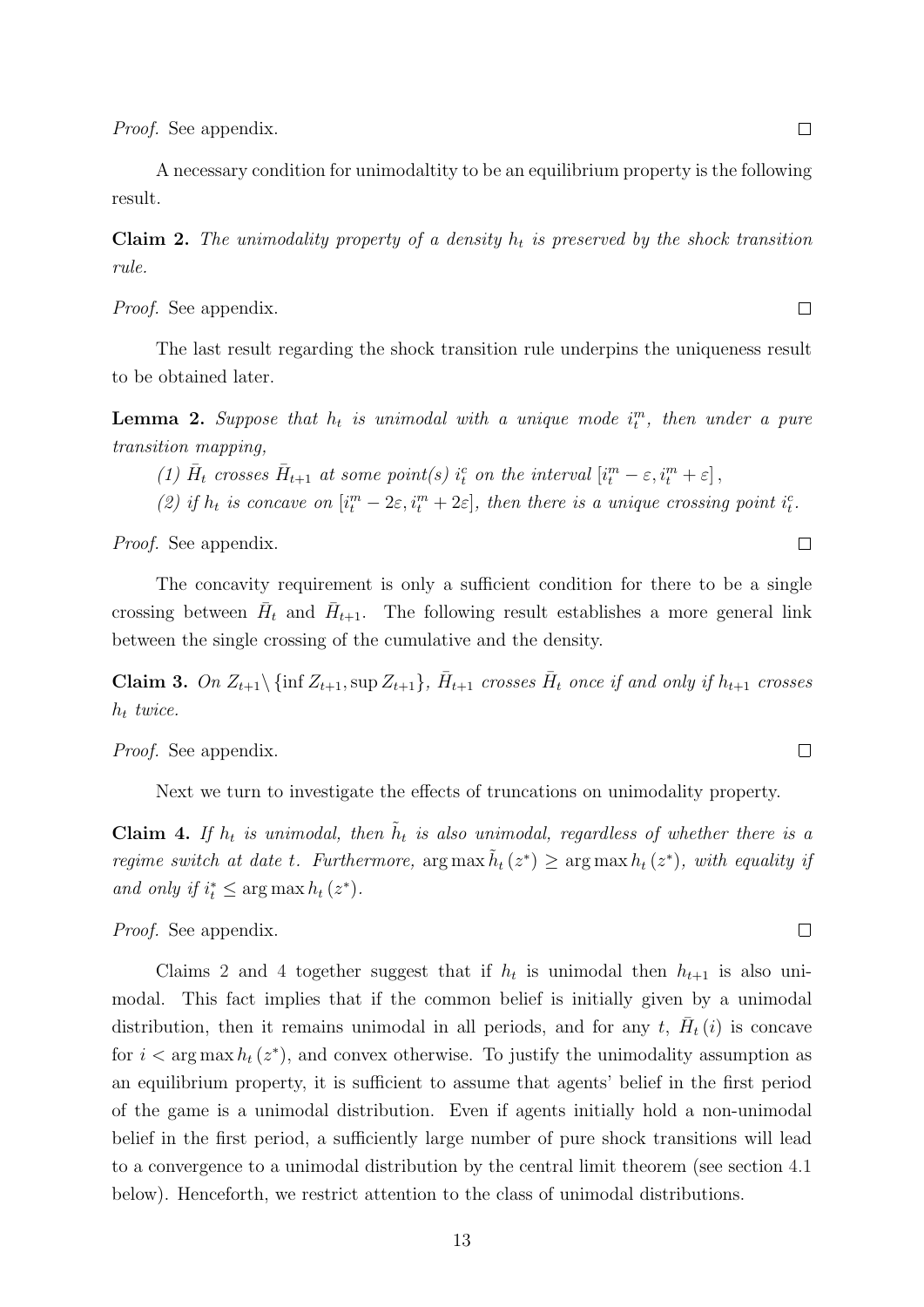When there is a truncation in period t, equation 3.7 implies that  $\tilde{h}_t \geq h_t$  on  $\tilde{Z}_t$ , with equality only at the points where  $h_t = 0$ . Note also that inf  $\tilde{Z}_t = i_t^* > \inf Z_t$  and  $\sup \tilde{Z}_t = \sup Z_t$ . The next result readily follows.

Claim 5. A left-sidedly truncated distribution first-order stochastically dominates the original version. For example, if the regime is high and  $i_t^*$  > inf  $Z_t$ , then

$$
\int_{z=z^1}^{\sup Z_t} \tilde{h}_t(z) dz \ge \int_{z=z^1}^{\sup Z_t} h_t(z) dz \quad \forall z^1 \in Z_t,
$$

with equality if and only if  $z^1 \in (-\infty, \inf Z_t] \cup [\sup Z_t, \infty)$ .

Claim 5 captures the basic effect of a learning truncation; in the absence of a regime switch, agents update their beliefs that the fundamental is conducive to the prevailing regime. If the fundamental  $z_t$  is fixed (but not observed), this truncation effect leads to a greater delay and hysteresis next period (see Rungcharoenkitkul (2006)). Here, agents can choose actions only after the fundamental has randomly moved, but the next result states that the effect of learning truncation in terms of delay still holds.

Lemma 3. Provided the equilibrium is unique in all periods, a truncation in period t leads to greater delay in period  $t + 1$ , ceteris paribus.

Proof. See appendix.

Lemma 3 essentially says that the hysteresis effect of a learning truncation survives the smoothing effect of transition. An immediate corollary is that a larger truncation would lead to a correspondingly larger delay. We finish with the last result on the effect of truncations on the mode of the distribution.

Claim 6. Left (right) truncations cannot lower (increase) the mode of the belief density, ceteris paribus. Specifically, if a truncation (say from the left) implies  $i_t^* < i_{t+1}^m - \varepsilon$ , then the truncation does not affect the mode, i.e.  $i_{t+1}^m$  is equal to that yielded from a pure transition of  $h_t$ .

Proof. See appendix.

## 4 Regime Switching and Hysteresis

This section focuses on analyzing the equilibrium hysteresis properties, with equilibrium uniqueness assumed as a working hypothesis. The uniqueness conditions and its verification will be the issue of the next section.

Due to stochastic  $z_t^*$ , the belief evolution is not perfectly coupled with the  $y_t$  process, and the information updating may occur even if  $y_t$  does not change over time. As a

 $\Box$ 

 $\Box$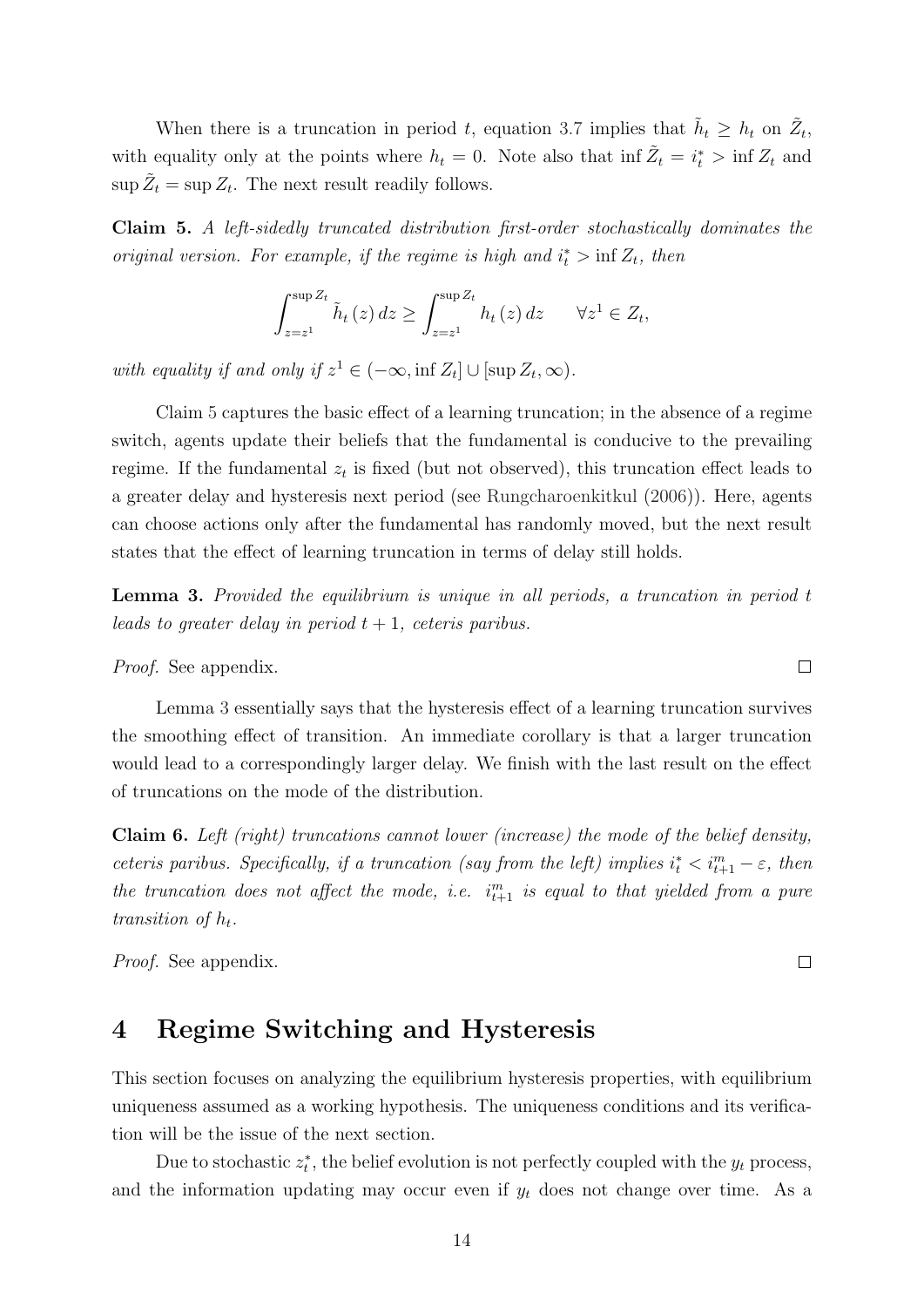consequence, the exact degree of hysteresis will depend on both (1) the quantitative impact of truncations (relative to  $y_t$  dynamics) on the equilibrium, and (2) the frequency of learning updates. In a high regime for instance, a rising  $y_t$  will tend to raise  $i_t^*$ if either learning updates are infrequent, or learning truncations only increase  $\bar{H}_t(i)$ marginally. Calculating the net hysteresis effect completely would require a computation of an equilibrium outcome in every possible realisation of two dependent time series,  $y_t$ and the corresponding beliefs, a seemingly complicated task.

It is helpful to ask a far simpler question; what is the minimum level of hysteresis, taken across all possible realisations of the stochastics, that can be supported without violating the learning procedure? In other words, for a given  $y_t$ , what is the largest value of  $i_t^*$  that could be justified by some history? We attempt to answer these questions by considering two stages of learning separately.

#### 4.1 The first truncation

In the presence of hysteresis effects, a regime switch from low to high releases a strong public signal to all agents that the fundamental has to be good enough to force such a switch given agents' prior decisions to delay, which collectively favored the old regime. Given a renewed high optimism, agents with a nondominant strategy may choose to invest with probability one for a number of periods, i.e. the equilibrium is a corner solution of maximum hysteresis for a certain length of time. Eventually however, the beliefs will be sufficiently diffuse that the equilibrium becomes an interior solution again. The date at which such an interior solution appears for the first time following a regime switch is called the period of first truncation. That is, the periods preceding the first truncation only involve pure shock transitions.

In the first date of truncation, the common belief distribution is exceptionally tractable. The assumption that  $\varepsilon$  is small relative to  $\theta$  implies that there is a large number of pure shock transitions between regime switches, the accumulative effect of which can be represented as a sum of independent random variables. Irrespective of the initial belief which may be intractable in general, the central limit theorem can be invoked to obtain a limiting distribution of  $z_t^*$ , namely a normal distribution.

The period of first truncation also represents the first moment that a regime switch is deemed by agents to be possible. The question is whether agents will aggressively attack the existing regime in the first period that such an attack can be successful, or act cautiously in that period. The answer of course depends on the belief distribution; if agents believe that the probability of a regime switch is very small, they will act almost as if they are certain that the existing regime will continue (as both sides of equilibrium condition in equation 3.5 is continuous in  $i$ ). Intuitively one may anticipate that in the period of first truncation, the more uncertain agents are about the exact value of the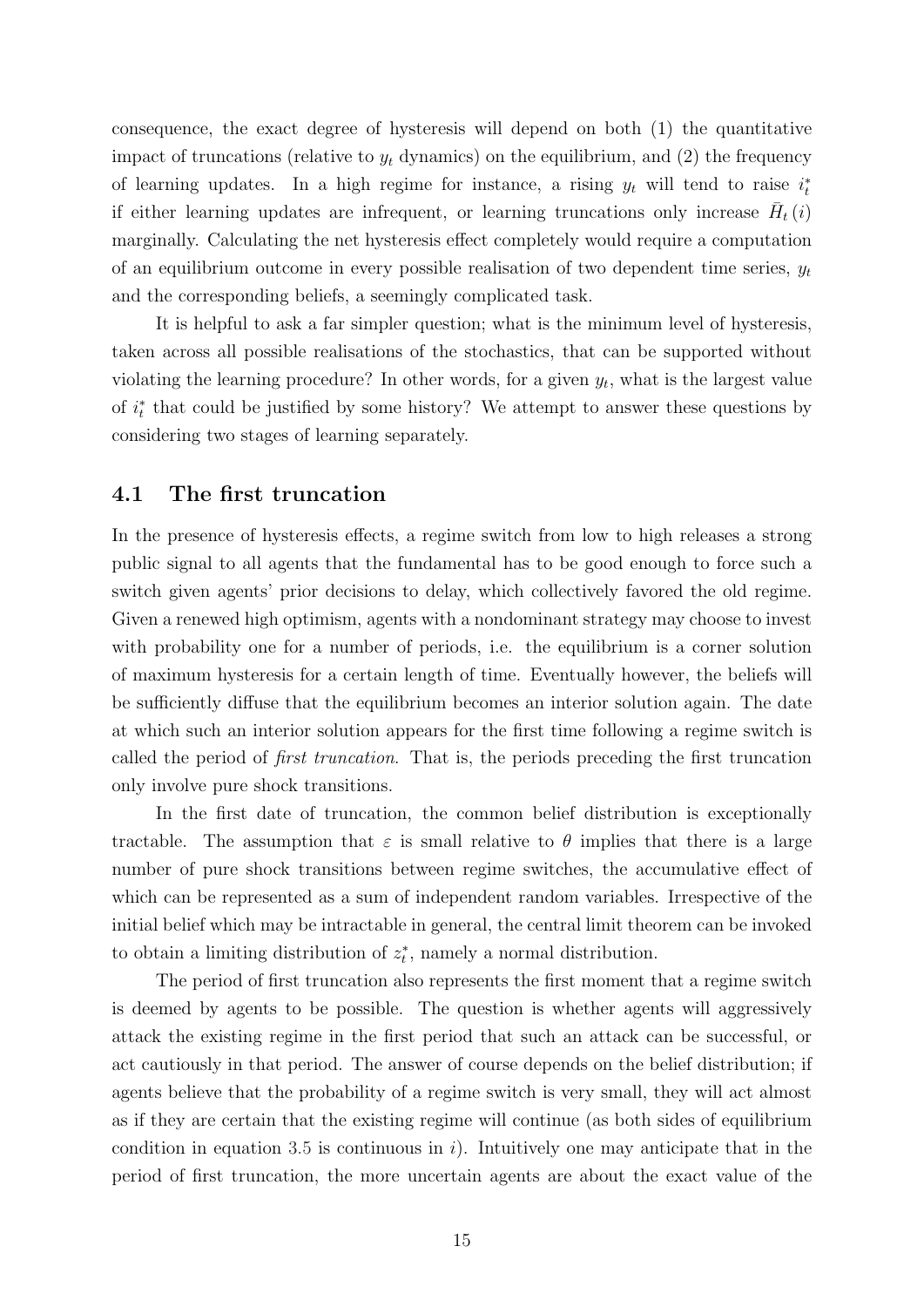fundamental (in the sense that the set of potential values of the fundamental is large), the lower the probability that they will assign to a regime switch. Thus if the fundamental has not been observed over a long period of time so that agents are very uncertain about its value, then one may expect agents not to act too aggressively in favour of a regime switch in the first period of truncation. We now seek to confirm this intuition analytically, and thereby characterise the minimum level of hysteresis in the period of first truncation.

Suppose that there is a regime switch from low to high in period  $t = -1$ , and let all agents hold the same belief in period  $t = 0$  that  $z_0^*$  is a random variable distributed nondegenerately on the interval  $Z_0 \equiv [\inf Z_0, \sup Z_0]$  with finite mean and variance,

$$
\mu_0 \equiv \int_{z \in Z_0} z h_0(z) dz
$$
  

$$
\sigma_0^2 \equiv \int_{z \in Z_0} (z - \mu_0)^2 h_0(z) dz.
$$

The following conjectures about the initial belief are assumed, and need to be verified as part of the equilibrium properties.

Conjecture 1.  $|Z_0| \equiv \sup Z_0 - \inf Z_0$  is small relative to  $\theta$ .

Conjecture 2.  $0 \leq \frac{\sigma_0^2}{\varepsilon^2} < \infty$ .

Conjecture 3. There exists a constant  $\gamma \in (0,1]$  independent of  $\theta$  and  $\varepsilon$  such that inf  $Z_0 - y_0 + \theta = \gamma \theta$ .

Conjectures 1 and 2 place a limit on the fuzziness of the initial belief. Conjecture 3 requires that the equilibrium play in period  $t = -1$  must not be degenerate in favour of a regime switch. To see this, note that the existence of  $\gamma$  specified in conjecture 3 implies that inf  $Z_0$  is bounded away from  $y_0 - \theta$ . Since inf  $Z_0 = i_{-1}^* - \varepsilon$ , the conjecture is effectively  $i_{-1}^* > y_{-1} - \theta + \varepsilon$ . The condition holds in the presence of some hysteresis effects in equilibrium, as then  $i_{-1}^*$  would be close to  $y_{-1}$ . These conjectures will be verified as being satisfied in equilibrium after proposition 2 is proved below.

After t periods, provided there is no truncation, we have inf  $Z_t = \inf Z_0 - t\varepsilon$ . Let the first period of truncation be denoted by  $t_1$ , i.e.  $t_1$  is the lowest t such that inf  $Z_t = \inf Z_0 - t\varepsilon < y_t - \theta$ . The first result expresses  $t_1$  in terms of the primitive parameters.

**Claim 7.** Suppose that conjecture 3 holds. As  $\varepsilon$  becomes large relative to 1,  $t_1$  is approximately given by

$$
t_1 \simeq \frac{\gamma \theta}{\varepsilon}.
$$

Proof. By definition,

$$
t_1 = \inf \{ t \in \{0, 1, \ldots\} | t\varepsilon > \min z_0^* - y_t + \theta \}
$$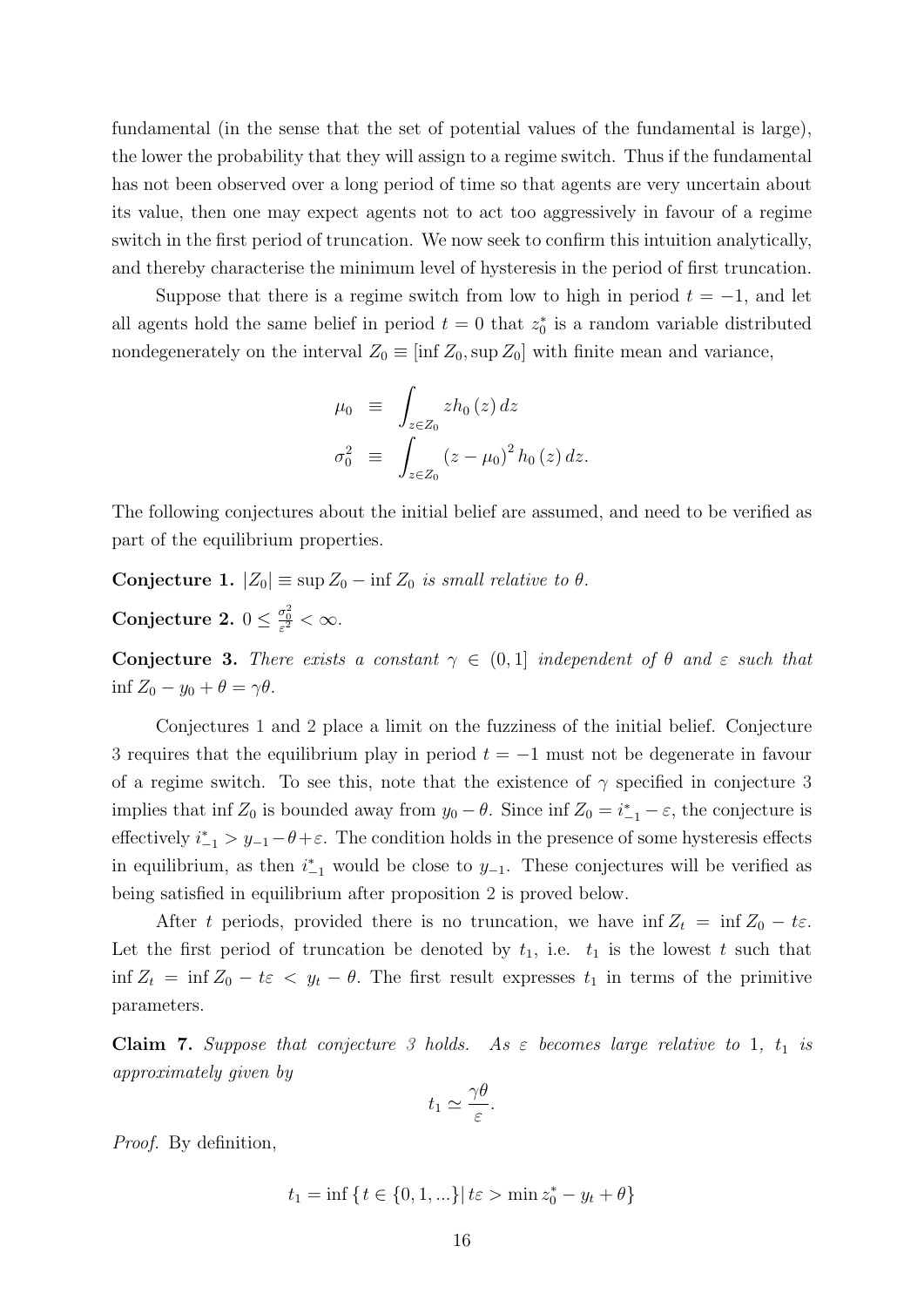i.e. there is some small constant  $c^1 < \varepsilon$  such that

$$
t_1 \varepsilon = \inf Z_0 - y_{t_1} + \theta + c^1
$$
  

$$
t_1 \varepsilon = \inf Z_0 - y_0 + \theta - (y_{t_1} - y_0) + c^1
$$

Since  $y_t - y_0 \in [-t, t]$ , let us write  $y_t - y_0 = \alpha_1 t$  where  $\alpha_1 \in [-1, 1]$ . Hence, using conjecture 3, we have

$$
t_1\varepsilon = \gamma\theta - \alpha_1 t + c^1
$$
  
\n
$$
t_1 = \frac{\gamma\theta + c^1}{\varepsilon + \alpha_1}
$$
  
\n
$$
\simeq \frac{\gamma\theta}{\varepsilon}
$$

as  $\gamma\theta$  is large relative to  $\varepsilon$  and  $\varepsilon$  is large relative to 1.

Consider the effect of pure transitions. Abstracting from truncations, and again viewing  $z_t^*$  as a random walk,  $z_t^*$  can be written as

$$
z_t^* = z_0^* + \sum_{\tau=1}^t X_\tau
$$

where each  $X_{\tau}$  is an i.i.d random variable uniformly distributed on  $[-\varepsilon, \varepsilon]$ . It follows from the uniform transition density that

$$
E(X_{\tau}) = 0
$$
  

$$
Var(X_{\tau}) = \frac{\varepsilon^2}{3}.
$$

Therefore  $z_t^*$  is a sum of independent random variables, with

$$
E(z_t^*) = \mu_0
$$
  
 
$$
Var(z_t^*) = \sigma_0^2 + \frac{t\epsilon^2}{3}.
$$

A limiting case of interest is where there are a large number of pure transitions before there is the first truncation. By the central limit theorem, for large  $t$  we have

$$
z_t^* \to N\left(\mu_0, \sigma_0^2 + \frac{t\varepsilon^2}{3}\right)
$$

so that after a large number of pure transitions,

$$
h_t(z^*) \simeq \frac{1}{\sqrt{2\pi \left(\sigma_0^2 + t\varepsilon^2/3\right)}} \exp\left[-\frac{\left(z^* - \mu_0\right)^2}{2\left(\sigma_0^2 + t\varepsilon^2/3\right)}\right].\tag{4.1}
$$

 $\Box$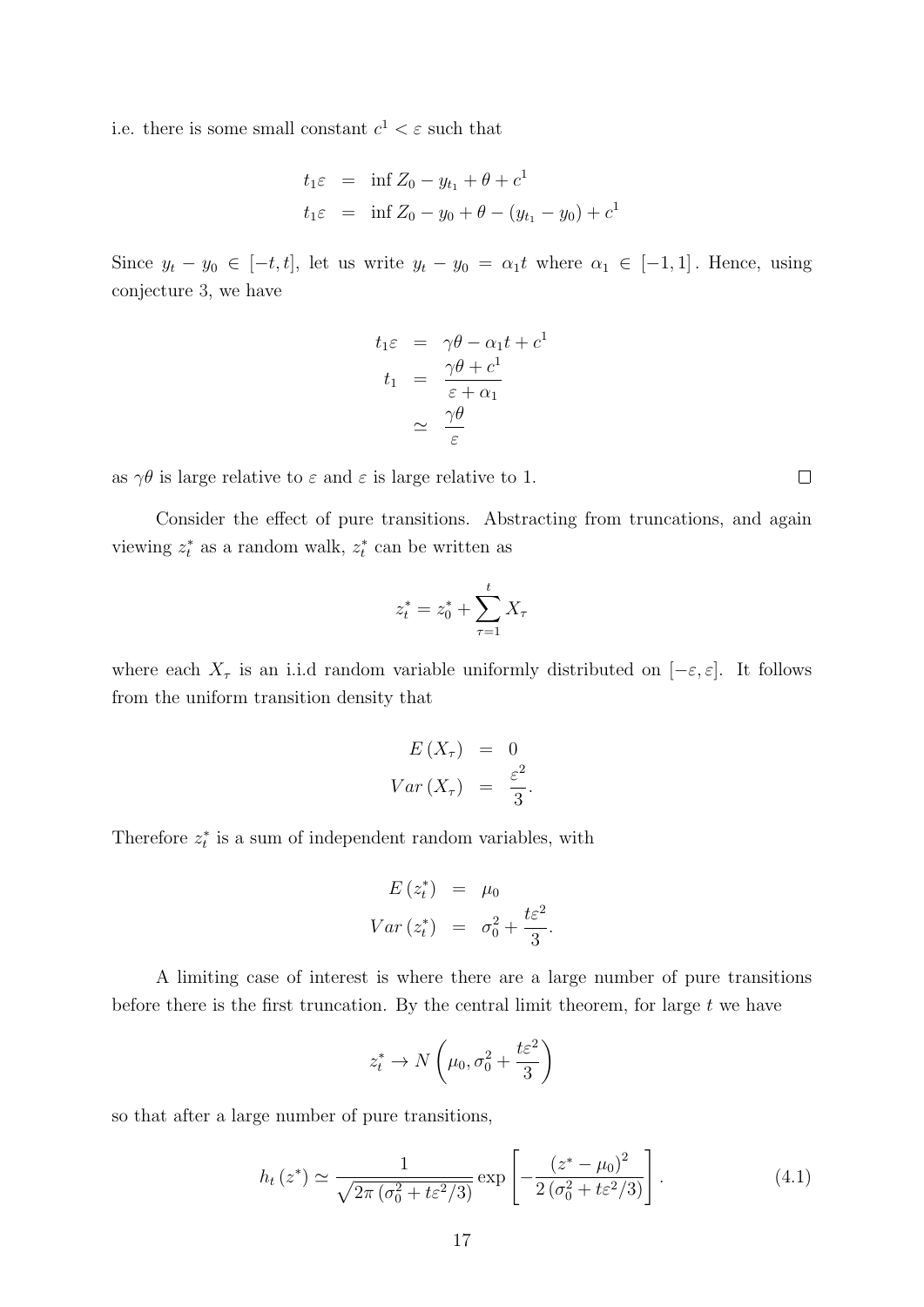Assume for the moment that a unique equilibrium is always ensured. Lemma 1 implies that there exists an interior equilibrium solution for the first time in the period of first truncation, i.e. at date  $t_1$ . Our present objective is to determine  $i_{t_1}^*$ . As  $\bar{H}_{t_1}(i)$  is not available in closed form, the strategy is to obtain an asymptotic approximation for  $i_{t_1}^*$ . Given that the regime is high, the unique interior equilibrium in period  $t_1$  is determined by the intersection between  $(y_{t_1} - i) / \theta$  and the concave region of  $\bar{H}_{t_1}(i)$ . One strategy is then to derive an upper bound for  $i_{t_1}^*$  by constructing a tractable auxiliary  $\bar{H}_{t_1}^+(i)$  that lies below  $\bar{H}_{t_1}(i)$  on the concave region. This procedure is followed in the proof of the next proposition.

**Proposition 1.** Let  $t_1$  be the first period of truncation, and assume  $\sigma_0^2/\varepsilon^2 < \infty$  as in conjecture 2. Then

$$
\lim_{t_1 \to \infty} i_{t_1}^* = y_{t_1} - \theta.
$$

*Proof.* Consider a point  $i_1 = y_{t_1} - \theta + \alpha_2$ , for some small  $\alpha_2 > 0$ . At  $i_1$  and period  $t_1$ , we have from equation 4.1,

$$
h_{t_1}(i_1) \simeq \frac{1}{\sqrt{2\pi (\sigma_0^2 + t_1 \varepsilon^2/3)}} \exp\left[-\frac{\left(y_{t_1} - \theta + \alpha_2 - \mu_0\right)^2}{2\left(\sigma_0^2 + t_1 \varepsilon^2/3\right)}\right]
$$
(4.2)

Using identical representations used in the proof of claim 7, we can write  $y_{t_1} = y_0 + \alpha_1 t_1$ for some  $\alpha_1 \in [-1, 1]$ , and  $\mu_0 - y_0 + \theta \simeq \gamma \theta$ , as  $\mu_0 - \min z_0^*$  is of order smaller than  $\theta$  by conjecture 1. Then, using claim 7, we have

$$
y_{t_1} - \theta + \alpha_2 - \mu_0 = -(\mu_0 - y_0 + \theta) + \alpha_1 t_1 + \alpha_2
$$
  

$$
= -\gamma \theta + \frac{\alpha_1 \gamma \theta}{\varepsilon} + \alpha_2
$$
  

$$
\simeq \gamma \theta \left[ \frac{\alpha_1}{\varepsilon} - 1 \right]
$$
  

$$
\simeq -\gamma \theta.
$$

Using this equation and claim 7 again, equation 4.2 can be written as

$$
h_{t_1}(i_1) \simeq \frac{1}{\sqrt{2\pi (\sigma_0^2 + t_1 \varepsilon^2/3)}} \exp\left[-\frac{(-\gamma \theta)^2}{2(\sigma_0^2 + t_1 \varepsilon^2/3)}\right]
$$
  
= 
$$
\frac{1}{\sqrt{2\pi (\sigma_0^2 + \gamma \theta \varepsilon/3)}} \exp\left[-\frac{3\left(\frac{\gamma \theta}{\varepsilon}\right)}{2\left(\frac{3\sigma_0^2}{\varepsilon^2}\left(\frac{\varepsilon}{\gamma \theta}\right) + 1\right)}\right].
$$
 (4.3)

Thus, since  $\sigma_0^2/\varepsilon^2 < \infty$ ,  $h_{t_1}(i_1) \to 0$  exponentially fast as  $\gamma \theta/\varepsilon \to \infty$ .

Let us define an auxiliary function  $h_{t_1}^+$  on [inf  $Z_{t_1}, i_1$ ] as

$$
h_{t_1}^+(i) = h_{t_1}(i_1), \text{ for all } i \in [\inf Z_{t_1}, i_1].
$$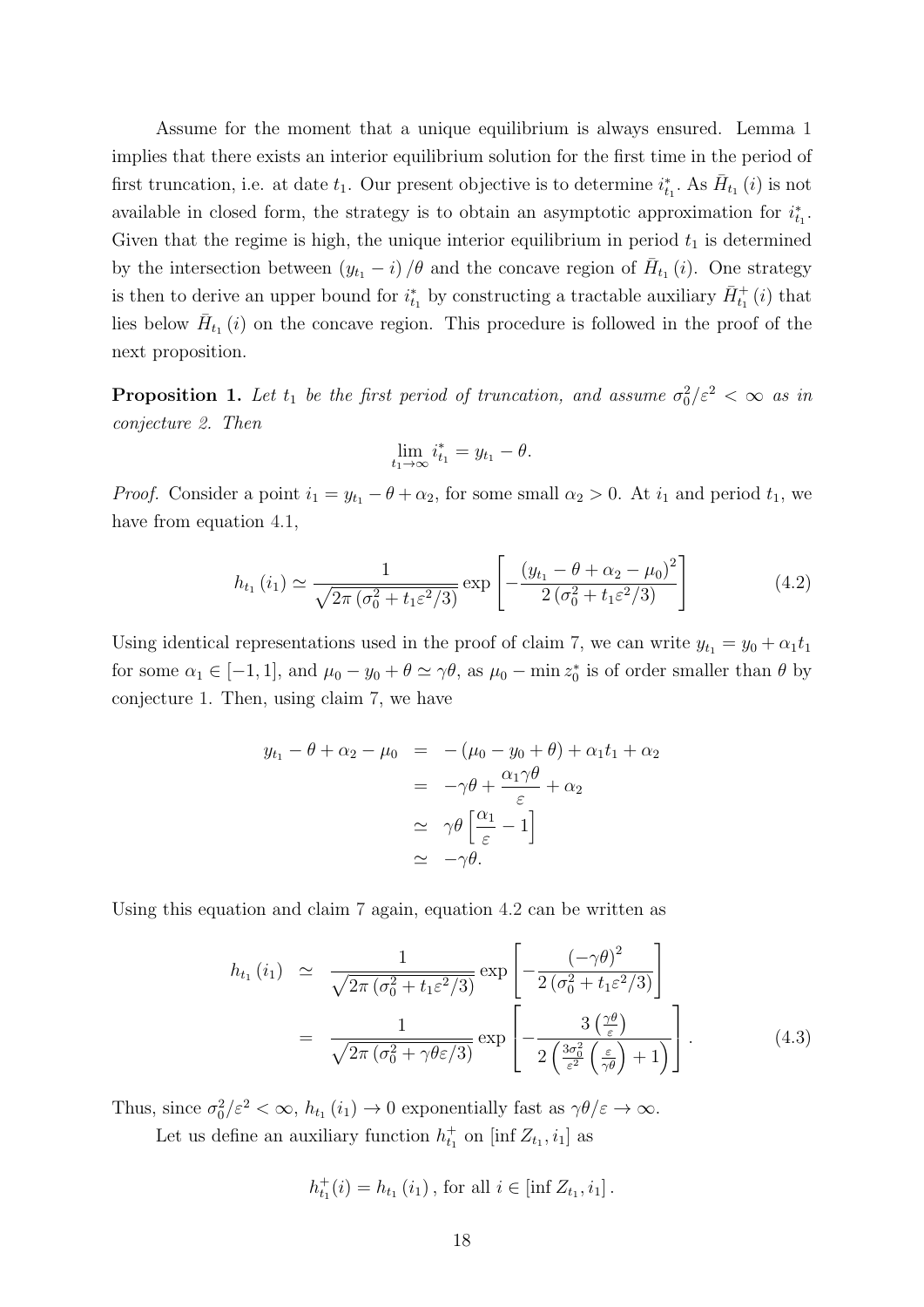

**Figure 2:** Construction of  $\bar{H}_{t_1}^+(i)$ 

The corresponding negative c.d.f is given as usual by,

$$
\begin{aligned}\n\bar{H}_{t_1}^+(i) &= 1 - \int_{z=\inf Z_{t_1}}^i h_{t_1}^+(z) dz \\
&= 1 - h_{t_1}(i_1) \left[ i - \inf Z_{t_1} \right]\n\end{aligned} \tag{4.4}
$$

Figure 2 demonstrates the construction of  $\bar{H}_{t_1}^+(i)$  and consequently the approximation for  $i_{t_1}^*$ .

Let us check the existence. From the diagram, there exists a solution to

$$
\bar{H}_{t_1}^+(i) = \frac{y_{t_1} - i}{\theta} \tag{4.5}
$$

if and only if

$$
\begin{array}{rcl}\n\bar{H}_{t_1}^+(i_1) > & \frac{y_{t_1} - i_1}{\theta} \\
& = & 1 - \frac{\alpha_2}{\theta}.\n\end{array} \tag{4.6}
$$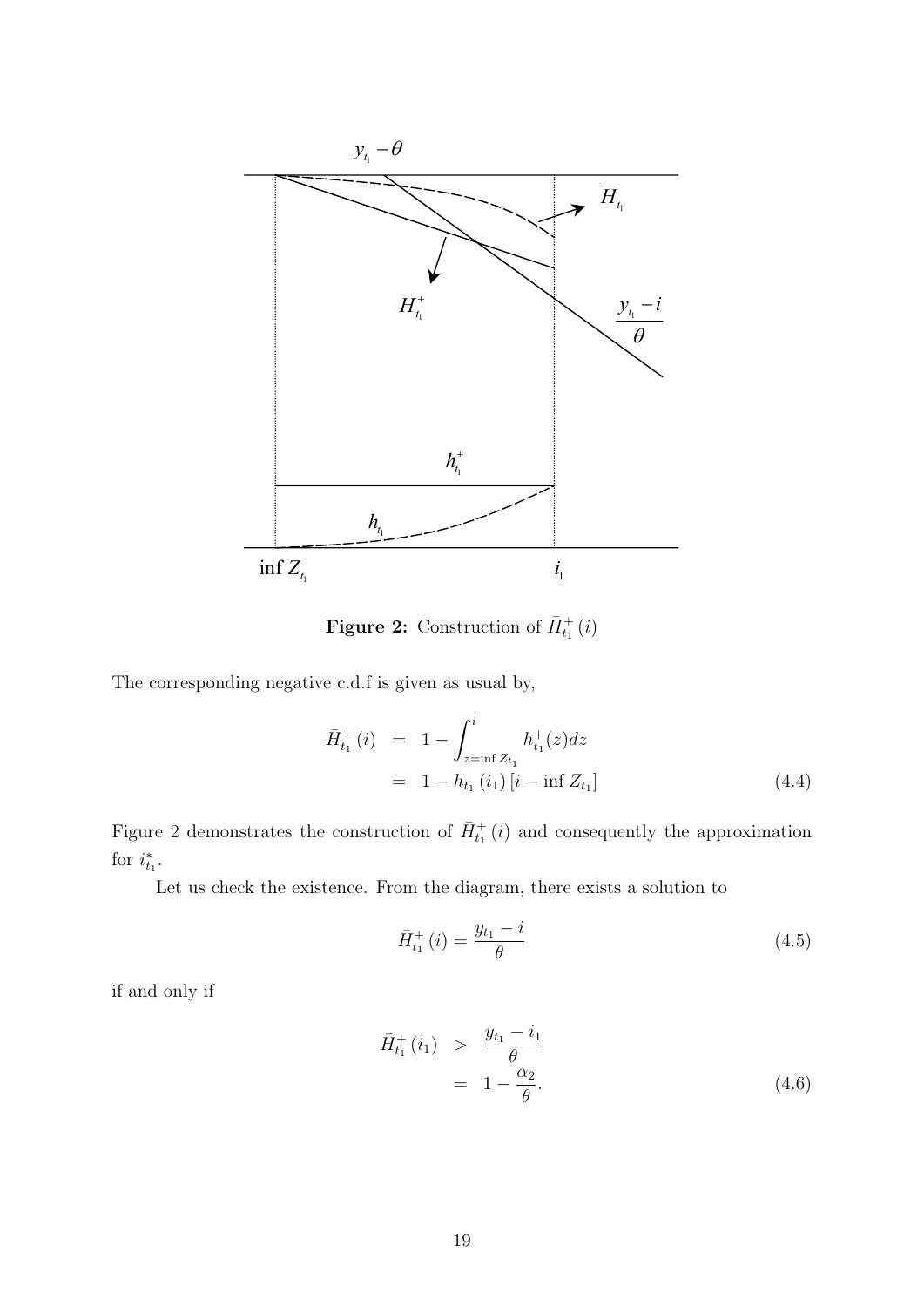But from equation 4.4,

$$
\begin{aligned}\n\bar{H}_{t_1}^+(i_1) &= 1 - h_{t_1}(i_1) \left[ i_1 - \inf Z_{t_1} \right] \\
&\geq 1 - h_{t_1}(i_1) \left[ \alpha_2 + \varepsilon \right]\n\end{aligned} \tag{4.7}
$$

where the last step follows from the definition of  $i_1$  and the fact that inf  $Z_{t_1} \geq y_{t_1} - \theta - \varepsilon$  (as otherwise there would have been a truncation prior to date  $t_1$ ). According to equation 4.3, as  $\theta$  becomes large,  $h_{t_1}(i_1) \rightarrow 0$  exponentially fast. Thus in equation 4.7, the lower bound for  $\bar{H}_{t_1}^+(i_1)$  and consequently  $\bar{H}_{t_1}^+(i_1)$  itself also tend to 1 exponentially in  $\theta$ . Therefore the L.H.S of equation 4.6 tends to 1 at a faster rate than the R.H.S, and a fixed point solution to equation 4.5 always exists for any  $i_1$  given a sufficiently large  $\theta$ .

Note that as  $\theta/\varepsilon$  (and hence  $t_1$ ) becomes large, the normal density approximates the tail of  $\bar{H}_{t_1}$  more and more accurately, so that by the concavity of  $\bar{H}_{t_1}$ ,  $\bar{H}_{t_1}^+(i)$  lies everywhere beneath  $\bar{H}_{t_1}(i)$  for  $i \in [\inf Z_{t_1}, i_1]$  in the limit. Therefore the fixed point solution to equation 4.5 provides a limiting upper bound for the actual  $i_{t_1}^*$ . Thus, denoting the solution to equation 4.5 by  $\sup i_{t_1}^*$ , we have from combining equations 4.4 and 4.5,

$$
\sup i_{t_1}^* [1 - \theta h_{t_1} (i_1)] = y_{t_1} - \theta + \theta h_{t_1} (i_1) \inf Z_{t_1}
$$

but because  $h_{t_1}(i_1)$  tends to zero exponentially in  $\theta$ ,  $\lim_{\theta \to \infty} \theta h_{t_1}(i_1) = 0$ . Hence

$$
\lim_{\theta \to \infty} \left[ \sup i_{t_1}^* \right] = y_{t_1} - \theta
$$

and the proof is complete.

Thus, the longer it takes before there is a positive probability of a regime switch being triggered by a dominant strategy, the greater the hysteresis effect at that first period of truncation. Intuitively, a large number of pure shock transitions increases the uncertainty about  $z_{t_1}^*$  in such a way that agents assign an increasing probability to  $z_{t_1}^*$ being too high to justify a regime switch in the first period of learning. In this case, maximum hysteresis is the limiting outcome at date  $t_1$ .

What happens in the periods after the first truncation? Will there continue to be strong hysteresis effect? These questions are addressed next.

#### 4.2 Hysteresis in generic periods

Consider an arbitrary date t where  $\bar{H}_t(i)$  gives rise to an interior equilibrium  $i_t^* > y_t - \theta$ . The objective in this section is to place an upper bound on the level of  $i_t^*$  that may be realised in any period t, after some arbitrary sequence of belief truncations and state transitions. In other words, we seek to quantify the minimum level of hysteresis at an arbitrary date t.

 $\Box$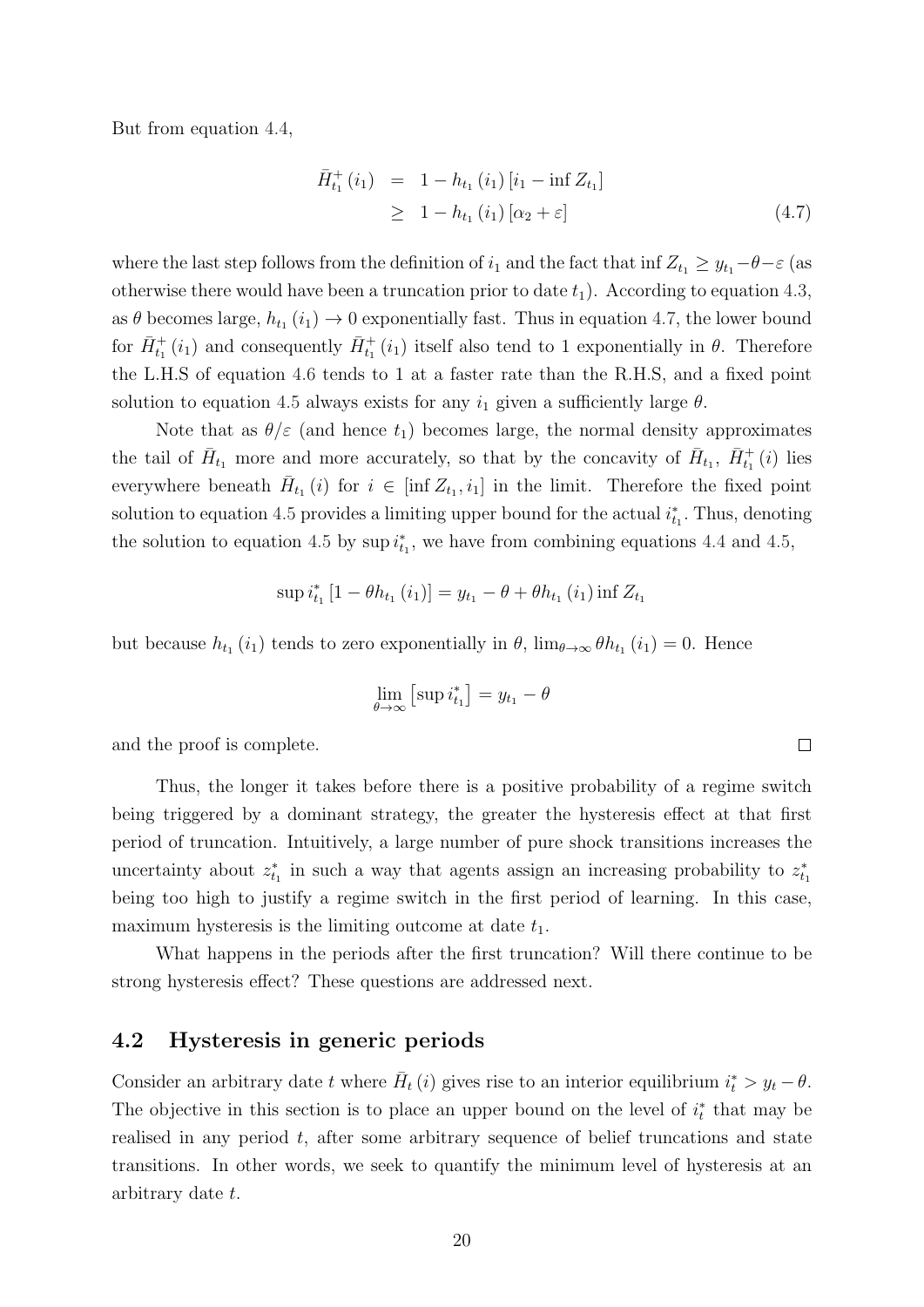In a generic period, it is possible for beliefs to fluctuate. Suppose the common belief is pessimistic and assigns a high probability to  $z_t$  being low. A regime switch is believed to be more likely at time  $t$ . This common belief would lead to a small delay in period t and a correspondingly large  $i_t^*$ , so that an absence of a regime switch would imply a significant learning truncation in that period. Because it is common knowledge that fewer agents are investing and yet the regime still remains high, all agents become relatively more optimistic that the true fundamental is in fact favourable. If such a boost in optimism is sufficiently strong, it can in turn lead to a number of consecutive periods of maximum delay. In other words, pessimistic beliefs are reversed to optimistic ones by the absence of a regime change.

On the other hand, it is not inconceivable that 'bubbles' in the common belief may develop over time, leading agents to believe that a regime switch is just 'around the corner'. That is, they are confident about a high regime today, whilst being convinced about a crash tomorrow. In a high regime, this would imply that the common knowledge density is highly skewed to the right. The skewness of the belief density, once obtained, may be persistent, leading to a similar pattern of play over time. In such a case, there would be large but occasional truncations, and the common knowledge evolution is characterised by spells of optimism (causing maximum delay) interrupted by occasional bursts of pessimism (leading to truncations). Because of this feedback effect, beliefs may cycle between optimistic and pessimistic phases.

The apparent instability of the common belief adds to the complexity of determining  $h_t$  explicitly over time. Nonetheless, some important quantitative implications for hysteresis may be assessed without knowing the exact forms of  $h_t$ . First, note that the actual timing of a regime switch depends on the speed of  $y_t$  evolution relative to that of the common belief dynamics. Suppose that the agents' beliefs fluctuate between a very brief but severe phase of pessimism and a long spell of optimism. If beliefs cycle at a very high speed relative to the dynamics of  $y_t$ , then almost every visited state  $y_t$  will be tested against the severe pessimism phase. A regime switch therefore takes place as soon as the economy reaches the critical state  $y_t$  that cannot be supported by the pessimistic belief. Temporary delay therefore cannot lead to a significant hysteresis when beliefs evolve quickly.

Secondly, the assumption of a unique equilibrium at time  $t-1$  clearly implies certain restrictions on  $h_{t-1}$ . These restrictions in turn place constraints on the form that  $h_t$  may take, and hence on the ensuing degree of delay at (arbitrary) date t. It turns out that the equilibrium uniqueness implies an upper bound on the degree of skewness of the belief density, and hence a lower bound on the degree of delay in any period, leading to the next key result.

Proposition 2. Suppose that the regime is high, and the equilibrium is unique in periods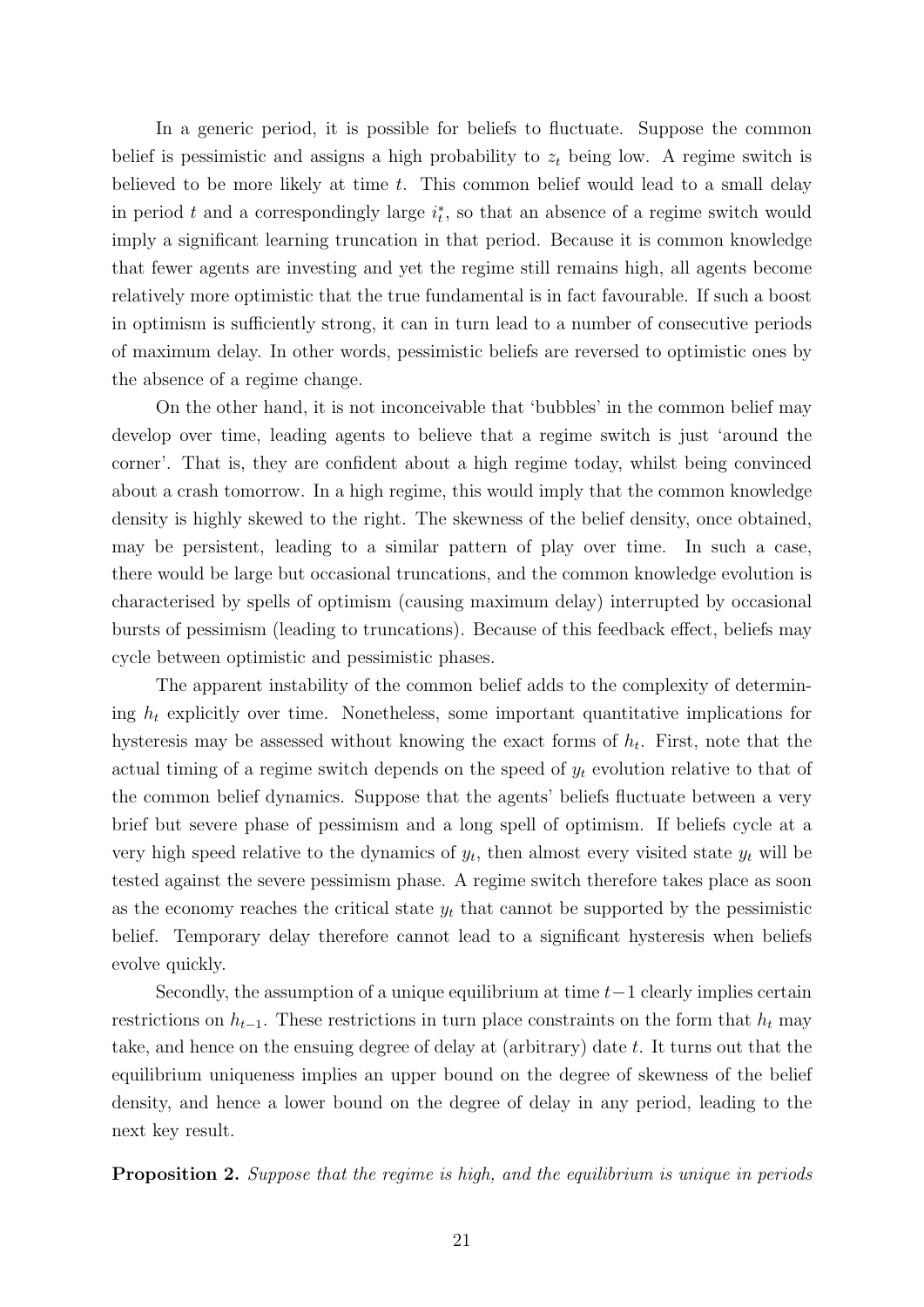

Figure 3: A first-order stochastic dominant distribution leads to greater delay

#### $t-1$  and t. Then

$$
i_t^* \le y_t - \theta + \varepsilon.
$$

 $\sigma$  are restriction is imposed on  $h_t$  and  $h_{t-1}$  except that they must yield a unique equilibrium  $\sim$ *Proof.* The objective is to derive an upper bound on  $i_t^*$  for any arbitrary date t, where no sum inf  $Z_t \in [y_t - \theta - \varepsilon, y_t - \theta)$ . On the other hand, because equation 5.6 always holds t, agents cannot believe  $z_t$  to be too low and we must have inf  $Z_t \geq y_t - \theta - \varepsilon$ , thus in to one, it follows that  $\sup Z_t > y_t$  for any time t after a regime switch. Let us consider an arbitrary fixed pair of inf  $Z_t$  and sup  $Z_t$  that satisfy such constraints. Suppose that two dominance. Under the assumption that there is a unique equilibrium in period  $t$ , it follows from a simple graph-theoretic argument (see figure 3) that the distribution which  $\epsilon$ is at its greatest if the underlying distribution  $h_t$  is first-order stochastically dominated by all other possible distributions within the class of interests. If any distribution  $h_t$  is in period t and  $t-1$ . For  $i<sub>t</sub><sup>*</sup>$  to take its maximum value, it clearly has to be an interior solution, i.e. inf  $Z_t < y_t - \theta$ . As learning truncations potentially take place prior to date (as a consequence of claim 1; see the discussion following section 5.1) and  $\varepsilon$  is big relative distributions over the fixed support  $Z_t$  are rankable in the sense of first-order stochastic first-order stochastically dominates the other leads to a smaller equilibrium  $i_t^*$ . Thus,  $i_t^*$ possible, then the upper bound for  $i_t^*$  is uninterestingly given by  $y_t$  with the underlying distribution being  $\bar{H}_{t-1}(i) = 0$ ,  $\forall i$ . The next step of our proof is to characterise the class of distributions of interests, namely those which are consistent with a unique equilibrium at each date  $t-1$  and  $t$ .

For convenience, we reproduce equation 3.9

$$
h_t(i) = \frac{1}{2\varepsilon} \int_{z=i-\varepsilon}^{i+\varepsilon} \tilde{h}_{t-1}(z) dz,
$$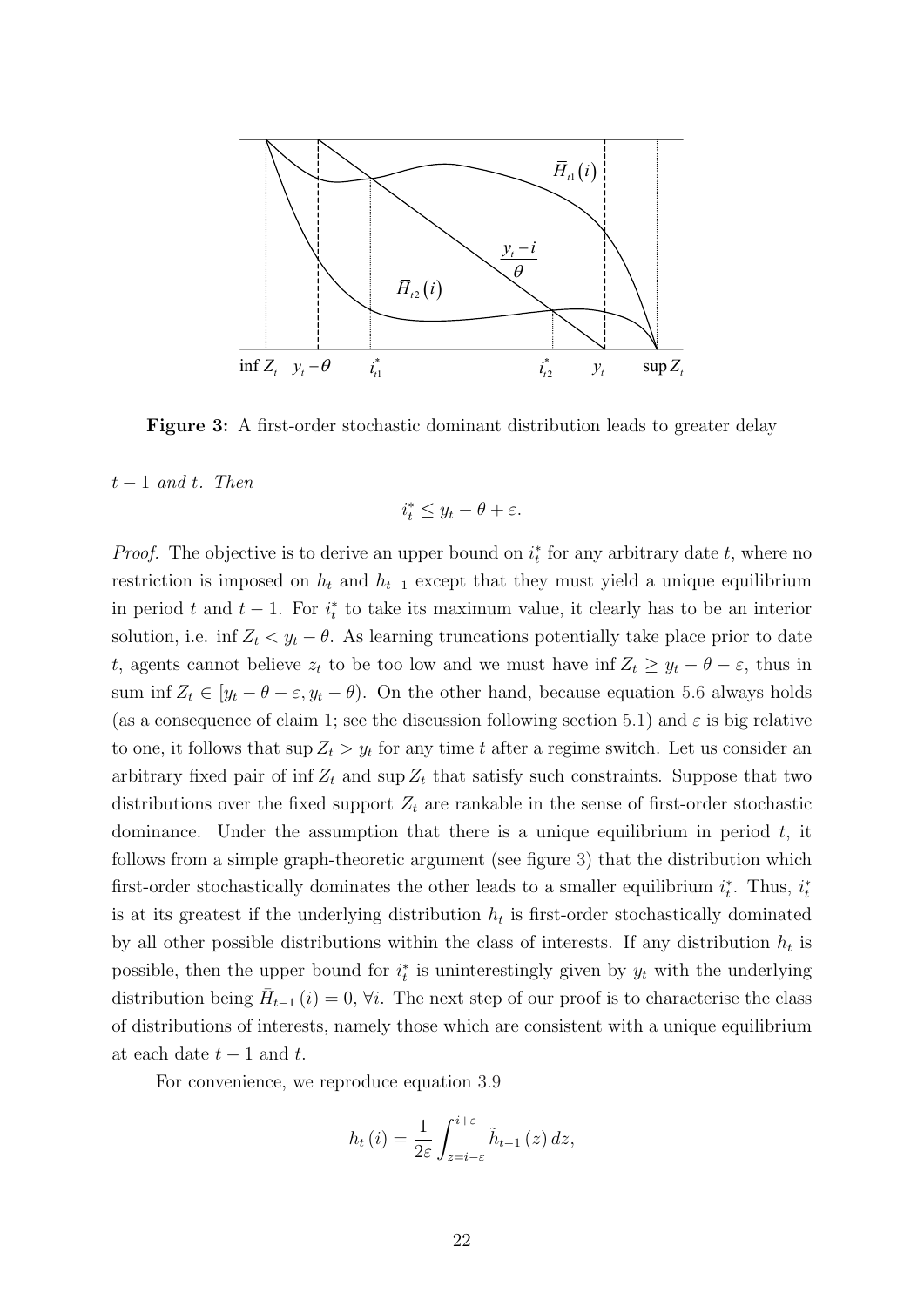and define

$$
\widetilde{H}_{t-1}(i) \equiv \int_{z=i}^{\sup Z_{t-1}} \widetilde{h}_{t-1}(z) dz.
$$
\n(4.8)

As  $h_t$  is related to  $\tilde{h}_{t-1}$  according to equation 3.9, the first step is to characterise the class of  $\tilde{h}_{t-1}$  consistent with a unique equilibrium in period  $t-1$ . Recall from equation 3.7 that  $\tilde{h}_{t-1}$  is either identical to  $h_{t-1}$  or is a left-sidedly truncated version of it, depending on whether inf  $Z_{t-1} \geq i_{t-1}^*$ . In terms of the c.d.f, this corresponds to  $\widetilde{H}_{t-1}(i) \geq \overline{H}_{t-1}(i)$ . Consider two possibilities in turn. First, if  $\widetilde{H}_{t-1}(i) = \overline{H}_{t-1}(i)$  then there is no truncation in period  $t-1$ , implying that the equilibrium is a corner solution of  $i_{t-1}^* = y_{t-1} - \theta$ . Because there is no other equilibrium,  $\widetilde{H}_{t-1}(i)$  and  $\overline{H}_{t-1}(i)$  must lie above  $(y_{t-1} - i) / \theta$  for all  $i \in (y_{t-1} - \theta, y_{t-1}]$ . On the other hand, if  $\widetilde{H}_{t-1}(i) > \overline{H}_{t-1}(i)$  then there is a truncation in period  $t-1$  and  $\widetilde{H}_{t-1}(i) > \overline{H}_{t-1}(i) > (y_{t-1}-i)/\theta$  for  $i > i_{t-1}^*$  and  $\widetilde{H}_{t-1}(i) =$ 1 >  $(y_{t-1} - i)$  /θ for  $i \in (y_{t-1} - \theta, i_{t-1}^*]$ . Hence conditional on there being a unique equilibrium in period  $t - 1$ , one can conclude that  $\widetilde{H}_{t-1}(i)$  must lie above  $(y_{t-1} - i)/\theta$ everywhere except perhaps at the singular point  $i = y_{t-1} - \theta$ . Let us call the class of distributions  $H_{t-1}(i)$  with such property the *uniqueness class*.

For any fixed support  $Z_t$ , there corresponds a unique  $Z_{t-1} \equiv \left[ \inf Z_t + \varepsilon, \sup Z_t - \varepsilon \right]$ . On the support  $Z_{t-1}$ , let us define, for a small  $e > 0$ , a benchmark distribution

$$
\tilde{h}_{t-1}^{e}(i) \equiv \frac{1}{\theta}, \text{ for } i \in [y_{t-1} - \theta + e, y_{t-1} + e],
$$

and zero otherwise, with the corresponding c.d.f.

$$
\widetilde{H}_{t-1}^{e}(i) \equiv \frac{y_{t-1} - i}{\theta} + \frac{e}{\theta}.
$$

Clearly  $\lim_{e\to 0} H_{t-1}^e(i)$  is first-order stochastically dominated by all other distributions in the uniqueness class. Recall from the proof of 3 that the shock transition rule in equation 3.9 preserves the first-order stochastic dominance ordering. In other words, as  $e \to 0$ , the benchmark density  $\tilde{h}_{t-1}^e$  generates a belief density at time t, say  $h_t^e$ , that is stochastically dominated by all other densities  $h_t$  which are a shock transition rule of the uniqueness class. Hence, an upper bound on  $i_t^*$  is simply the limit as  $e \to 0$  of the solution to

$$
\bar{H}_{t}^{e}(i) \equiv \int_{z=i}^{\sup Z_{t}} h_{t}^{e}(z) dz = \frac{y_{t} - i}{\theta}
$$
\n(4.9)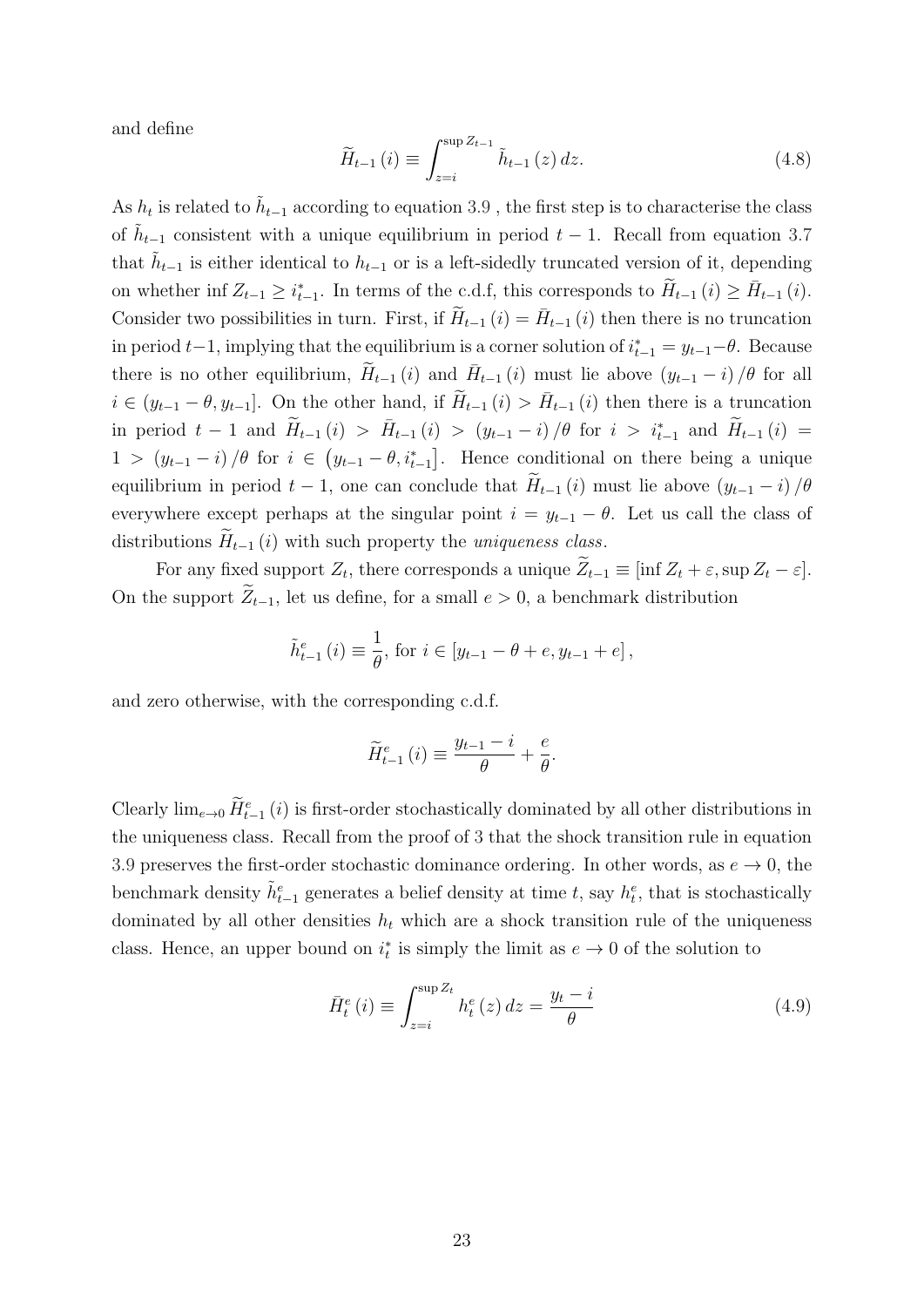

**Figure 4:** Construction of  $\bar{H}_t^e$  and  $h_t^e$ 

where

$$
h_t^e(i) = \frac{1}{2\varepsilon} \int_{z=i-\varepsilon}^{i+\varepsilon} \tilde{h}_{t-1}^e(z) dz
$$
  
\n
$$
= \begin{cases} \frac{1}{\theta} & \text{for } i \in [y_t - \theta + e + \varepsilon, y_t + e - \varepsilon] \\ \frac{i-(y_t - \theta + e - \varepsilon)}{2\varepsilon\theta} & \text{for } i \in [y_t - \theta + e - \varepsilon, y_t - \theta + e + \varepsilon] \\ \frac{-i+(y_t + e + \varepsilon)}{2\varepsilon\theta} & \text{for } i \in [y_t + e - \varepsilon, y_t + e + \varepsilon] \end{cases}
$$

Figure 4 illustrates the construction of  $\bar{H}_t^e$  and  $h_t^e$ .

It can be readily checked that  $\bar{H}_t^e(i) = \tilde{H}_{t-1}^e(i)$  for  $i \in [y_t - \theta + e + \varepsilon, y_t + e - \varepsilon]$ and  $\bar{H}_{t}^{e}(i) > \tilde{H}_{t-1}^{e}(i)$  for  $i > y_{t} + e - \varepsilon$ , hence the fixed point solution to equation 4.9 must lie in the interval  $[y_t - \theta, y_t - \theta + e + \varepsilon]$ . Take the limit  $e \to 0$ , and the proposition is proved.  $\Box$ 

Since  $\varepsilon$  is small relative to  $\theta$ , proposition 2 states that there is a significant hysteresis in equilibrium. Significant hysteresis in both regimes in turn suggests that the state variable  $y_t$  can cycle, even if there is no actual change in the fundamental variable  $z_t$ . A high regime persists and  $y_t$  tends to rise, until  $y_t = z_t^* + \theta$  is reached, inducing a regime switch. A low regime then ensues,  $y_t$  declines until  $y_t = z_t^*$  is hit, and the regime switches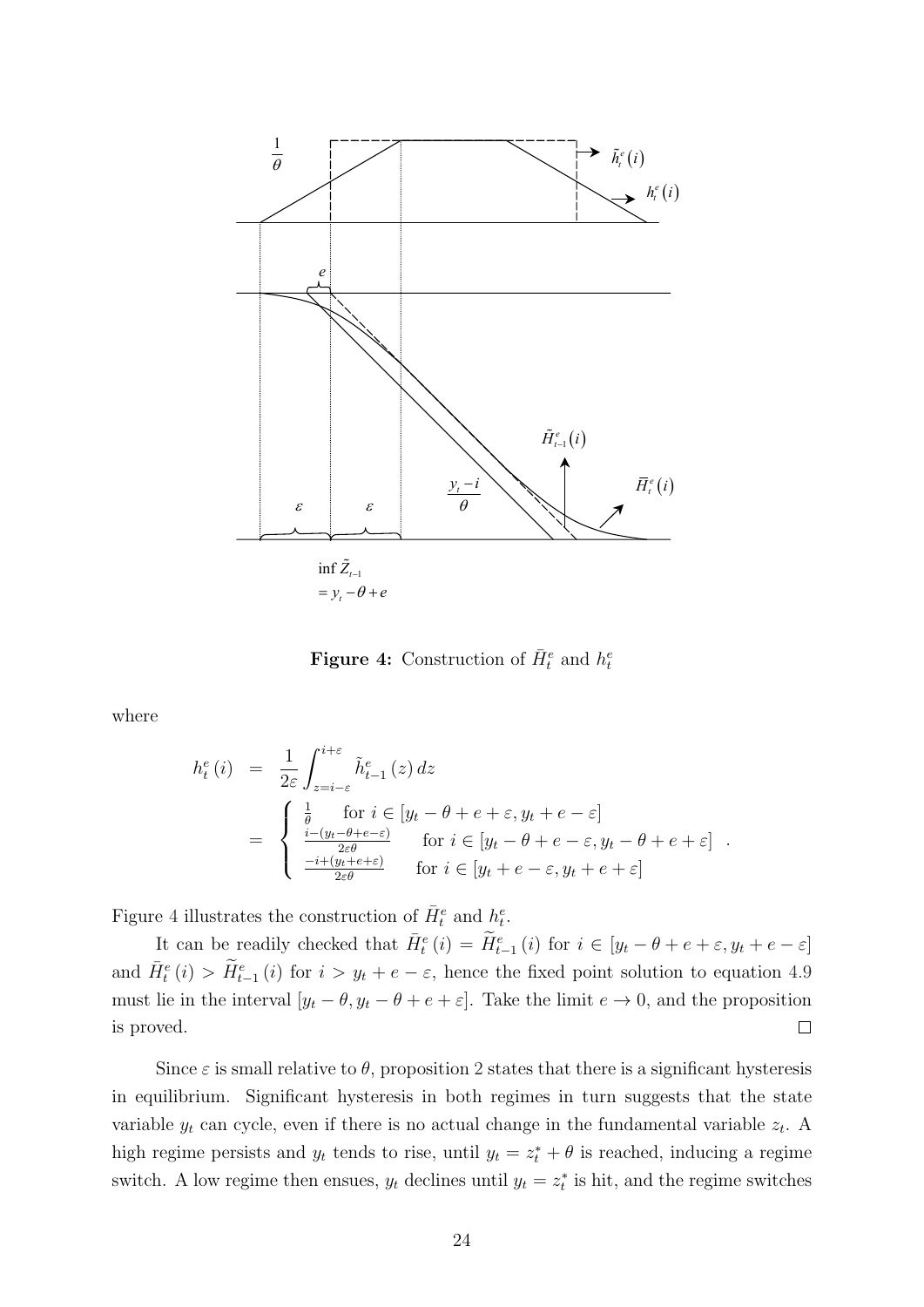back to high. Even if there is in fact no change in  $z_t$ ,  $y_t$  tends to fluctuate in a unique equilibrium cycle.

Proposition 2 sheds light on the equilibrium properties, allowing us to verify conjectures 1, 2 and 3 made earlier.

#### Claim 8. Conjectures 1, 2 and 3 are satisfied in equilibrium.

*Proof.* Suppose that there is a regime switch from low to high in period  $-1$ , so that  $Z_{-1} = [i_{-1}^*, \sup Z_{-1}]$ . Because of the model's symmetry with respect to the regimes, proposition 2 adjusted for a low regime implies that  $i_{-1}^* \geq y_{-1} - \varepsilon$ . Because of learning truncations, we also have  $\sup Z_{-1} \leq y_{-1} + \varepsilon$ . Thus

$$
Z_0 = [i_{-1}^* - \varepsilon, \sup Z_{-1} + \varepsilon]
$$
  

$$
\subseteq [y_{-1} - 2\varepsilon, y_{-1} + 2\varepsilon]
$$

so that

$$
|Z_0| \le 4\varepsilon \ll \theta
$$

validating conjecture 1. Next, note that

$$
\frac{\sigma_0^2}{\varepsilon^2} = \int_{z \in Z_0} \left( \frac{z - \mu_0}{\varepsilon} \right)^2 h_0(z) dz.
$$

Since  $\mu_0 \in Z_0$ , it follows that for any  $z \in Z_0$ 

$$
\frac{z-\mu_0}{\varepsilon} \le \frac{|Z_0|}{\varepsilon} \le 4.
$$

Thus  $\sigma_0^2/\varepsilon^2 < \infty$  and conjecture 2 is verified. Lastly,  $i_{-1}^* \geq y_{-1} - \varepsilon > y_{-1} - \theta + \varepsilon$  and hence conjecture 3 is satisfied.  $\Box$ 

# 5 Equilibrium Uniqueness Conditions

We now detail the conditions under which equilibrium uniqueness can be guaranteed, and verify whether these conditions are met.

#### 5.1 Contraction arguments

A sufficient condition for uniqueness can be based on contraction mapping condition:

$$
-\frac{\partial}{\partial i}\bar{H}_{t}(i) < \frac{1}{\theta} \text{ for all } i \in [y_{t} - \theta, y_{t}]. \tag{5.1}
$$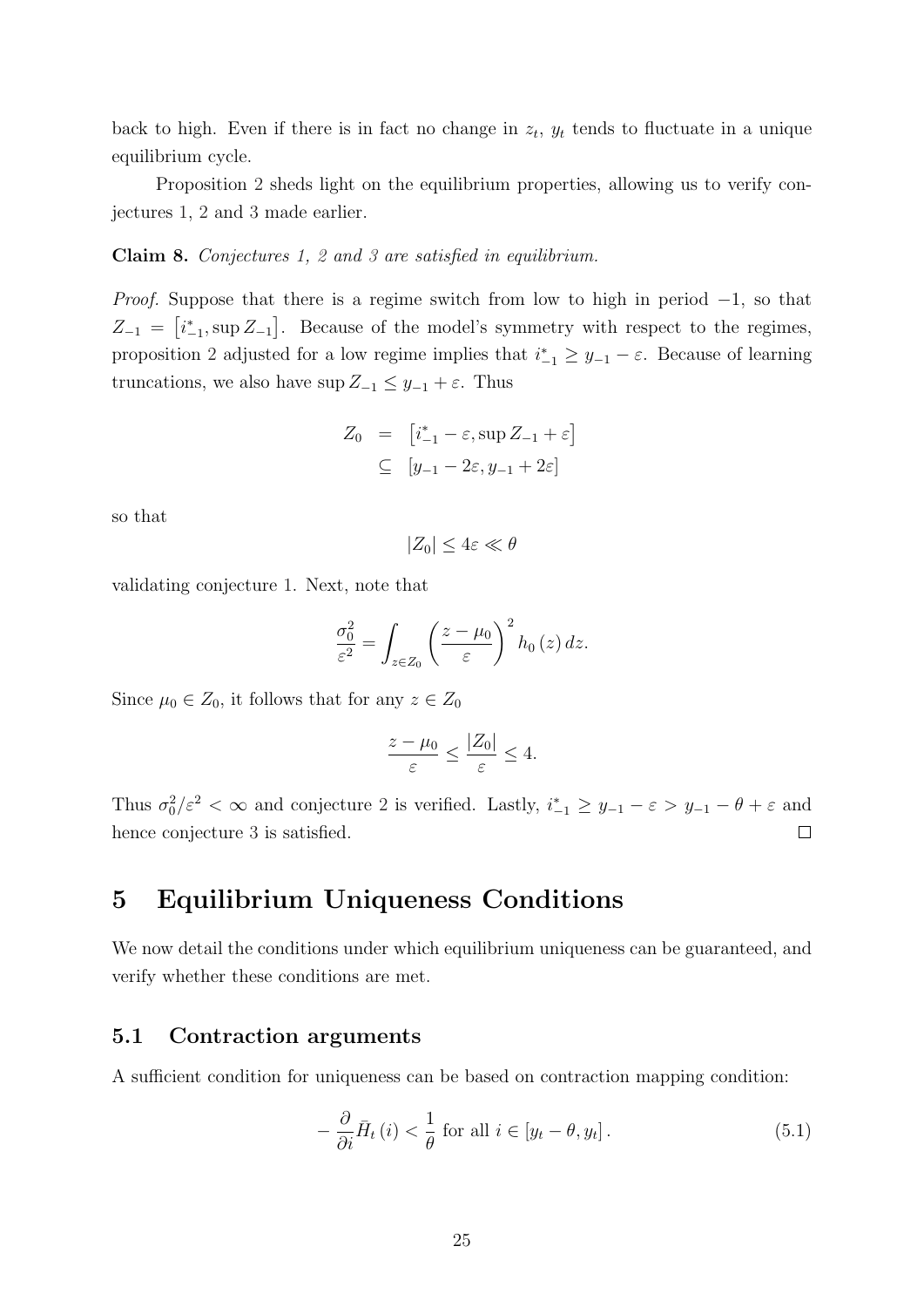When this condition holds, it is clear that there is a unique solution to equation 3.5. Using Leibniz's rule on equation 3.6 gives

$$
-\frac{\partial}{\partial i}\bar{H}_{t}\left(i\right) = h_{t}\left(i\right),\tag{5.2}
$$

so that the uniqueness condition 5.1 is simply

$$
\max_{i \in [y_t - \theta, y_t]} h_t(i) < \frac{1}{\theta}.\tag{5.3}
$$

In general, uniqueness requires the beliefs about  $z_t^*$  to be sufficiently diffuse, and condition 5.3 gives one measure of such diffusion in terms of the sup-norm of the belief posterior.

While the sufficient condition based on sup-norm contraction can be a powerful tool, it will prove to be too strong in the present case. Intuitively, beliefs about  $z_t^*$  in the first few periods immediately after a regime switch will be relatively precise, and condition 5.3 may only hold when  $\varepsilon$  is restricted to be very large relative to  $\theta$ . When  $\varepsilon$  is small relative to  $\theta$ , which is the main case of interest, it will be shown in section 5.3 that even after a large number of belief updates, the condition still cannot be guaranteed although the equilibrium may well be unique. A less demanding condition for uniqueness is therefore required.

Consider an alternative criterion, related to the degree of concavity of  $\bar{H}_t(i)$ . Note that by an argument that is topologically equivalent to a contraction mapping, if  $\bar{H}_t(y_t)$ 0, then the concavity everywhere of  $\bar{H}_{t}(i)$  ensures a unique equilibrium. Similarly, if  $\bar{H}_{t}(y_t - \theta)$  < 1, then an everywhere convex  $\bar{H}_{t}(i)$  implies uniqueness. In general, of course,  $\bar{H}_{t}(i)$  is only concave on a certain set and convex otherwise. But suppose that one starts in a high regime and that  $\bar{H}_t(y_t) > 0$ , then it is easy to see that a unique equilibrium ensues if

whenever 
$$
\bar{H}_t(i)
$$
 is convex,  $\bar{H}_t(i) > \frac{y_t - i}{\theta}$ . (5.4)

The condition can also be equivalently expressed as follows. Restrict attention to the range of *i* for which  $\bar{H}_t(i)$  is convex, and define  $i_t^{\theta}$  by the solution<sup>8</sup> to

$$
-\left.\frac{\partial\bar{H}_{t}\left(i\right)}{\partial i}\right|_{i_{t}^{\theta}}=h_{t}\left(i_{t}^{\theta}\right)=\frac{1}{\theta}
$$

then there is a unique equilibrium if

$$
\bar{H}_t\left(i_t^{\theta}\right) > \frac{y_t - i_t^{\theta}}{\theta}.\tag{5.5}
$$

<sup>&</sup>lt;sup>8</sup>Since  $h_t$  is always unimodal, there is a unique such solution if one restricts attention to the convex range of  $\bar{H}_t$  (i.e. decreasing range of  $h_t$ ).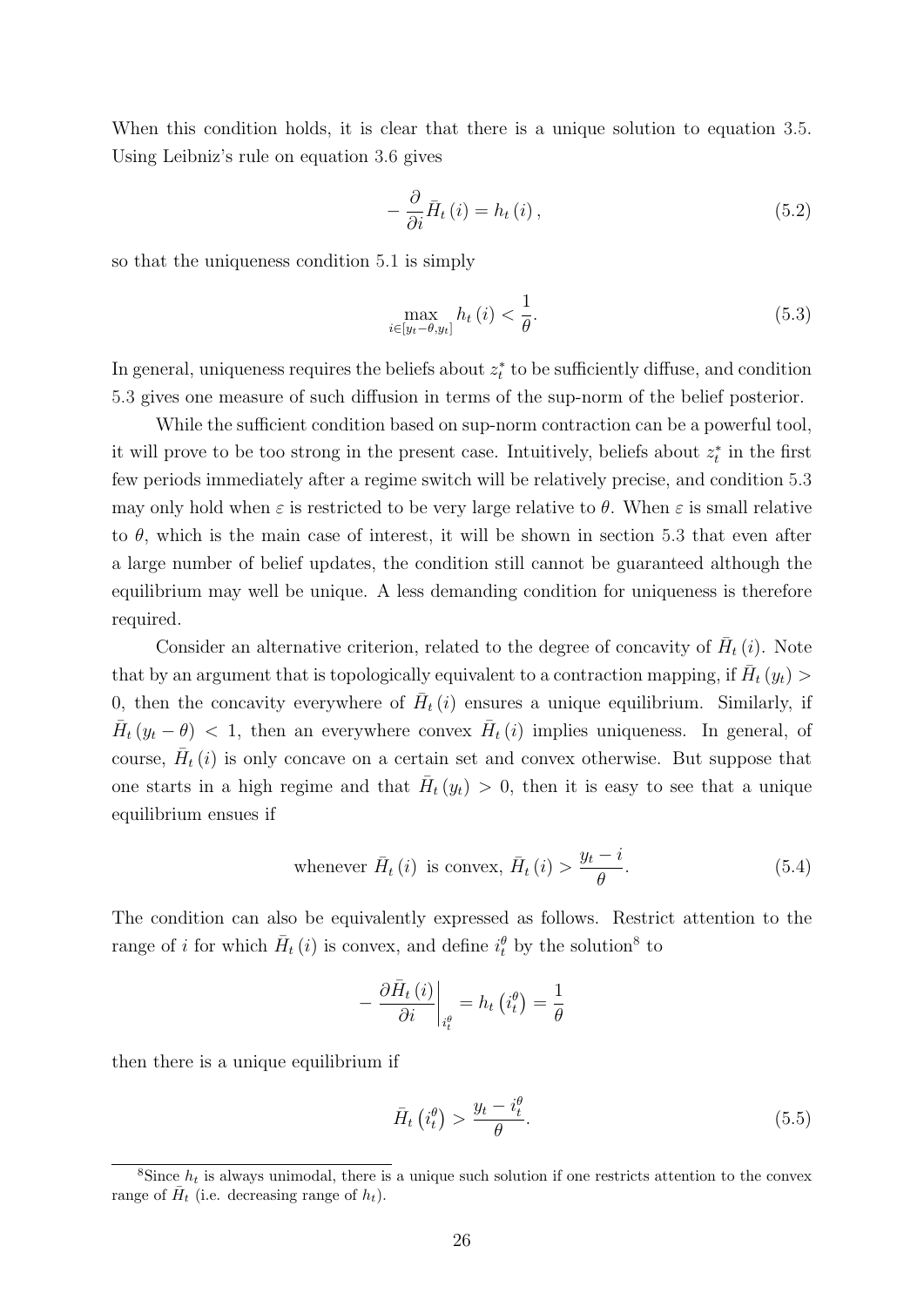

crossing between  $\bar{H}_{t+1}$  and  $\bar{H}_t$ . Figure 5: A convexity-based condition for a unique equilibrium, and the first right

if there is no solution  $i_t^{\theta}$  to  $h_t(i_t^{\theta}) = 1/\theta$ , then it must follow that  $h_t(i) < 1/\theta$  for all i, and the bounded sup-norm condition 5.3 is satisfied. Figure 5 depicts how the 'bounded convexity condition' condition 5.5 implies a unique equilibrium. The condition supplements the bounded sup-norm in equation 5.3. Clearly,

high regime, it is sufficient to show that  $\bar{H}_t(y_t) > 0$  at the starting date of the regime  $\frac{1}{\sqrt{3}}$   $\frac{1}{\sqrt{3}}$   $\frac{1}{\sqrt{3}}$   $\frac{1}{\sqrt{3}}$   $\frac{1}{\sqrt{3}}$   $\frac{1}{\sqrt{3}}$   $\frac{1}{\sqrt{3}}$   $\frac{1}{\sqrt{3}}$   $\frac{1}{\sqrt{3}}$   $\frac{1}{\sqrt{3}}$   $\frac{1}{\sqrt{3}}$   $\frac{1}{\sqrt{3}}$   $\frac{1}{\sqrt{3}}$   $\frac{1}{\sqrt{3}}$   $\frac{1}{\sqrt{3}}$   $\frac{1}{\sqrt{3}}$   $\frac{1}{\sqrt{3}}$  relative to 1 and agents continue assigning positive weights to fundamental exceeding  $y_t$ as long as the high regime continues. Intuitively, it is immediately after a regime switch with probability one that the true fundamental variable lies within a set defining some The prerequisite that  $\bar{H}_t(y_t) > 0$  for all t (if one is in a high regime) is intuitively a requirement that agents must always believe that the decisive agent has a dominant strategy with a positive probability. In fact, for  $\bar{H}_t(y_t)$  to be larger than 0 for all t in a (i.e. in the period after the regime switches from low to high). This is because  $\varepsilon$  is large and a transition that follows, that the information about the fundamentals is closest to being complete. The applicability of global game technique relies on the shock transition rule to introduce enough uncertainty in this stage. If after a transition, all agents believe coordination game, then the iterated dominance argument fails and there is a multiplicity. The common belief support must therefore be large enough so that the fundamental lies in the dominance region with some probability.

Claim 1 can be used at this point to show that this condition is always satisfied. More concretely, let us suppose that there is a regime switch from high to low at date t.<sup>9</sup> The objective is to prove that  $\bar{H}_{t+1} (y_{t+1} - \theta) > 0$ , as we now explain briefly. In the beginning of period  $t + 1$  agents believe that  $z_{t+1}^*$  is distributed over  $[\inf Z_t - \varepsilon, i_t^* + \varepsilon]$ , where both  $i_t^*$  and  $Z_t$  are common knowledge. If inf  $Z_t - \varepsilon > y_{t+1} - \theta$ , then agents believe

<sup>&</sup>lt;sup>9</sup>We change our convention and choose a low regime as the starting point here so that claim 1 may be applied directly. Recall that the model is symmetric with respect to the regimes.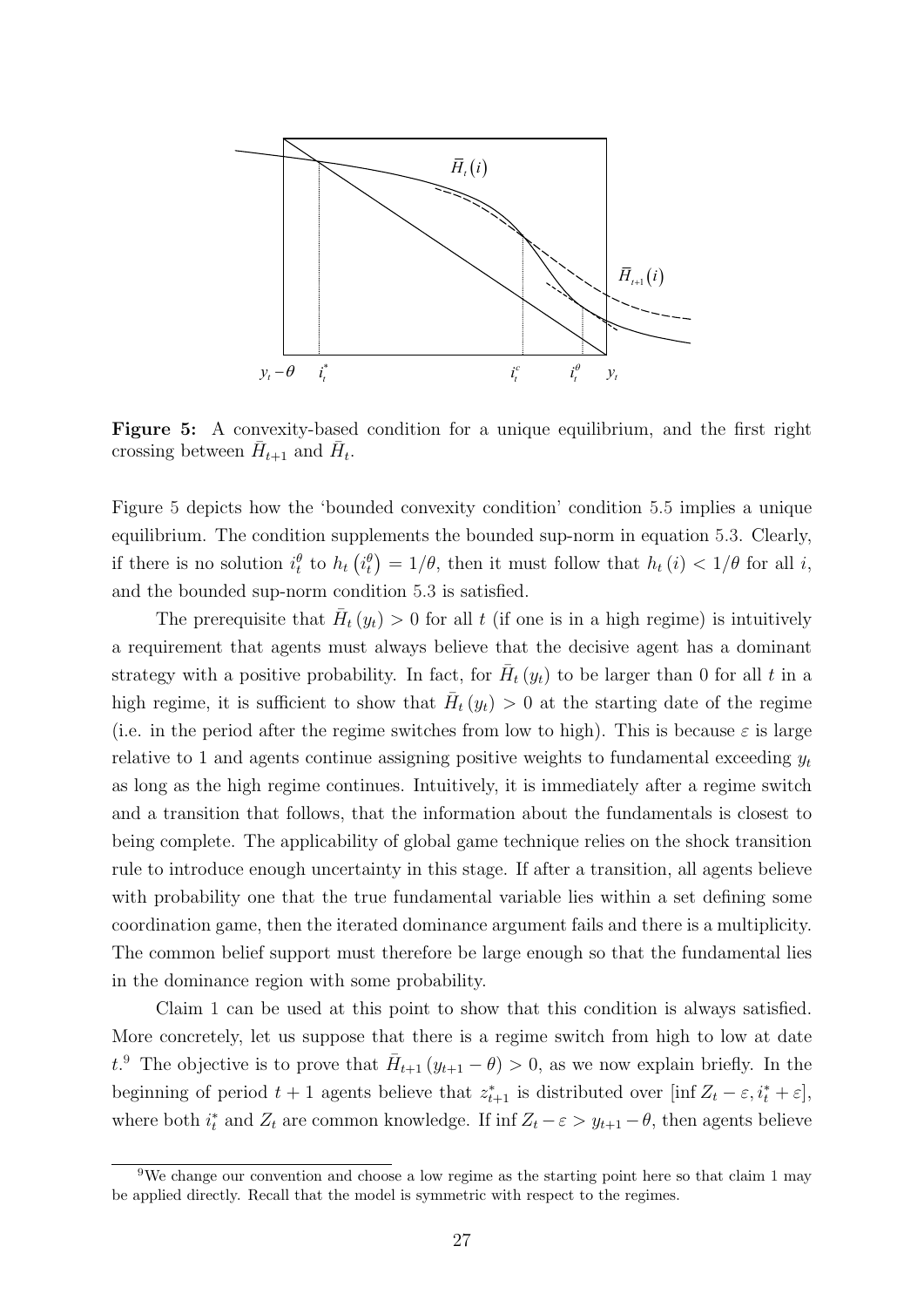with probability one that  $z_{t+1}^* \in [y_{t+1} - \theta, y_{t+1}]$ , so that the decisive group of agents will definitely play a coordination game in period  $t+1$  and there must be a multiplicity. Thus a necessary condition for uniqueness in the first period given that the regime just switches to low is that

$$
\inf Z_t - \varepsilon < y_{t+1} - \theta \tag{5.6}
$$

which is identical to  $\bar{H}_{t+1} (y_{t+1} - \theta) > 0$ . That this condition is always satisfied can now be verified using claim 1. Consider date  $t$  at which there is a regime switch from high to low. The equilibrium at that date is either a corner solution  $(i_t^* = y_t - \theta)$  or interior  $(i<sub>t</sub><sup>*</sup> > y<sub>t</sub> - \theta)$ . If it is a corner solution, then the fact that  $z<sub>t</sub><sup>*</sup> \geq \inf Z_t \geq y_t - \theta$  must imply that  $z_t^* = y_t - \theta$  for there to be a regime switch. Thus the true  $z_t^*$  becomes common knowledge, i.e.  $Z_t = \{z_t^*\}$ <sup>10</sup> It follows that, in period  $t + 1$ , agents believe that  $z_{t+1}^* \in [z_t^* - \varepsilon, z_t^* + \varepsilon] = [y_t - \theta - \varepsilon, y_t - \theta + \varepsilon] \approx [y_{t+1} - \theta - \varepsilon, y_{t+1} - \theta + \varepsilon]$ , so that  $z_t^* - \varepsilon \approx y_{t+1} - \theta - \varepsilon < y_{t+1} - \theta$  and the condition 5.6 is satisfied. On the other hand, suppose more generally that the equilibrium is interior. Then it follows from the claim that inf  $Z_t < y_t - \theta$ , and hence inf  $Z_t - \varepsilon < y_t - \theta - \varepsilon \approx y_{t+1} - \theta - \varepsilon < y_{t+1} - \theta$ , and again the condition is satisfied.

#### 5.2 A recursive condition

The procedure for checking equilibrium uniqueness can be summarised as follows. If the bounded sup-norm condition in equation 5.3 is satisfied, then there is a unique equilibrium, otherwise we proceed to check if both  $\bar{H}_t(y_t) > 0$  and the bounded convexity condition in equation 5.5 hold. When all conditions fail, it is concluded that there is a multiplicity. Analogous conditions can be written down for the case where the initial regime is low.

Given the dynamic nature of the common belief, it must be determined how the equilibrium uniqueness considerations develop over time. Towards this end, it would be useful to have a set of sufficient conditions under which uniqueness can be implied recursively, namely that uniqueness in period t would imply uniqueness in period  $t + 1$ . Let us refer to such a set of sufficient conditions as the *recursive condition* for short. For example, the first-order stochastic dominance is a recursive condition;  $\bar{H}_{t+1}$  being greater than  $\bar{H}_t$  everywhere is sufficient to ensure that condition 5.4 is recursive, provided that  $\bar{H}_{t+1} - \bar{H}_t$  is large relative to  $1/\theta$  (which holds since  $\theta$  is assumed large). However, this particular recursive condition is of limited use, as it obviously cannot be met for all  $t$ , e.g. under a pure transition,  $\bar{H}_{t+1}$  must cross  $\bar{H}_t$  at least once for any  $\bar{H}_t$ . Intuitively, equilibrium uniqueness is recursive in this case because the first-order stochastic dominance rules out additional equilibria where agents attack the existing regime earlier, by

 $10$ This is precisely the singular case mentioned earlier in which the information about the fundamentals are complete.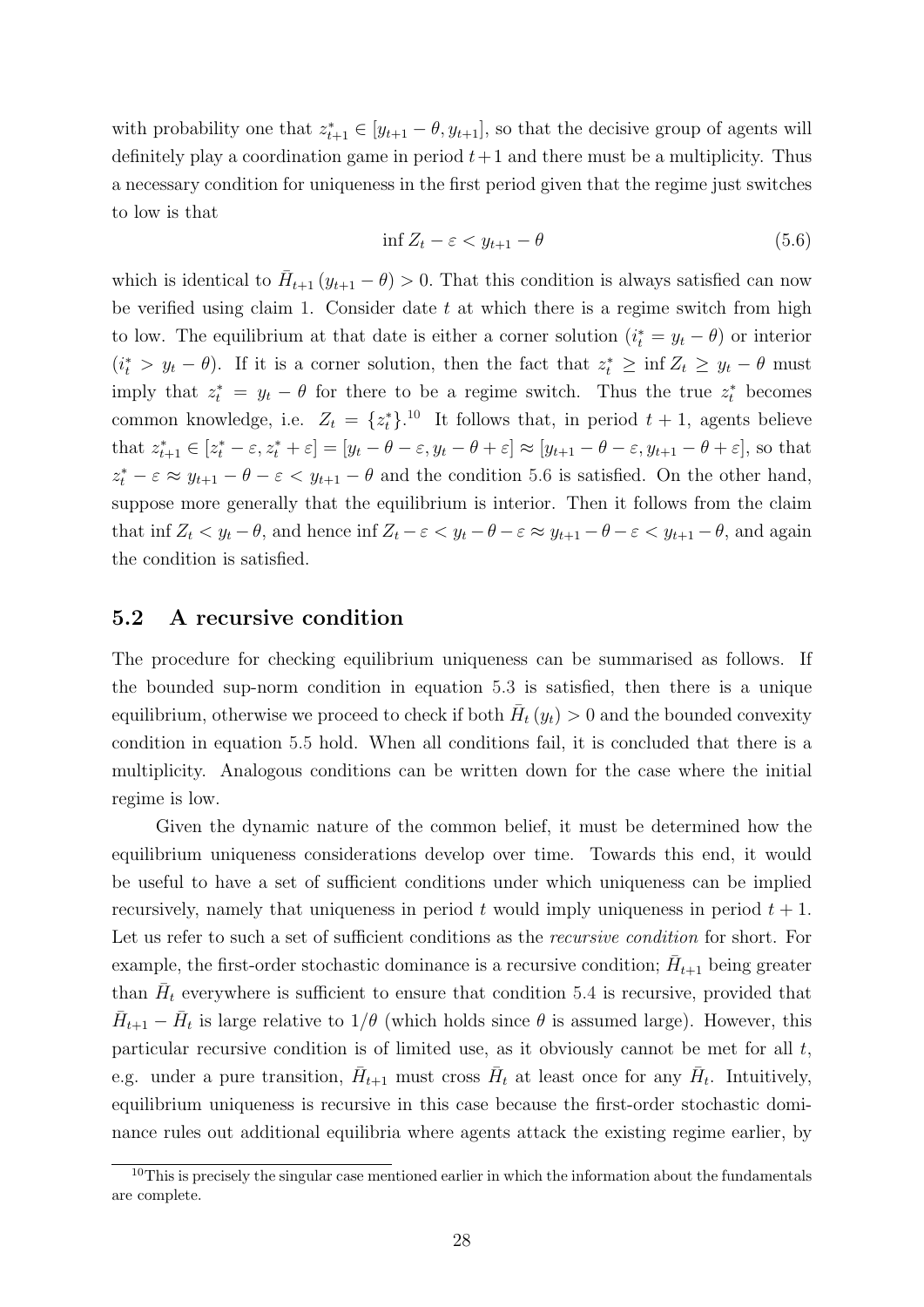requiring the common belief to become more biased in favour of greater delay.

The essential property of a recursive condition is that the common belief in each period must become sufficiently more diffuse over time, so that there does not exist additional equilibria on which agents can coordinate. Specifically, in view of the uniqueness condition 5.5, the shock transition rule must lead to a 'convexity contraction'<sup>11</sup>, so that the validity of iterated dominance can be inferred recursively; namely  $\bar{H}_t(i_t^{\theta}) > (y_t - i_t^{\theta})/\theta$ implies  $\bar{H}_{t+1}(\hat{i}_{t+1}^{\theta}) > (y_{t+1} - i_{t+1}^{\theta})/\theta$ .

Let us construct a recursive condition with such property. Suppose that at time t, the regime is high and the bounded convexity condition 5.5 is met. Consider figure 5 again, where both  $\bar{H}_t$  and  $\bar{H}_{t+1}$  are plotted. As we have not ascertained if  $\bar{H}_t$  may cross  $\bar{H}_{t+1}$  several times in general, let  $i_t^c$  denote the point at which  $\bar{H}_{t+1}$  crosses  $\bar{H}_t$  from the right for the first time (and necessarily from above), so that  $\bar{H}_{t+1}(i) > \bar{H}_t(i)$  for all  $i > i_t^{c}$ .<sup>12</sup> Note that uniqueness in period t implies that  $\bar{H}_t(i) > (y_t - i)/\theta$  for all  $i > i_t^*$ . The strategy is to exploit this fact and work out the conditions under which  $\bar{H}_t$  can serve as a lower bound for  $\bar{H}_{t+1}$  at  $i_{t+1}^{\theta}$ , i.e. the point where  $-\partial \bar{H}_{t+1}/\partial i = 1/\theta$ . In other words, we seek to establish conditions under which we are able to write

$$
\bar{H}_{t+1} \left( i_{t+1}^{\theta} \right) \quad > \quad \bar{H}_t \left( i_{t+1}^{\theta} \right) \tag{5.7}
$$

$$
> \frac{y_t - i_{t+1}^{\theta}}{\theta} \tag{5.8}
$$

$$
\simeq \frac{y_{t+1} - i_{t+1}^{\theta}}{\theta}
$$

and hence conclude that there is a unique equilibrium in period  $t + 1$ .

A construction of a recursive condition amounts to obtaining two sufficient conditions that ensure inequalities 5.7 and 5.8 are both satisfied. Since  $\bar{H}_{t+1}(i) > \bar{H}_t(i)$  for all  $i > i_t^c$ , a sufficient condition for inequality 5.7 to hold is that  $i_{t+1}^{\theta} > i_t^c$ . On the other hand because there is a unique equilibrium in period  $t$ , for inequality 5.8 to hold, it is sufficient and necessary that  $i_{t+1}^{\theta} > i_t^*$ . Thus, a recursive condition is simply given by

$$
i_{t+1}^{\theta} > \max\{i_t^c, i_t^*\}.
$$
\n(5.9)

There exists a variety of sufficient conditions that would guarantee that this recursive condition holds. For instance, a condition may be rewritten in terms of the density.

<sup>&</sup>lt;sup>11</sup>Namely the bounded convexity condition must be recursive, so that when condition 5.5 is met in period t, it is also met in period  $t + 1$ . On the other hand, a shock transition rule always implies a supnorm contraction in the belief density. To see this, recall that a shock transition rule of  $h_t(z)$  is merely its average over the interval  $[z - \varepsilon, z + \varepsilon]$ . Clearly, on any fixed interval, the average cannot exceed the supremum. Hence, the supremum of averages of  $h_t$  cannot exceed the supremum of  $h_t$  itself.

<sup>&</sup>lt;sup>12</sup>This is a slight abuse of notation, as  $i_t^c$  was defined earlier in lemma 2 as any crossing point. No confusion should arise however, as no other results have relied on that notation.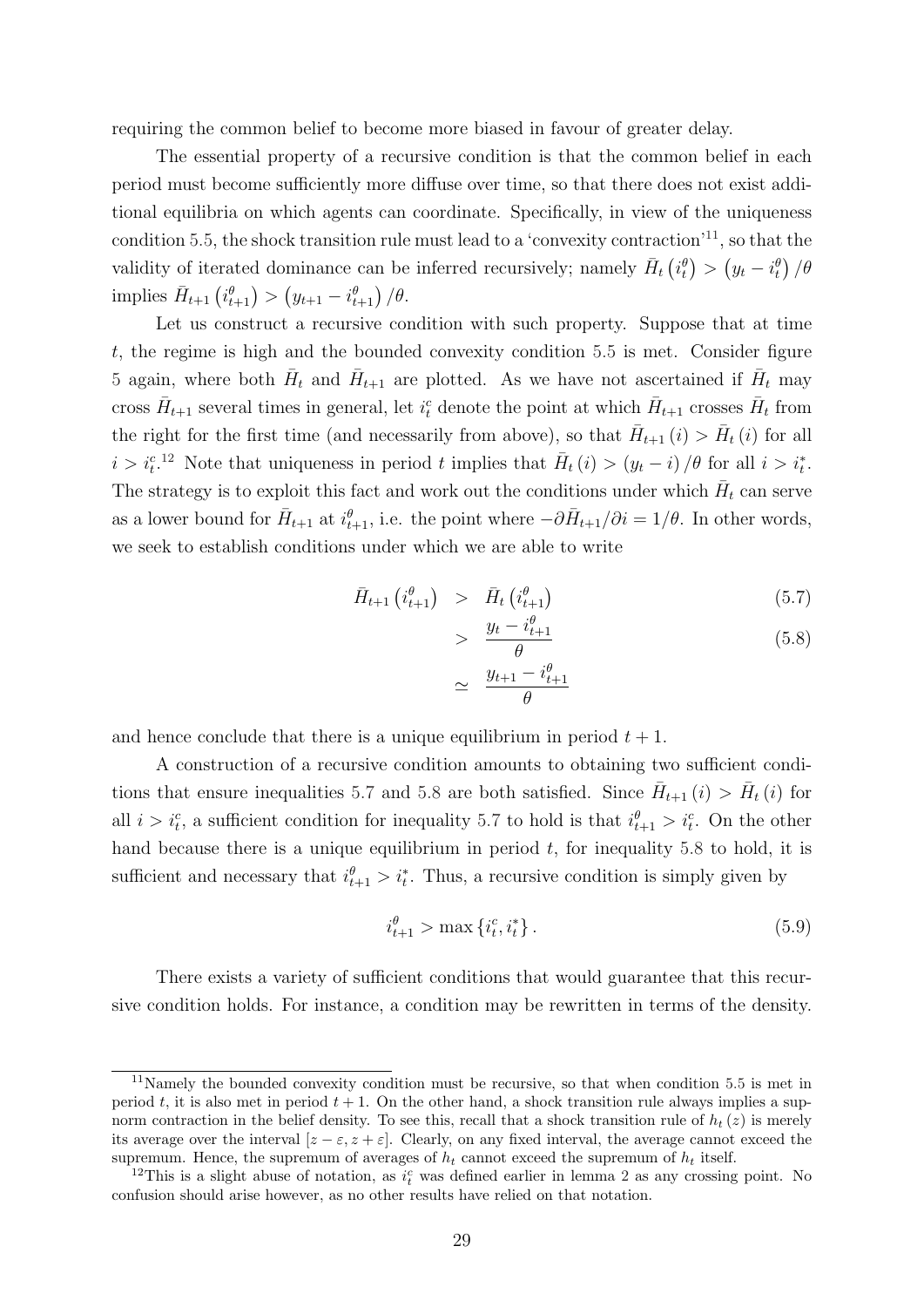Because of the unimodality of  $h_{t+1}$ , a sufficient condition for  $i_{t+1}^{\theta} > \max\{i_t^c, i_t^*\}$  is that

$$
h_{t+1}(\max\{i_t^c, i_t^*\}) > \frac{1}{\theta}.\tag{5.10}
$$

Alternatively, a condition based on the mode  $i_t^m$  may be constructed. Suppose that we always have  $i_t^c > i_t^*$ , so that one only needs to show  $i_{t+1}^{\theta} > i_t^c$ . Since  $i_{t+1}^{\theta} > i_{t+1}^m$ , a sufficient condition for  $i_{t+1}^{\theta} > i_t^c$  comprises two inequalities

$$
i_{t+1}^m \ge i_t^m > i_t^c. \tag{5.11}
$$

#### 5.3 Verifying uniqueness

Somewhat surprisingly, an implication of the limiting result in equation 4.1 is that the equilibrium uniqueness prior to the first truncation *cannot* be guaranteed by the supnorm contraction condition 5.3 alone no matter how large is the number of pure shock transitions. As  $h_t(z^*)$  is unimodal and attains its maximum at  $z^* = E(z_t^*) = \mu_0$ , we have

$$
\sup h_t \approx \left[2\pi \left(\sigma_0^2 + t \varepsilon^2 / 3\right)\right]^{-\frac{1}{2}}.\tag{5.12}
$$

Thus, a sufficient condition for uniqueness according to equation 5.3 is given by

$$
\theta < \sqrt{2\pi \left(\sigma_0^2 + t\varepsilon^2/3\right)} \\
t > \frac{3\left(\theta^2 - 2\pi\sigma_0^2\right)}{2\pi\varepsilon^2}.
$$
\n
$$
(5.13)
$$

The right hand side of equation 5.13 is the minimum number of pure transitions required before uniqueness can be guaranteed by the sup-norm contraction condition in equation 5.3. By claim 7, the expected number of periods before the first truncation is proportional to  $\theta/\varepsilon$ , whilst the right hand side of equation 5.13 is of the order  $(\theta/\varepsilon)^2$ . In other words, the first truncation takes place before the contraction condition can be satisfied. Therefore, in ensuring uniqueness in the case of pure transitions, the convexity contraction condition must be used.

It is instructive to consider two distinct phases of the learning process separately, and derive uniqueness conditions for each case. The first phase of learning starts in the period immediately after a regime switch. In this phase, subject to the initial belief, agents update their common belief using the shock transition rule alone. After sufficiently many periods of pure shock transition rules, the common belief approximately follows a normal distribution by the central limit theorem. This marks the start of the second phase, which continues until the first learning truncation and subsequently the regime switch. Each phase is now considered in turn.

Suppose that there is a regime switch from low to high in period 0, and that there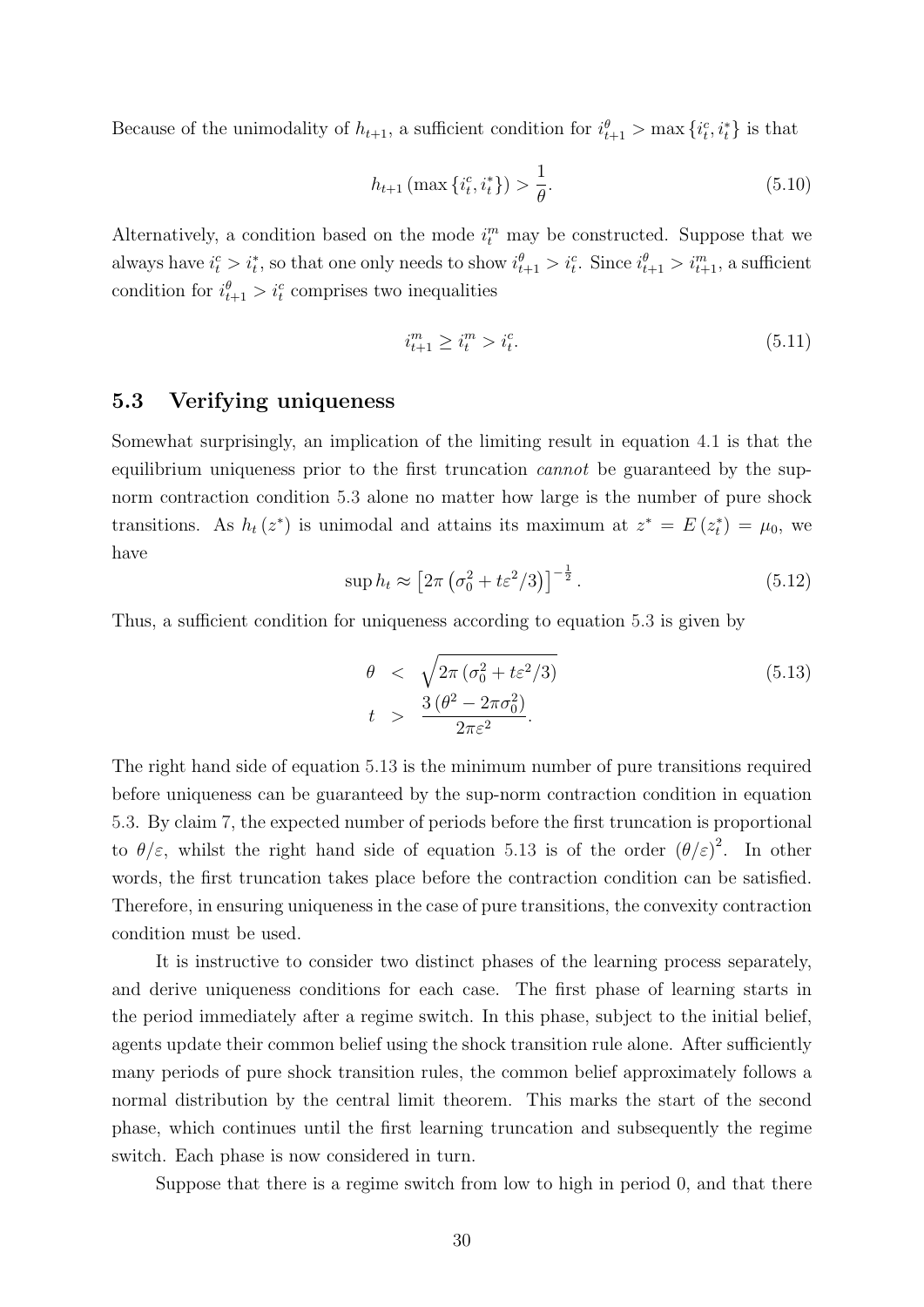is a unique equilibrium in that period. Since there is a regime switch in period 0,  $\tilde{h}_0$  is defined as in equation 3.8 suitably adjusted for a low regime, i.e.

$$
\tilde{h}_0(z^*) = \frac{h_0(z^*)}{\int_{z=i_0^*}^{\sup Z_0} h_0(z) dz}.
$$

In other words,  $\tilde{h}_0$  is a left-sidedly truncated version of  $h_0$ , and hence following claim 5 we have

$$
\widetilde{H}_0(i) > \bar{H}_0(i), \quad \text{for } i \in [i_0^*, \sup Z_0].
$$

But since there is a unique equilibrium in period 0, we must have

$$
\bar{H}_0(i) > \frac{y_0 - i}{\theta} \qquad i > i_0^*,
$$

so that we also have

$$
\widetilde{H}_0(i) > \frac{y_0 - i}{\theta} \quad \text{for } i \in [i_0^*, \sup Z_0].
$$

In other words, the equilibrium would still remain unique if agents were able to act after the truncation. Thus, there is a unique equilibrium in period 1 if the shock transition rule on  $\tilde{h}_0$  satisfies a recursive condition. Using condition 5.10, we have

$$
h_1\left(\max\left\{\tilde{i}_0^c, \frac{y_0 - i}{\theta}\right\}\right) > \frac{1}{\theta} \tag{5.14}
$$

where we let  $\tilde{i}_0^c$  denote the first right crossing point between  $\bar{H}_1$  and  $\tilde{H}_0$ . Note that for sufficiently large  $\theta$ , the R.H.S tends to 0, whilst the L.H.S tends to  $h_1\left(\tilde{i}_0^c\right)$  which is independent of  $\theta$ . Furthermore,  $h_1\left(\tilde{i}_0^c\right)$ ) is large relative to  $1/\theta$  if  $\varepsilon$  is relatively small, i.e. when the smoothing effect takes place slowly. Thus uniqueness carries over for large θ and low ε. Similar arguments can be used for subsequent periods in this phase to infer uniqueness recursively. It may be noted that the sup-norm contraction condition for uniqueness is harder to satisfy for large  $\theta$ , whereas the opposite is the case for the convexity contraction condition.

Whilst the above argument remains valid in the second phase of the learning process, there exists a far simpler sufficient condition in this case. Once  $h_t$  settles down into a normal distribution, the mode becomes static over time and because the density becomes symmetric, we have

$$
i_{t+1}^m = i_t^m = i_t^c.
$$

In this special case, one needs not have the strict inequality  $i_t^m > i_t^c$  to ensure recursive uniqueness. Since equilibrium is a corner solution in this phase, we have  $i_t^c > i_t^*$  and it always follows that  $i_{t+1}^{\theta} > i_{t+1}^m = i_t^m = i_t^c$ . Thus as long as the distribution remains normal, the equilibrium remains unique.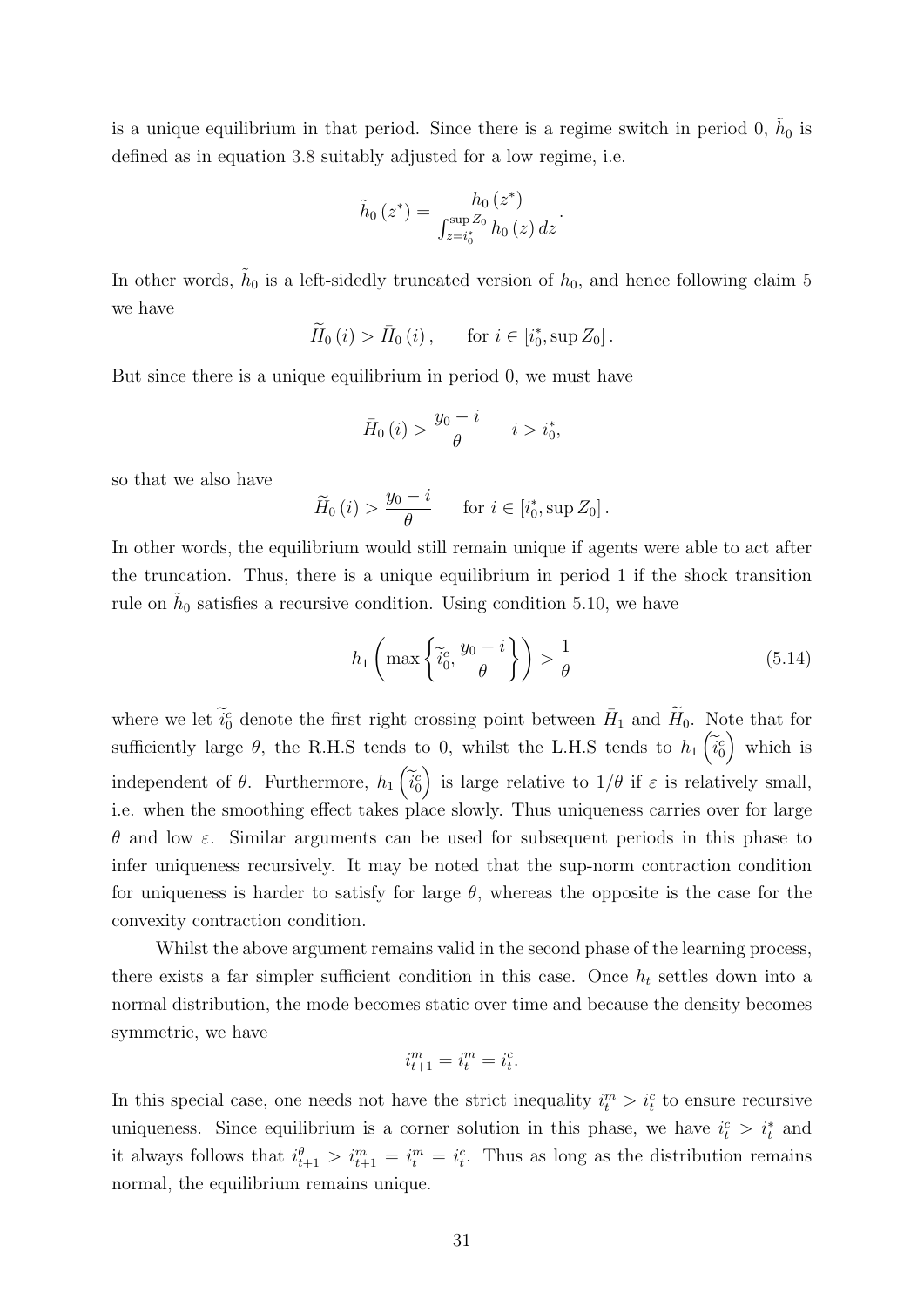Consider next the periods after the first truncation. Claim 6 implies that the mode of the belief density will remain static as long as  $i_t^* < y_t - \theta + \varepsilon < i_t^m - \varepsilon$ , i.e. if

$$
y_t - \theta < i_t^m - 2\varepsilon.
$$

The belief density ceases to be symmetric here however, thus the argument used in the previous paragraph does not apply. Note that by virtue of lemma 3 which essentially states that the transition mapping perserves first-order stochastic dominance, left-sided truncations imply that in the first period of truncation we must have

$$
i_t^c
$$

since a pure transition would imply  $i_t^c = i_t^m$ . Thus, condition 5.11 above is satisfied, and again equilibrium uniqueness is recursive.

Over the subsequent periods, it is less clear-cut whether a recursive condition is satisfied. Nonetheless, recall from lemma 2 that  $i_t^c \in [i_t^m - \varepsilon, i_t^m + \varepsilon]$ , and consider condition 5.10 again. Suppose that  $i_t^c > i_t^*$ , then uniqueness is recursive if  $h_{t+1}$   $(i_t^c) > 1/\theta$ . Because  $h_t$  is continuous, for small  $\varepsilon$  we have approximately  $h_{t+1}$   $(i_t^c) \simeq h_{t+1}$   $(i_t^m)$ . Then, either  $h_{t+1}(i_t^c) \simeq h_{t+1}(i_t^m) > 1/\theta$  in which case uniqueness is recursive due to the convexity contraction, or  $h_{t+1}(i_t^c) \simeq h_{t+1}(i_t^m) < 1/\theta$  and the same conclusion follows from the sup-norm contraction.

#### 5.4 Discussion

All aforementioned conditions shares a unifying mechanism central for the uniqueness result. The general mechanism has been identified in the literature on heterogeneity in interactions games (for a survey, see Morris and Shin (2002)) as the invariance of strategic uncertainty with respect to players' types. In our model, the belief about the fundamental is common knowledge, and therefore players can fully work out the strategy of agents with any costs. Invariance of strategic uncertainty here requires that agent's level of optimism about the fundamental relative to her tolerance level, i.e. her investment cost, does not vary too much with her cost. Each way of measuring this invariance gives rise to a different uniqueness condition.

The proposed uniqueness conditions are only sufficient conditions, so their violation does not necessarily imply indeterminacy. There can still exist a unique equilibrium even when these conditions are not met. But what happens to the dynamics of  $y_t$  when there is a genuine multiplicity? The dynamics of  $y_t$  is indeterminate during these periods, and it therefore ceases to convey any information about the underlying fundamental, except that the decisive agent does not have a dominant strategy. Meanwhile, the dynamics for  $z_t$ continues independently, and in the absence of learning, lemma 1 implies that the common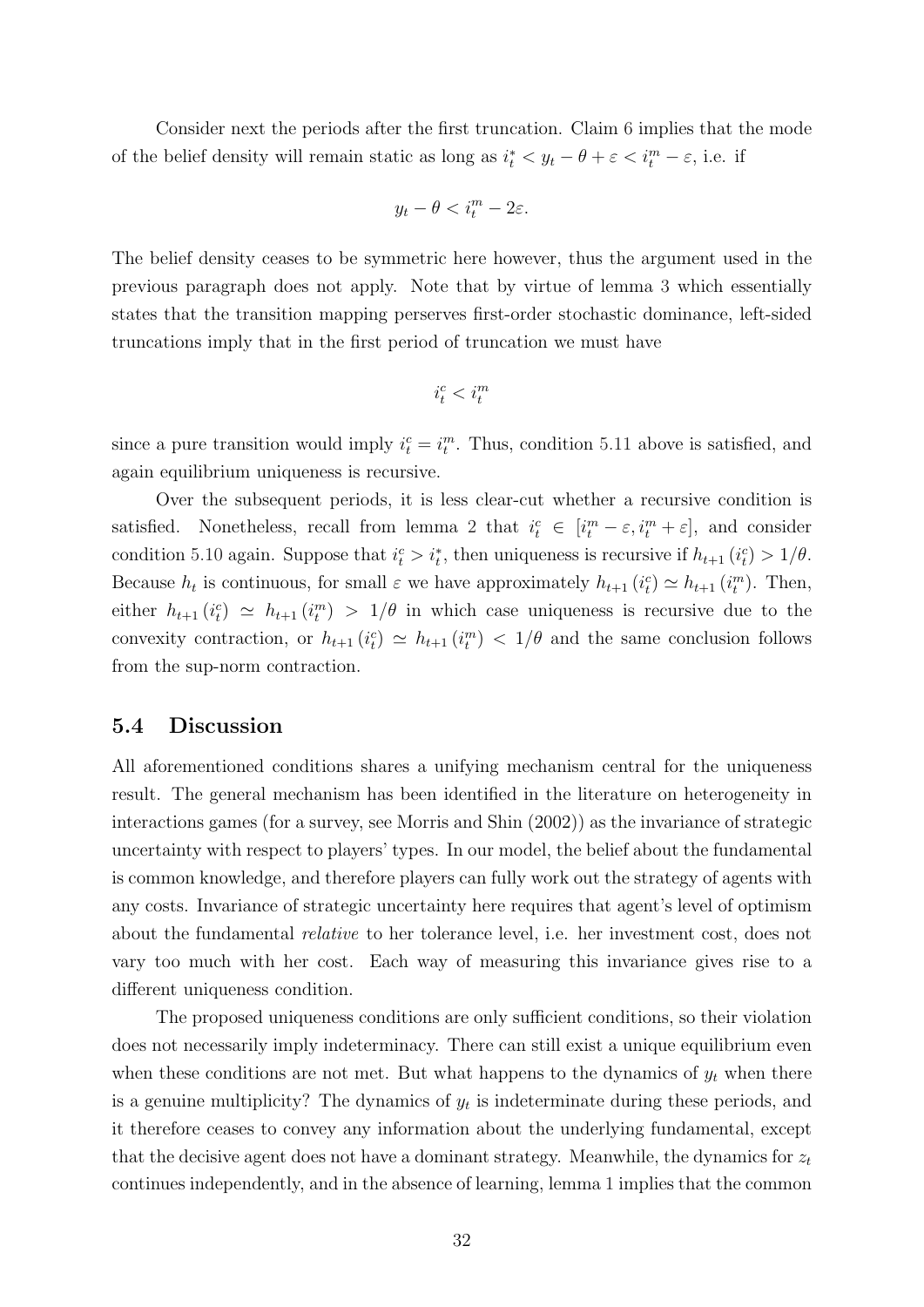belief about  $z_t$  becomes more diffuse over time. Eventually, by convexity contraction, there exists a unique equilibrium again and the learning resumes. Hysteresis results obtained earlier go through during this phase. The relative lengths of indeterminacy versus uniqueness phases clearly depend on the speed of  $y_t$  relative to that of belief evolution. If  $y_t$  moves very quickly, then agents quickly learn about the fundamental, and the common belief becomes concentrated rapidly, and multiplicity re-emerges sooner.

# 6 Cycle and welfare implications

A key positive implication of the model is that  $y_t$  can perpetually cycle in a unique strategic equilibrium, even in the absence of any actual change in the fundamental  $z_t$ . Holding  $z_t$  fixed, the cycle's peak-to-trough length is of the same order of magnitude as  $\theta$ , due to the maximum hysteresis established by proposition 2. This unique cycle result stands in contrast with limit cycles in many dynamic macroeconomic models, where there is usually an infinite number of equilibrium paths. In this model, cycle is not just a possibility, but is the only well-defined equilibrium outcome.

Another defining feature of the model is that the equilibrium cycle gives rise to a stationary probability distribution over the sets of states  $Y$  and regimes, computable using the transition probabilities. Thus, the model goes beyond being a caricature of fluctuations (e.g. by using multiple equilibria as an analogy), and explicitly characterizes fluctuations in terms of a unique well-defined outcome represented by an equilibrium distribution. The equilibrium distribution also allows a quantitative assessment of the average time spent in each state, and offers quantitative predictions that can be fitted to data and potentially rejected in empirical exercises.

The normative implications of the model can also be drawn from the equilibrium distribution, and can give novel insights not available from traditional methods. For example, the conventional macroeconomic theory explains business cycles as arising from shocks being propagated by some mechanism, and roles of stabilization policy is how to optimally offset these shocks. Here, fluctuations in  $y_t$  are inevitable, driven by belief hysteresis and persistent phases of high and low optimism. When 'thinking cyclically', the policy's objective is not to stabilize  $y_t$  around some fixed level or trend, an impossible task, but in obtaining the second best outcome by influencing the long-term stationary distribution such that the economy spends most of its time, on average, in the active states (high  $y_t$ ). Influencing transition probabilities in this way can raise welfare, even if there remains a cycle.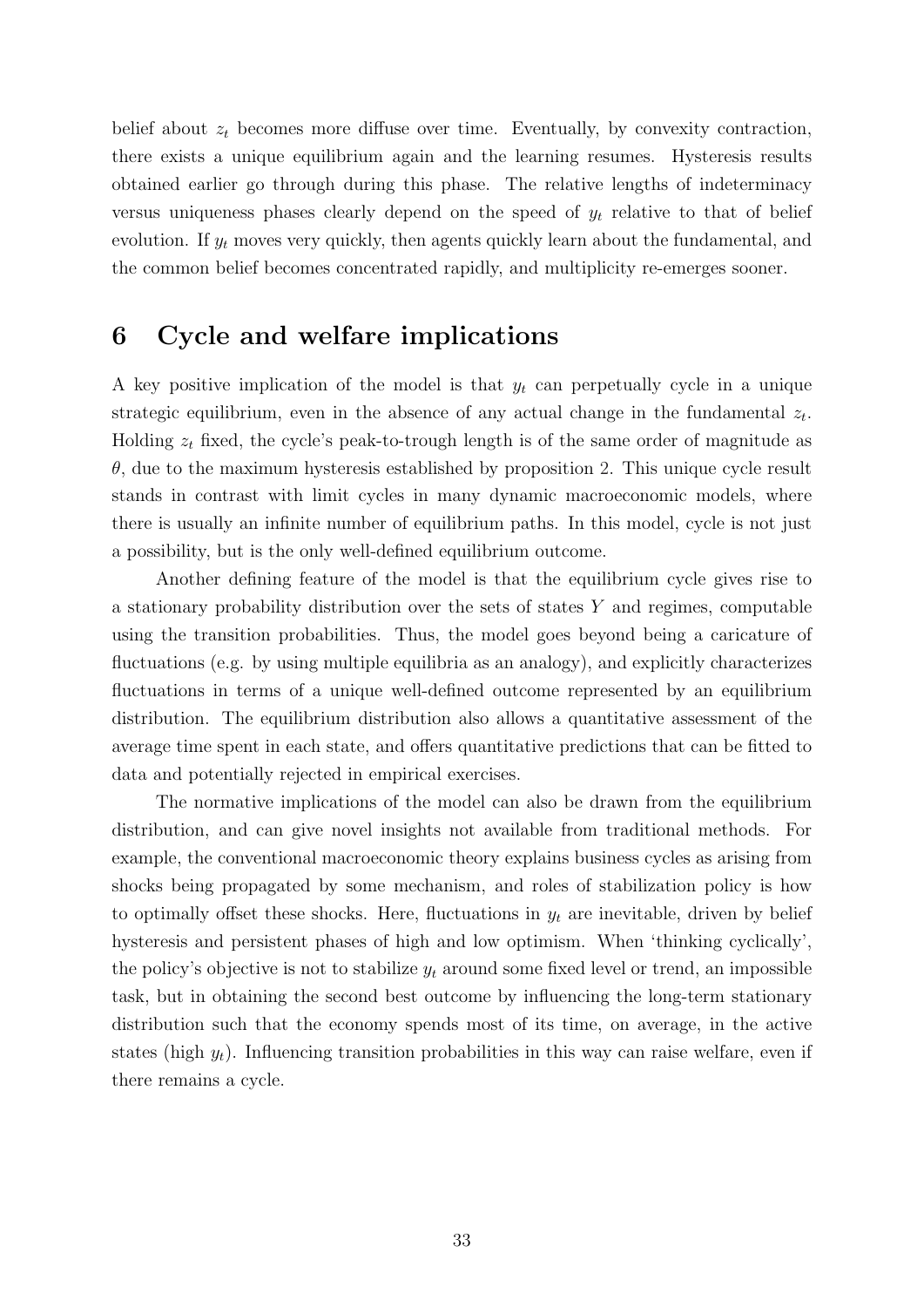

Figure 6: Cycle on a loop with two irreversible transit points.

#### 6.1 Stationary distribution

To focus on the intrinsic fluctuations within the model, we abstract from the influence of aggregate cost shock and consider the case where the random realization of  $z_t^*$  is repeatedly equal to its expected value, a constant. In this simple case of ex post fixed  $z_t^*$  (though perceived to be random ex ante), the regime switching points are fixed, and  $y_t$  is effectively a discrete-time birth-and-death process on a fixed closed-loop, with two irreversible regime transit points, as depicted in figure 6. Denote the regime-switching states from low to high by  $y^0$  and high to low by  $y^1$ , where  $z_t^* < y^0 < y^1 < z_t^* + \theta$ , and the cycle length  $y^1 - y^0$  is no smaller than  $\theta - 2\varepsilon$  as implied by proposition 2.

Denote the long-run or equilibrium probability of being in the 2-tuple state  $\{y,$ high regime} by  $\mu_h(y)$  and in  $\{y, \text{ low regime}\}\$  by  $\mu_l(y)$ . Transition probabilities between any pair of 2-tuple state are known and are illustrated in figure 6. Stacking the equilibrium probabilities to define  $\mu_s = [\mu_h(0), ..., \mu_h(N), \mu_l(0), ..., \mu_l(N)]'$ , and denoting the corresponding transition matrix by  $P$ , the equilibrium distribution  $\mu_s$  is the nonnegative solution to the stationarity condition<sup>13</sup>

$$
P\mu_s = \mu_s. \tag{6.1}
$$

Although a general explicit solution to this linear system is not tractable, the fact that P defines an irreducible ergodic Markov chain means that  $\mu_s$  can also be obtained from any column of  $\lim_{n\to\infty} P^n$ .

The stationary distribution is a natural dynamic equilibrium concept in the presence of perpetual fluctuations, against which welfare can be evaluated. The social welfare function is defined as the sum of individual's value function in equation 3.2. When

<sup>&</sup>lt;sup>13</sup>An equivalent equilibrium distribution condition is a linear system of full balance conditions (see Kelly (2011)). Note that the process here is not time-reversible, and the detailed balance conditions do not hold in this case.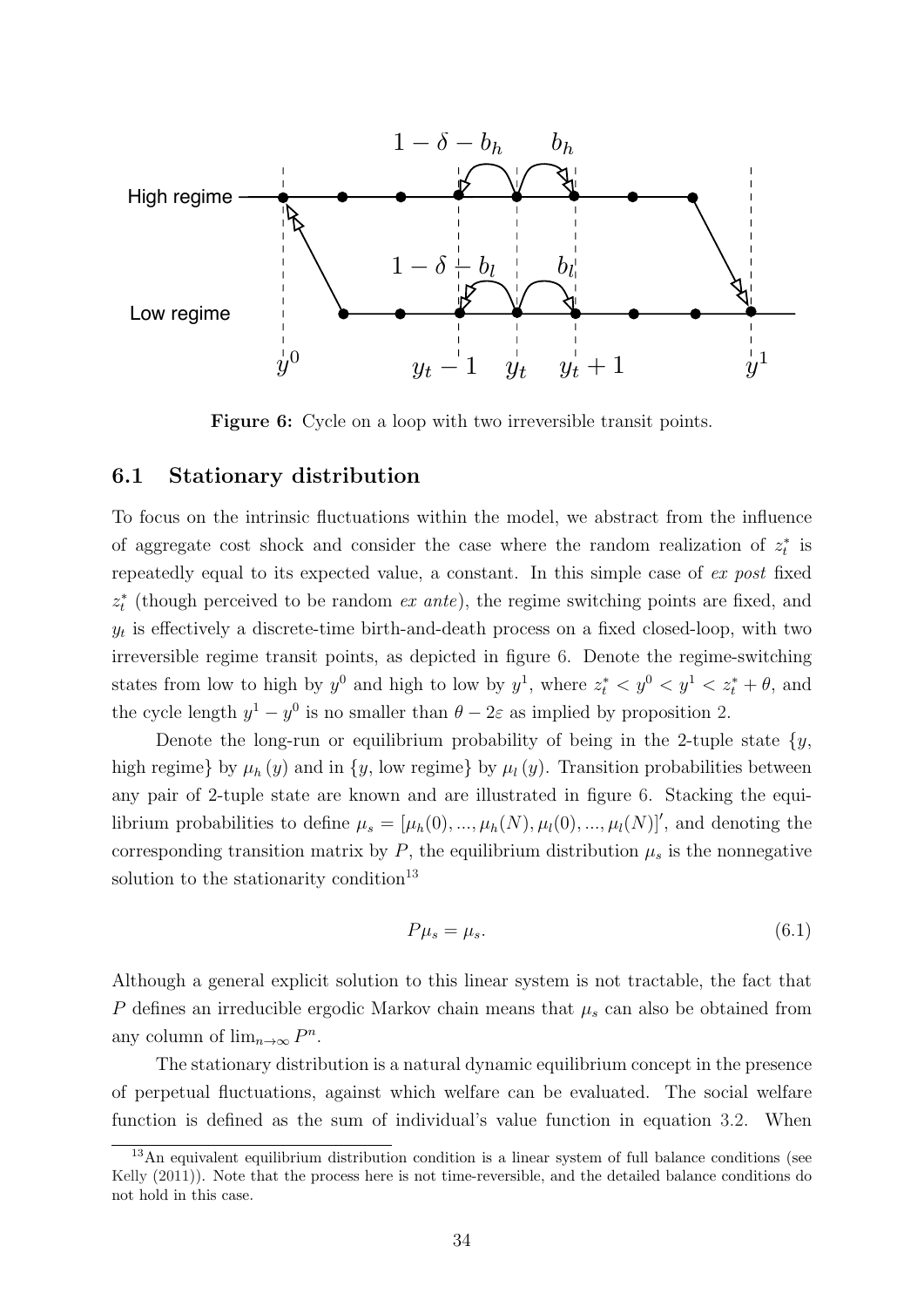

Figure 7: Numerical simulation results

the aggregate cost parameter  $z_t$  is fixed, social welfare is a function of  $y_t$  only through the utility function  $u(y_t)$ . In business cycle application, a monotone increasing  $u(y_t)$  is a sensible assumption, as higher states  $y_t$  represent higher aggregate activity. Social welfare in this case will depend on the average time spent in higher states relative to lower states, which is a complicated function of the underlying birth and death parameters.

#### 6.2 Simulation

It is straightforward to solve for the stationary distribution numerically. Consider the following configuration:

- Utility function:  $u(y) = \log(y)$
- State space parameters:  $N = 70$ ,  $y^0 = 20$ , and  $y^1 = 50$
- Birth and death rates:  $b_h = 0.45$ ,  $b_l = 0.3$ , and  $\delta = 0.2$

Under these set of parameters where  $b_h < 1 - \delta - b_l$ , the cycle has a gradual build-up period in high regime followed by a more abrupt correction in low regime, similar to a typical business cycle or a bubble phenomenon. A random draw of  $y_t$  under this configuration is shown in figure 7a, which also plots the corresponding regime (1 means high regime, and -1 low regime). The time-series are visually not very different from typical detrended macro variables, and a simple autoregressive model also fits the series well. However, mistaking the series as a single-regime process will result in incorrect long-run prediction (a steady state rather than a stationary distribution) as well as suboptimal short-run forecast which is regime-dependent.

The empirical distribution of the realized time-series is depicted in figure 7b. In the long-run, the empirical distribution converges to the stationary distribution, which can be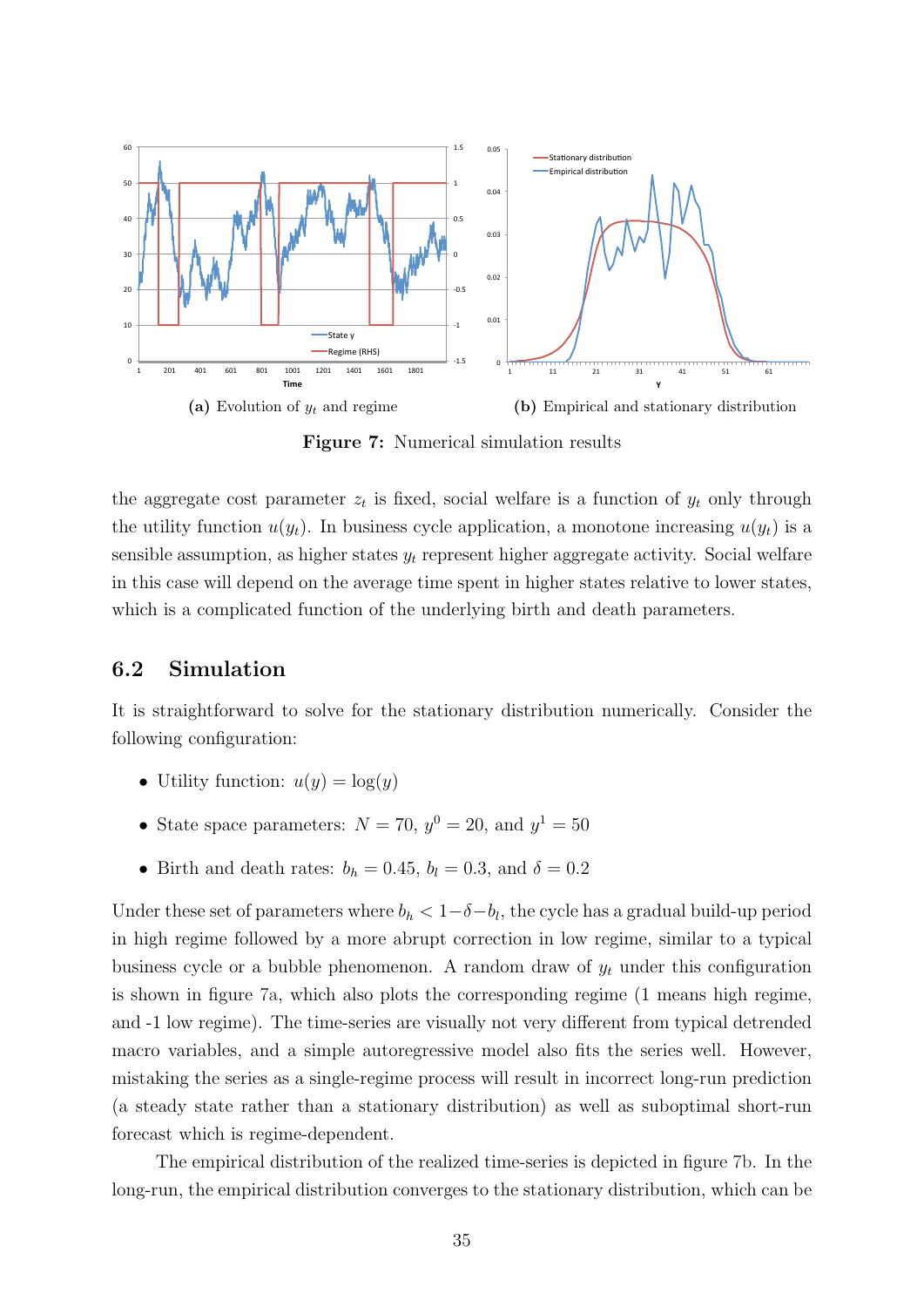

Figure 8: Welfare implications of comparative statics

computed by first deriving  $\mu_s$  as discussed previously, and summing probabilities across regimes to obtain  $\mu(y) = \mu_h(y) + \mu_l(y)$  for  $y = 0, 1, ..., 70$ . The stationary distribution is shown in figure 7b, which is non-symmetric and is skewed to the right. With a slow buildup and a sharp correction, the economy ends up spending more time in lower states than in higher states. It follows from the model's symmetry and an increasing utility function, that social welfare is lower than the conjugate case of  $b_h > 1 - \delta - b_l$ , where the correction phase is more gradual than the boom. The relative cycle speeds in different regimes therefore have non-trivial welfare implications.

Influencing the parameters  $b_h$  and  $b_l$  via policy can potentially raise social welfare. All policy considered here is assumed to take a rule-based form, namely the policy function (of state and regime) remains fixed throughout. For example, policy that leads to a generalized increase in the birth rates should intuitively raise the time spent in higher states. Simulation confirms that social welfare is increasing in both  $b_h$  and  $b_l$ , as shown in figure 8a, which plots the utility surface as a function of  $b<sub>h</sub>$  and  $b<sub>l</sub>$  over the parametric range where a cycle is well-defined. What is perhaps less intuitively obvious, is that raising the high-regime birth rate  $b<sub>h</sub>$  is subject to diminishing marginal utility, whereas the opposite is true for the low-regime birth rate  $b_l$ . The reason for this asymmetry is that, a higher  $b_h$  precipitates a regime switch, reducing time spent in high states and introducing an offsetting drag on welfare. On the other hand, a higher  $b_l$  merely lowers the downward speed and lessens the severity of the low regime. On balance, this implies that the economy can approach the unconstrained optimal point as  $b_l$  approaches the maximum level, even if  $b_h$  remains at moderate levels. The policy implication is consistent with the conventional pragmatic wisdom that a policy stimulus should be implemented 'counter-cyclically'.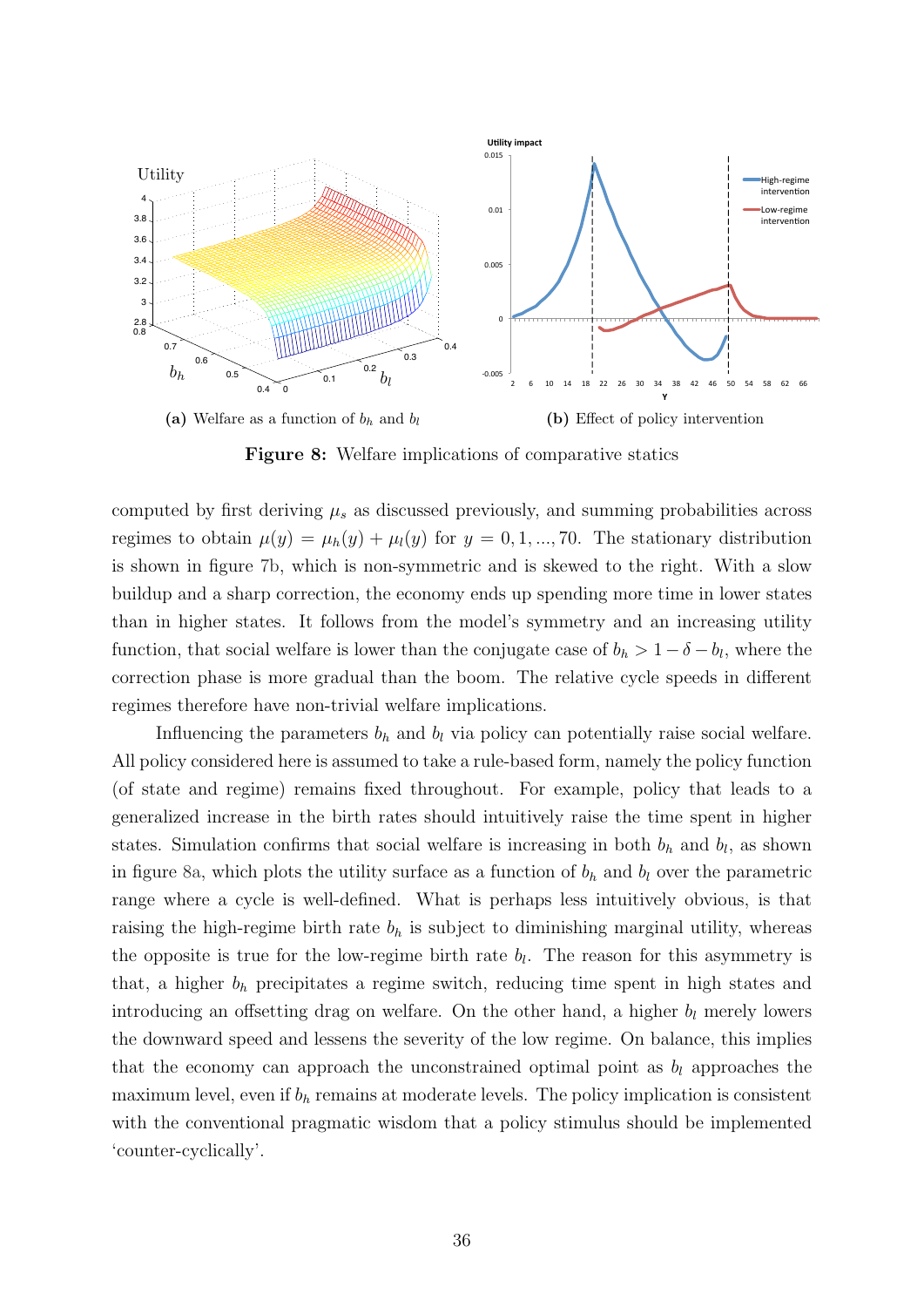In practice, policy may be more targeted, designed to influence the transition rates at only certain states. In figure 8b, we plot the additional utility resulting from a statespecific increase in  $b_h$  (high-regime intervention) and  $b_l$  (low-regime intervention) by 0.05, applied at each different state  $y^{14}$ . For targeted policy, the marginal benefit is largest when the intervention takes place after the economy has already bottomed out, and the regime has just switched to high. Implementing the targeted policy too late in the high regime, i.e. when y has already risen for some time, is however counterproductive. A targeted policy in low regime raises welfare for a larger set of states, and is most beneficial when the bubble has just burst and the regime has just switched to low. The additional welfare gained is however more limited. Thus, for targeted policy, the optimal plan is to act early; in high regime to speed up the recovery, and in low regime to delay the plunge. Acting too late in a high regime will only quicken a regime switch, which can lower welfare. Acting late in a low regime will delay a welfare-enhancing regime switch. This optimal plan is reminiscent of the policy 'front-loading' wisdom.

#### 6.3 On estimation

When the parameters are unknown, how might they be estimated from the data? Unfortunately, many existing empirical models differ in important ways from our model and are not applicable. The model's structure is distinct from the Markov regime-switching model introduced in Hamilton (1989), since here the probability of a regime switch does not just depend on the existing regime, but also on the state  $y_t$  and the aggregate cost  $z_t$ . Our model places more restrictions on the probabilistic structure of a regime switch, and while there is still uncertainty about the precise timing of a switch, it is certainly not an event that can take place in any period with an equal probability. Our model, while similar in spirit, is also different from threshold models, since thresholds in our model are history dependent as well as time-irreversible.

Several empirical strategies can however be readily outlined. Because the model predicts conditional distribution of  $y_t$ , the maximum likelihood method can certainly be applied, and a regime-specific likelihood function consistent with the transition probabilities of the relevant birth-and-death process can be written down. The stochastic evolution of aggregate cost  $z_t$  needs to be treated as a latent variable, necessitating a state space estimation. Inference about  $z_t$  helps restrict the set of possible regime switching points and the likelihood, relevant for forecasting exercises. An alternative approach is to minimize the difference between the conditional stationary distribution and observed empirical distribution, summarized as some metric, to obtain parameter estimates.

<sup>&</sup>lt;sup>14</sup>The theoretical model assumes that  $b_h$  and  $b_l$  are constant across states, and thus this exercise is only an approximation. However, the assumption is not indispensable, and some generalization follows immediately. For example if  $b_h$  and  $b_l$  depends on the state, but the difference  $b_h - b_l$  is still fixed, then the cost function remains the same as before, and all formal results follow.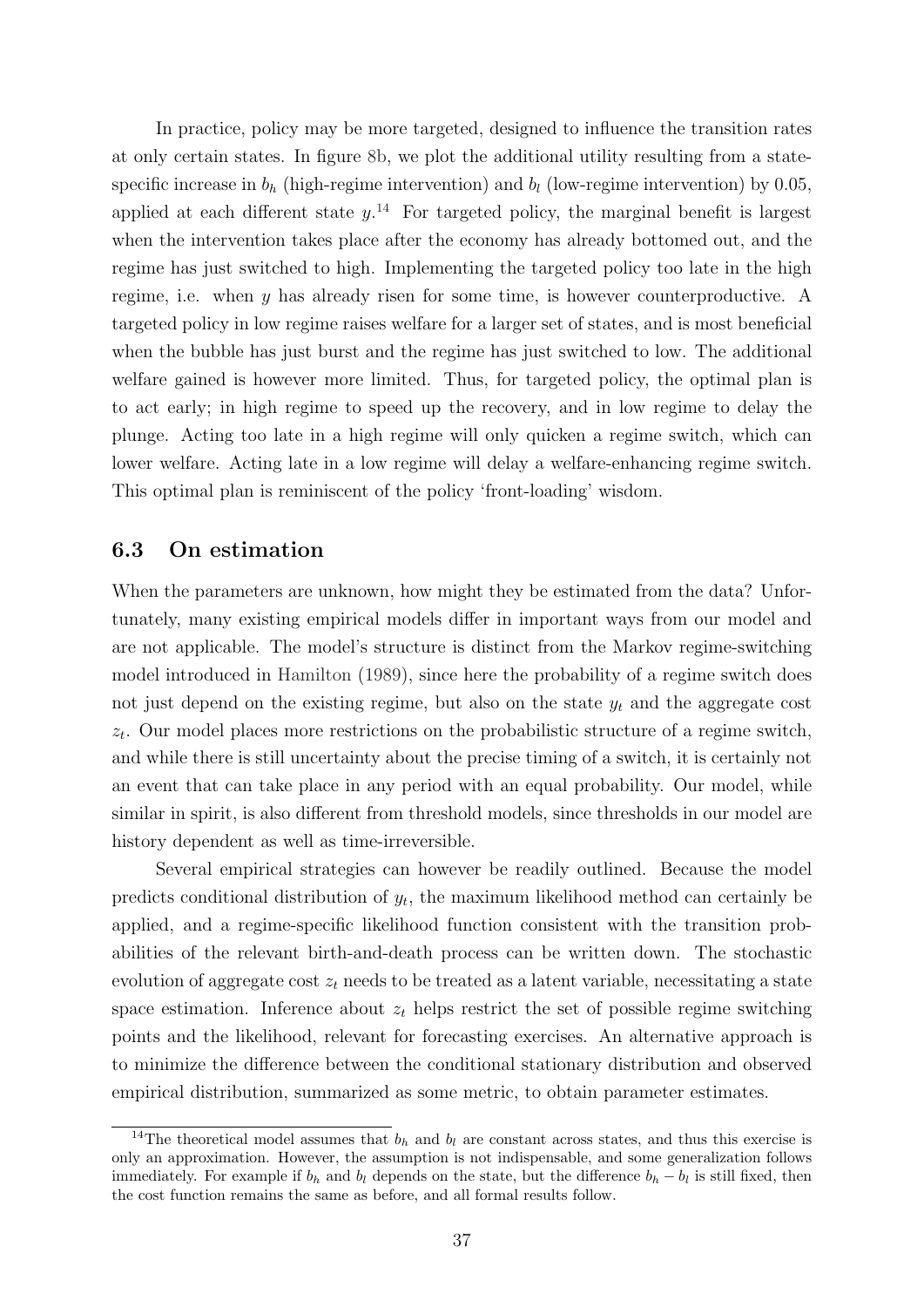# 7 Conclusion

This paper proposes a theory of endogenous cycle based on a repeated game with strategic complementarity under incomplete information and learning that exhibits strong hysteresis in equilibrium. In booms, it is difficult to shake off optimism, as a regime continuation sends a public signal that reaffirms and adds to confidence, outweighing the impact of private signals whose aggregate is not observed. Similarly in recessions, as long as there is no clear sign of a recovery, pessimism is the only rational belief to hold in equilibrium, resulting in protracted contraction. Put together, the economy cycles perpetually between the two regimes, even without any actual shocks to fundamentals.

The main building blocks of the theory, including strategic complementarity, the cost heterogeneity structure, Bayesian learning and the global game framework, have all been extensively explored in various literature. The equilibrium cycle therefore derives from ideas already familiar in economics, the combined strength of which ensure that the resulting cycle result is free from typical criticisms that have kept models with cycles at the fringe of macroeconomics. Despite its simplicity, the model delivers welfare implications and quantitative predictions that can potentially be evaluated empirically.

The theory of endogenous cycle is perhaps best thought of as complementary to the prevailing shock-and-propagation view, and there are benefits to allowing both mechanisms to coexist in one general model. If the business cycles were in fact driven by both an endogenous cycle mechanism and amplified exogenous shocks, a traditional macroeconomic model would suffer from a misspecification problem, compromising the ability to evaluate the impulse-response of exogenous shocks. On the other hand, any doubt about the role of an endogenous fluctuation mechanism can only be proved or disproved in a model nesting both endogenous cycle and shock propagation mechanisms. But without any model of endogenous fluctuations, economic theory is ultimately void of an explanation for fluctuations phenomena.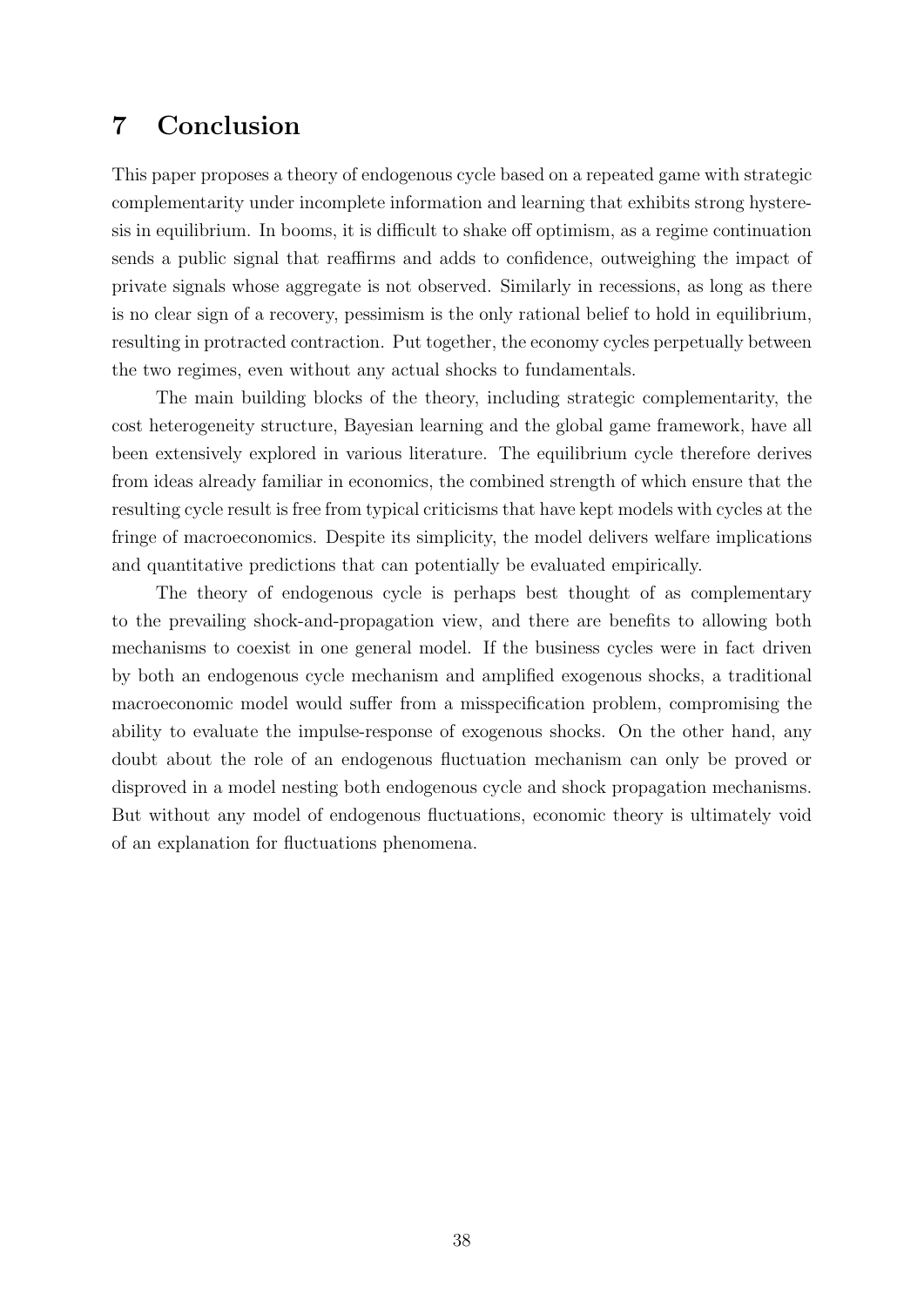# Appendix

### Proof to claim 1

*Proof.* Suppose that in period  $t$ , the unique equilibrium is characterised by maximum delay, namely  $i_t^* = y_t - \theta$ , i.e. from the equilibrium condition 3.5,

$$
\bar{H}_t(y_t - \theta) = \int_{z=y_t - \theta}^{\sup Z_t} h_t(z) dz = 1
$$

Since  $h_t$  must have no vacuum, it follows that this condition holds if and only if

$$
\inf Z_t \ge y_t - \theta = i_t^*.
$$

Thus, from equation 3.7,  $\tilde{h}_t = h_t$  and  $\tilde{Z}_t \equiv [\max\{y_t - \theta, \inf Z_t\}, \sup Z_t] = Z_t$ , and there is no learning update.  $\Box$ 

### Proof to lemma 1

*Proof.* Note that by viewing  $z_t^*$  as a random walk, we can write

$$
z_{t+1}^* = z_t^* + X
$$

where X is a uniformly distributed random variable over  $[-\varepsilon, \varepsilon]$ . Thus  $h_{t+1}$  is a meanpreserving spread of  $h_t$ . The lemma then follows from a well-known fact that the notion of a mean-preserving spread is equivalent to that of second-order stochastic dominance (see Rothschild and Stiglitz (1970)).  $\Box$ 

### Proof to claim 2

*Proof.* Suppose that  $h_t$  is unimodal. The aim is to show directly that  $h'_{t+1}(z^*)$  changes sign at most only once as  $z^*$  increases. Differentiating equation 3.10 gives

$$
h'_{t+1}(z^*) = \begin{cases} \frac{1}{2\varepsilon}h_t(z^* + \varepsilon) & \text{for } z^* \in [\inf Z_t - \varepsilon, \inf Z_t + \varepsilon] \\ \frac{1}{2\varepsilon}[h_t(z^* + \varepsilon) - h_t(z^* - \varepsilon)] & \text{for } z^* \in [\inf Z_t + \varepsilon, \sup Z_t - \varepsilon] \\ -\frac{1}{2\varepsilon}h_t(z^* - \varepsilon) & \text{for } z^* \in [\sup Z_t - \varepsilon, \sup Z_t + \varepsilon] \end{cases} \tag{1}
$$

The sign of  $h'_{t+1}(z^*)$  is only ambiguous for  $z^* \in [\inf Z_t + \varepsilon, \sup Z_t - \varepsilon]$ . Given that  $h_t(z^*)$ is unimodal,  $h_t(z^* + \varepsilon) - h_t(z^* - \varepsilon)$  changes sign at most only once and the claim is proved.  $\Box$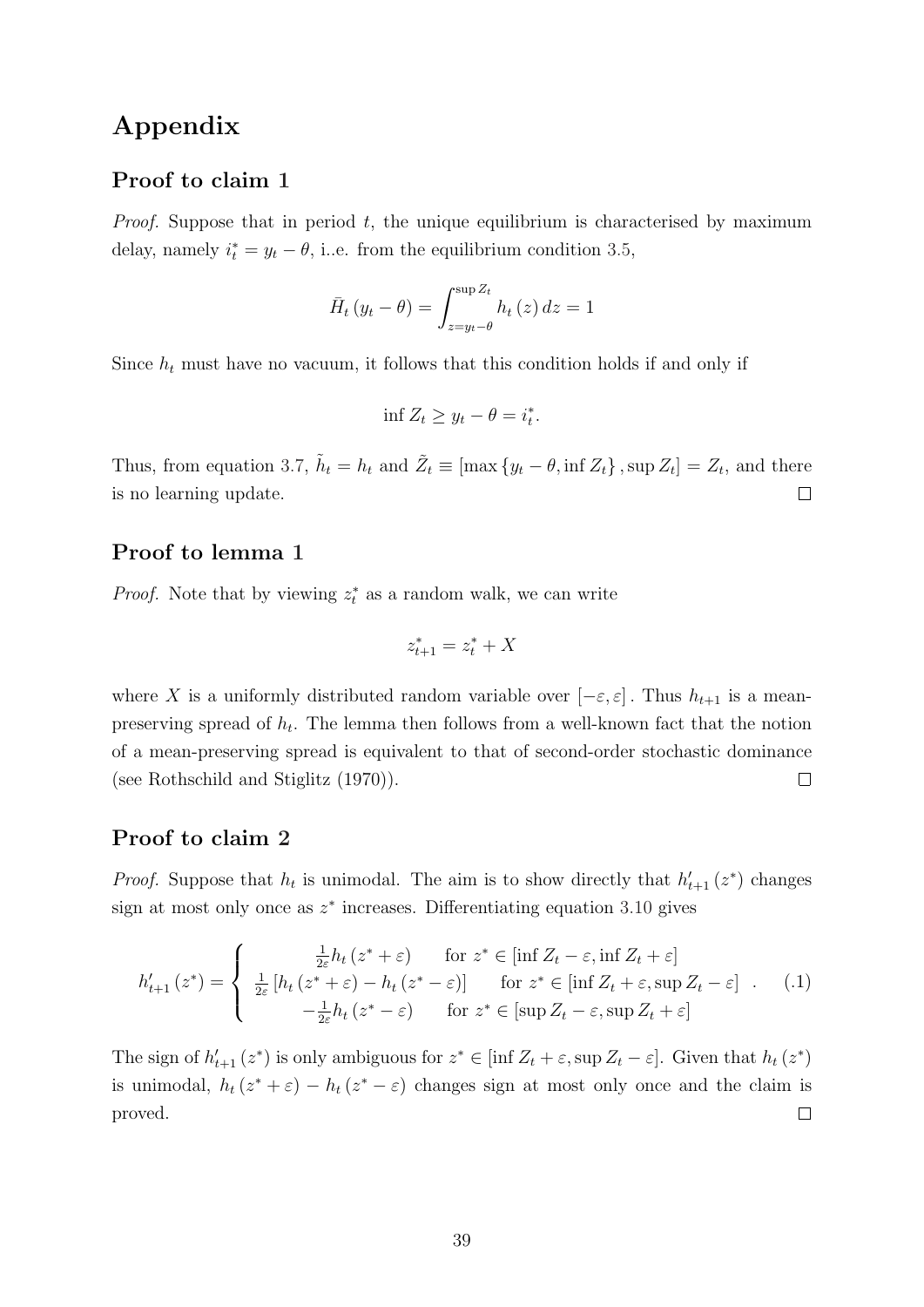### Proof to lemma 2

Proof. Under a pure transition, we have

$$
\bar{H}_{t+1}(i) - \bar{H}_t(i) = \int_{z=i}^{\sup Z_t + \varepsilon} h_{t+1}(z) dz - \int_{z=i}^{\sup Z_t} h_t(z) dz
$$
  
\n
$$
= \frac{1}{2\varepsilon} \int_{z=i}^{\sup Z_t + \varepsilon} \left[ \int_{z'=z-\varepsilon}^{z+\varepsilon} h_t(z') dz' \right] dz - \int_{z=i}^{\sup Z_t} h_t(z) dz.
$$

The double integral on the right hand side is merely a weighted sum, and can be expanded by computing an appropriate weight for each term. Doing so gives

$$
\bar{H}_{t+1}(i) - \bar{H}_t(i) = \int_{z=i+\varepsilon}^{\sup Z_t} h_t(z) dz + \int_{z=i-\varepsilon}^{i+\varepsilon} \left(\frac{z-i+\varepsilon}{2\varepsilon}\right) h_t(z) dz
$$
\n
$$
- \int_{z=i}^{\sup Z_t} h_t(z) dz
$$
\n
$$
= \int_{z=i}^{\sup Z_t} h_t(z) dz - \int_{z=i}^{i+\varepsilon} h_t(z) dz + \int_{z=i-\varepsilon}^{i+\varepsilon} \left(\frac{z-i+\varepsilon}{2\varepsilon}\right) h_t(z) dz
$$
\n
$$
- \int_{z=i}^{\sup Z_t} h_t(z) dz
$$
\n
$$
= \int_{z=i-\varepsilon}^{i} \left(\frac{z-i+\varepsilon}{2\varepsilon}\right) h_t(z) dz - \int_{z=i}^{i+\varepsilon} \left(\frac{i+\varepsilon-z}{2\varepsilon}\right) h_t(z) dz. \quad (.2)
$$

Notice that the linear weight on each term of the R.H.S of equation .2 is completely symmetric around i. Thus, it is possible to collect terms with the same weight, and rewrite equation .2 as

$$
\bar{H}_{t+1}(i) - \bar{H}_t(i) = \int_{z=0}^{\varepsilon} \left( \frac{\varepsilon - z}{2\varepsilon} \right) \left[ h_t(i-z) - h(i+z) \right] dz.
$$
 (.3)

Any crossing point  $i_t^c$  between  $\bar{H}_{t+1}$  and  $\bar{H}_t$  must solve  $\bar{H}_{t+1}$   $(i_t^c) - \bar{H}_t$   $(i_t^c) = 0$ , thus setting equation .3 to zero, a crossing point  $i_t^c$  must be a solution to

$$
\int_{z=0}^{\varepsilon} \left( \frac{\varepsilon - z}{2\varepsilon} \right) \left[ h_t \left( i_t^c - z \right) - h \left( i_t^c + z \right) \right] dz = 0. \tag{4}
$$

It follows immediately from equation .4 that  $h_t(i_t^c - z) - h(i_t^c + z)$  cannot be positive or negative for all  $z \in [0, \varepsilon]$ . Equivalently put,  $h_t$  cannot be strictly monotonic on  $[i_t^c - \varepsilon, i_t^c + \varepsilon]$ , and hence we have  $i_t^c \in [i_t^m - \varepsilon, i_t^m + \varepsilon]$  since the mode defines the threshold for which  $h_t$  changes from being increasing to being decreasing. This proves part (1).

Unimodality of  $h_t$  only implies that, for any fixed positive z,  $h_t$  (i – z) – h (i + z) changes sign from negative to positive at most only once as  $i$  increases. If, in addition,  $h_t$  is concave on  $[i_t^m - 2\varepsilon, i_t^m + 2\varepsilon]$ , then for  $i \in [i_t^m - \varepsilon, i_t^m + \varepsilon]$  and  $z \in [0, \varepsilon]$ ,  $h_t$   $(i - z)$  –  $h(i + z)$  must be increasing in i, and the R.H.S of equation .3 must also be increasing in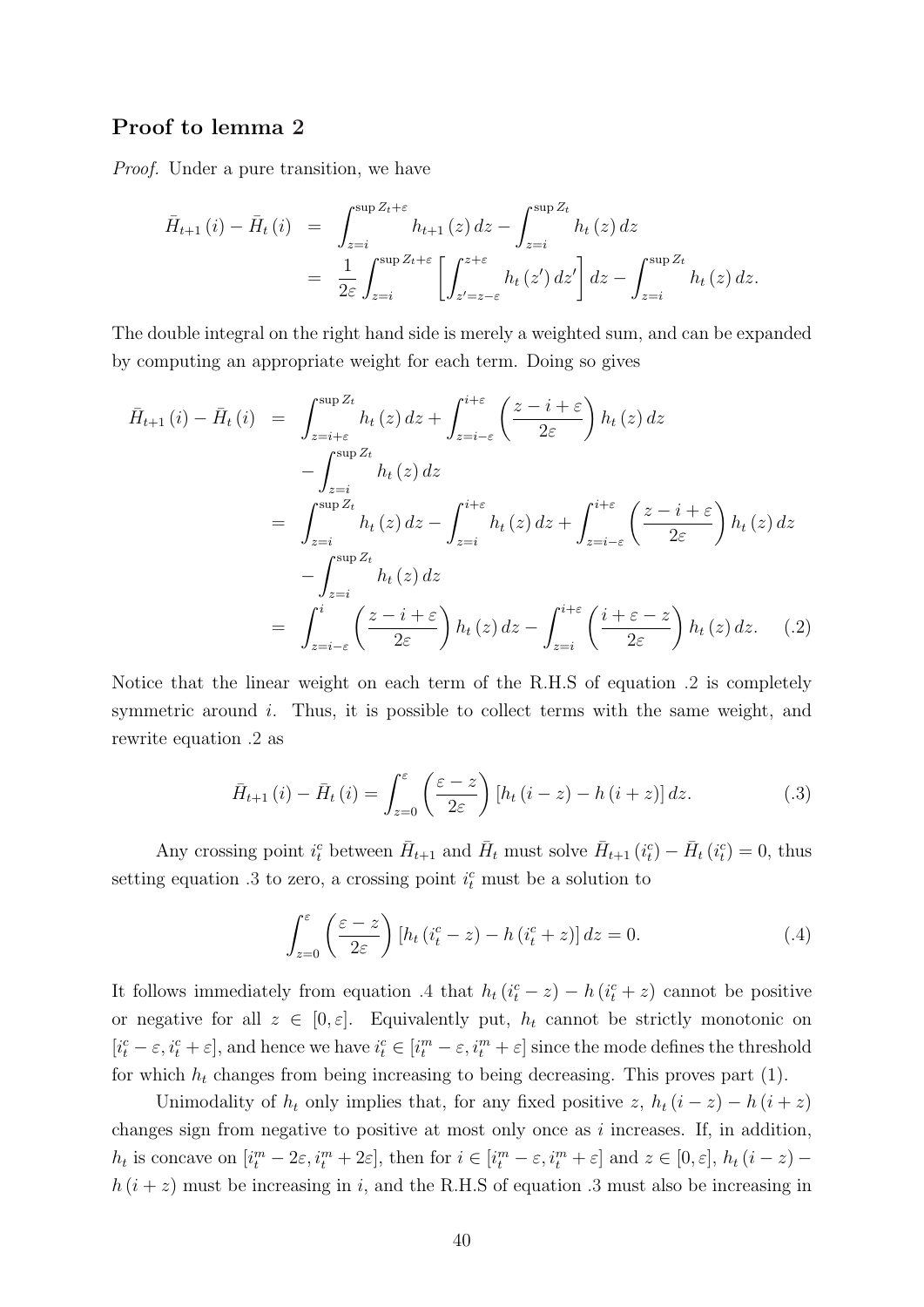i, and there is a unique solution to equation .4, proving part  $(2)$ .

#### Proof to claim 3

*Proof.* Since  $h_{t+1} > h_t$  on  $[\inf Z_{t+1}, \inf Z_t] \cup [\sup Z_t, \sup Z_{t+1}]$ , if  $h_{t+1}$  crosses  $h_t$  twice then  $Z_{t+1}$  is a union of three ordered disjoint subintervals,  $Z_{t+1}^A$ ,  $Z_{t+1}^B$  and  $Z_{t+1}^C$  (ordered from low to high) such that  $h_{t+1}(z) < h_t(z)$  if and only if  $z \in Z_{t+1}^B$ . On  $Z_{t+1}^A$ ,  $h_{t+1} \geq h_t$  and hence  $\bar{H}_t(z) - \bar{H}_{t+1}(z)$  is positive and rises with z (recalling that the derivative of  $\bar{H}_t$ is  $-h_t$ ). In other words, as  $z \in Z_{t+1}^A$  rises,  $\bar{H}_t$  and  $\bar{H}_{t+1}$  diverge and hence cannot cross on  $Z_{t+1}^A$ . Similarly as  $z \in Z_{t+1}^C$  decreases,  $\bar{H}_t$  and  $\bar{H}_{t+1}$  diverge and thus there cannot be a crossing on  $Z_{t+1}^C$ . It follows that on  $Z_{t+1}^B$ , we have  $\bar{H}_{t+1}$  (inf  $Z_{t+1}^B$ )  $\langle \bar{H}_t$  (inf  $Z_{t+1}^B$ ) and  $\bar{H}_{t+1}(\sup Z_{t+1}^B) > \bar{H}_t(\sup Z_{t+1}^B)$ , and by continuity of  $\bar{H}_t$  and  $\bar{H}_{t+1}$  there must be at least one crossing on  $Z_{t+1}^B$  (this fact also follows from lemma 1). But on  $Z_{t+1}^B$ ,  $h_{t+1} < h_t$  so that  $\bar{H}_{t+1} - \bar{H}_t$  contracts, and hence there is at most one crossing on  $Z_{t+1}^B$  and the claim follows.  $\Box$ 

 $\Box$ 

#### Proof to claim 4

*Proof.* Supposing there is no regime switch at date  $t$ , differentiating equation 3.7 gives

$$
\tilde{h}'_t(z^*) = \left[\frac{1}{\int_{z=\max\{i_t^*, \inf Z_t\}}^{\sup Z_t} h_t(z) dz}\right] h'_t(z^*)
$$

so that the signs of  $h'_t$  and  $\tilde{h}'_t$  are identical and the claim follows. If there is a regime switch at date t, then one differentiates equation 3.8 and the same argument applies.  $\Box$ 

#### Proof to lemma 3

Proof. Following claim 1, we could ignore the case of initial maximum delay. Let the belief at time t,  $\bar{H}_t$ , be fixed. When there is a truncation at the end of period t, followed by a transition mapping at the beginning of period  $t + 1$ , denote the new belief by  $\bar{H}_{t+1}^1$ (with primitive density  $h_{t+1}^1$  on set  $Z_{t+1}^1$ ). On other hand, if there is no truncation but a transition only, then let the new belief be given by  $\bar{H}_{t+1}^2$   $(h_{t+1}^2)$ . In terms of these notations, a truncation leads to greater delay, ceteris paribus, if  $i_{t+1}^*$  is smaller under belief  $\bar{H}_{t+1}^1$  than under  $\bar{H}_{t+1}^2$  while the state is kept unchanged,  $y_{t+1} = y_t$ . Thus, in view of the equilibrium condition 3.5 and on the assumption that equilibrium is always unique, there is a greater delay under truncation if  $\bar{H}_{t+1}^1(i) > \bar{H}_{t+1}^2(i)$  for all  $i \in [y_{t+1} - \theta, y_{t+1}]$ (namely the primitive distribution underlying  $\bar{H}_{t+1}^1$  first-order stochastically dominates that of  $\bar{H}_{t+1}^2$ ). Following claim 5,  $\tilde{h}_t$  first-order stochastically dominates  $h_t$  if there is a truncation, hence a sufficient condition for  $\bar{H}_{t+1}^1 > \bar{H}_{t+1}^2$  is that the shock transition rule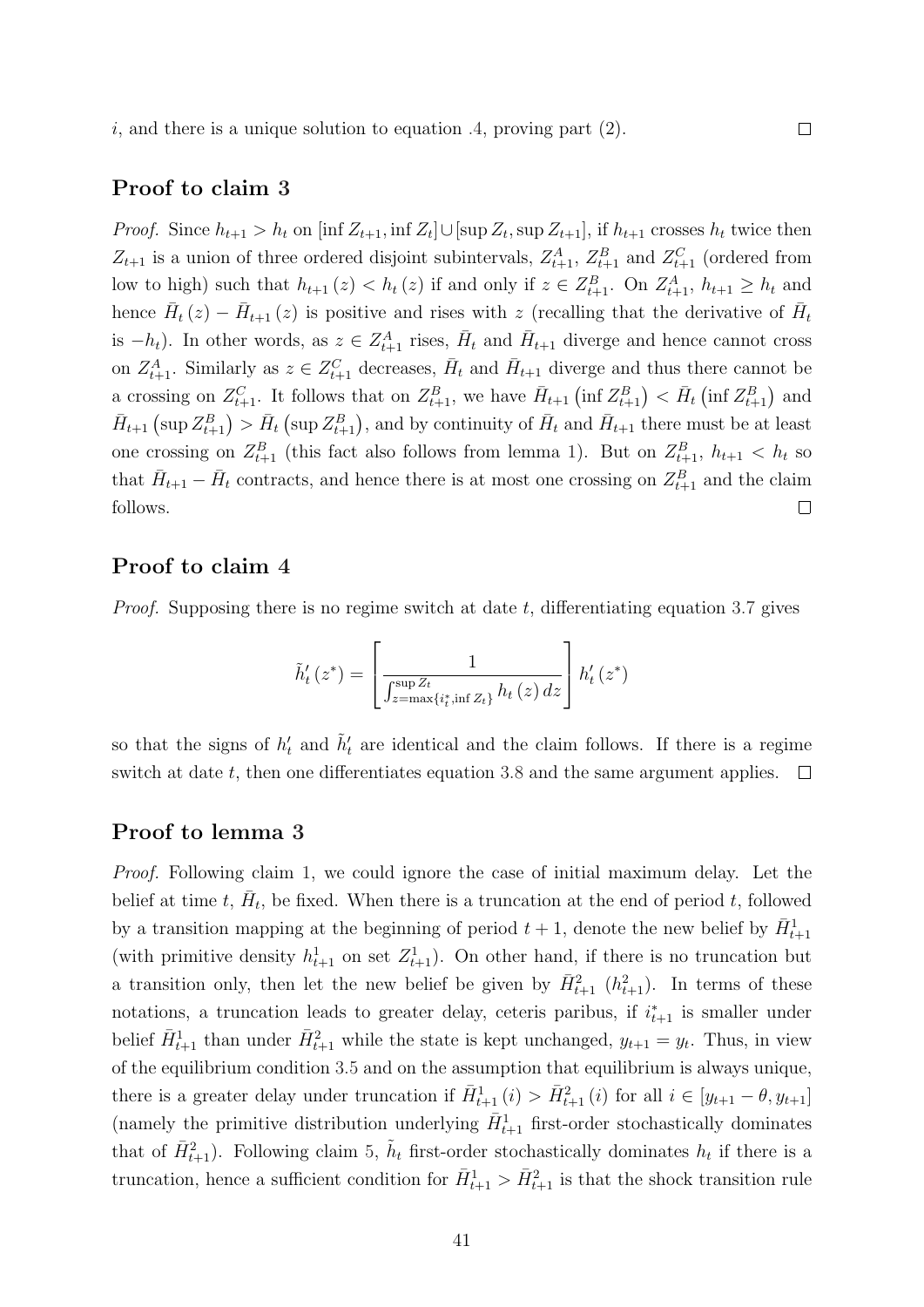preserves the first-order stochastic dominance property. For  $\bar{H}_{t+1}^1(i) > \bar{H}_{t+1}^2(i)$  to hold for all  $i$ , we must have for each  $i$ 

$$
\int_{z=i}^{\sup Z_{t+1}} h_{t+1}^1(z) dz > \int_{z=i}^{\sup Z_{t+1}} h_{t+1}^2(z) dz
$$
  

$$
\int_{z=i}^{\sup Z_{t+1}} \left[ \frac{1}{2\varepsilon} \int_{z'=z-\varepsilon}^{z+\varepsilon} \tilde{h}_t(z') dz' \right] dz > \int_{z=i}^{\sup Z_{t+1}} \left[ \frac{1}{2\varepsilon} \int_{z'=z-\varepsilon}^{z+\varepsilon} h_t(z') dz' \right] dz.
$$

Using equation 3.7, the inequality becomes

$$
\int_{z=i}^{\sup Z_{t+1}} \left[ C \int_{z'=z-\varepsilon}^{z+\varepsilon} h_t^{\#}(z') \, dz' \right] dz > \int_{z=i}^{\sup Z_{t+1}} \left[ \int_{z'=z-\varepsilon}^{z+\varepsilon} h_t(z') \, dz' \right] dz \tag{.5}
$$

where  $C > 1$  is the truncation normalisation factor, and

$$
h_t^{\#}(z) \equiv \begin{cases} h_t(z) & \text{for all } z \in [i_t^*, \sup Z_t] \\ 0 & \text{otherwise.} \end{cases}
$$

Note immediately that, for  $z = \sup Z_{t+1}$  we have

$$
C \int_{z'=z-\varepsilon}^{z+\varepsilon} h_t^{\#}(z') dz' = \int_{z'=z-\varepsilon}^{z+\varepsilon} h_t(z') dz' = 0,
$$

whereas for  $z \leq i_t^* - \varepsilon$ , we have

$$
C\int_{z'=z-\varepsilon}^{z+\varepsilon} h_t^{\#}\left(z'\right)dz' = 0 \le \int_{z'=z-\varepsilon}^{z+\varepsilon} h_t\left(z'\right)dz'.
$$

It follows then that a sufficient condition for inequality .5 to hold is that  $C \int_{z'=z-\varepsilon}^{z+\varepsilon} h_t^{\#}$  $t^\#_t\left(z'\right)dz'$ crosses  $\int_{z'=z-\epsilon}^{z+\epsilon} h_t(z') dz'$  only once on  $(i_t^*-\epsilon, \sup Z_{t+1})$ . To check if this single-crossing condition is satisfied, first let  $z<sup>0</sup>$  be an arbitrary crossing point, i.e. any solution to

$$
C \int_{z'=z^{0}-\varepsilon}^{z^{0}+\varepsilon} h_{t}^{\#}\left(z'\right) dz' = \int_{z'=z^{0}-\varepsilon}^{z^{0}+\varepsilon} h_{t}\left(z'\right) dz'.
$$

Since  $C > 1$ , it trivially follows that  $i_t^* > z^0 - \varepsilon$  (and hence a small change in  $z^0$  does not affect the lower integration limit on the left hand side). Differentiate

$$
C\int_{z'=z-\varepsilon}^{z+\varepsilon} h_t^{\#}\left(z'\right)dz' - \int_{z'=z-\varepsilon}^{z+\varepsilon} h_t\left(z'\right)dz'
$$

locally around  $z^0$  to get

$$
Ch_t(z^0+\varepsilon)-h_t(z^0+\varepsilon)+h_t(z^0-\varepsilon) = (C-1)h_t(z^0+\varepsilon)+h_t(z^0-\varepsilon)
$$
  
> 0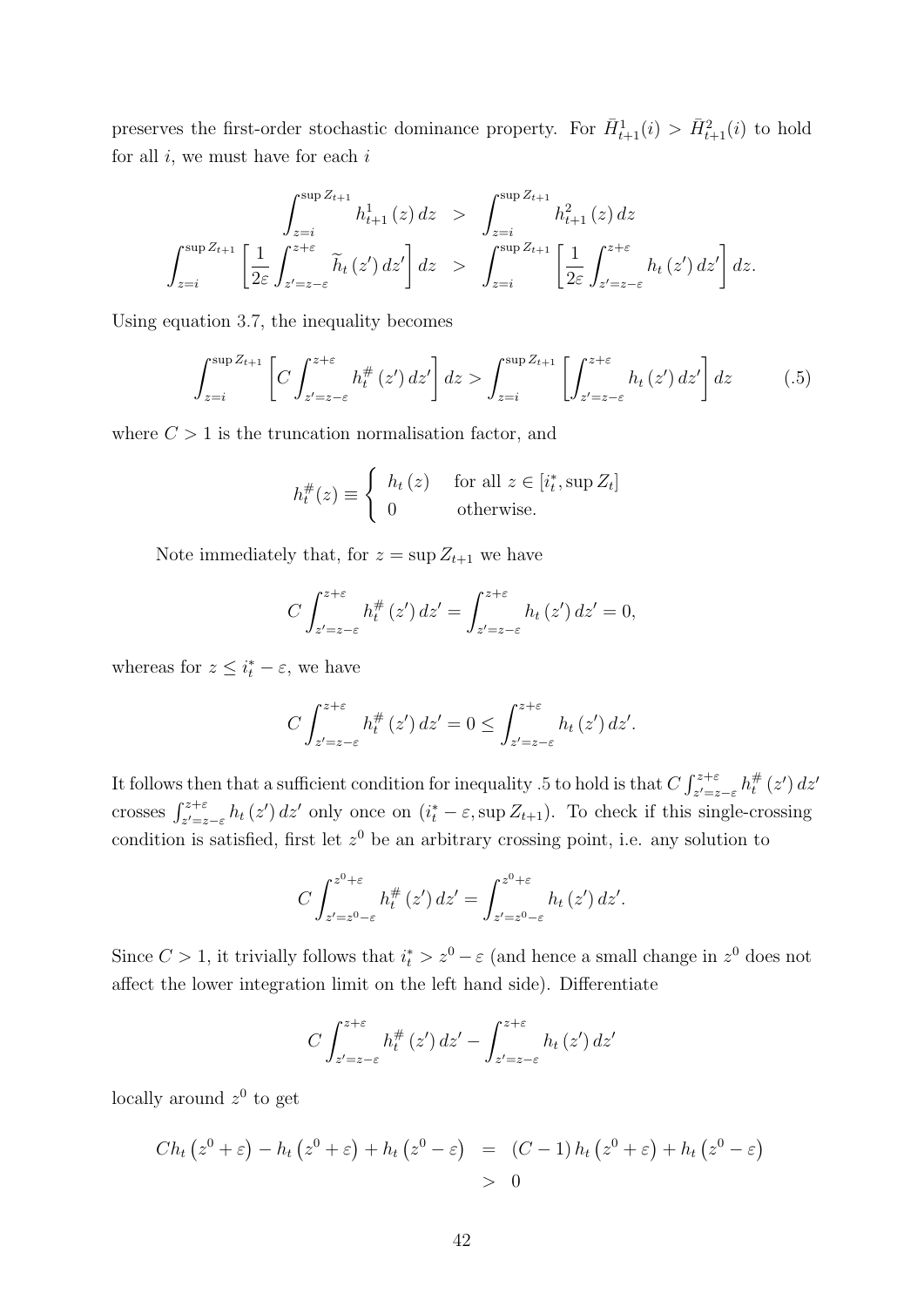### Proof to claim 6

Proof. Let us consider only left truncations (i.e. when the regime is initially high). By definition,

$$
i_{t+1}^{m} \equiv \arg \max_{i} h_{t+1}(i)
$$
  
\n
$$
= \arg \max_{i} \frac{1}{2\varepsilon} \int_{z=i-\varepsilon}^{i+\varepsilon} \tilde{h}_{t}(z) dz
$$
  
\n
$$
= \arg \max_{i} \frac{1}{2\varepsilon} \int_{z=\max\{i_{t}^{*}, i-\varepsilon\}}^{i+\varepsilon} \frac{h_{t}(z)}{C} dz
$$
  
\n
$$
= \arg \max_{i} \int_{z=\max\{i_{t}^{*}, i-\varepsilon\}}^{i+\varepsilon} h_{t}(z) dz
$$

where  $C$  is a constant as given in equation 3.7. Clearly, we either have

$$
i_{t+1}^{m} = \arg \max_{i} \int_{z=i-\varepsilon}^{i+\varepsilon} h_t(z) dz
$$

in which case a truncation does not change the mode (from that yielded under a pure transition), or

$$
i_{t+1}^{m} = \arg \max_{i} \int_{z=i_{t}^{*}}^{i+\varepsilon} h_{t}(z) dz
$$

$$
> \arg \max_{i} \int_{z=i-\varepsilon}^{i+\varepsilon} h_{t}(z) dz
$$

and the claim follows.

 $\Box$ 

 $\Box$